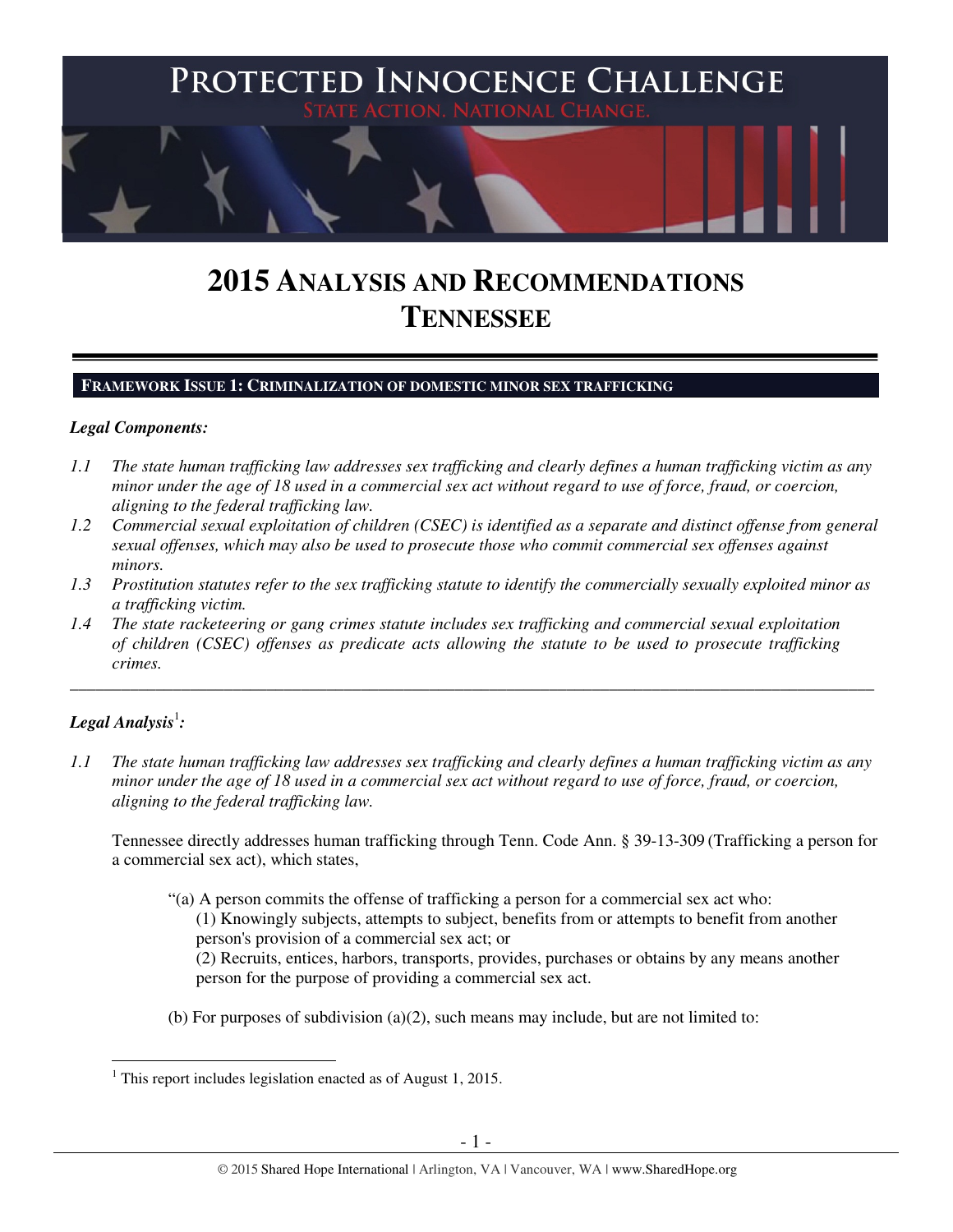(1) Causing or threatening to cause physical harm to the person;

(2) Physically restraining or threatening to physically restrain the person;

(3) Abusing or threatening to abuse the law or legal process;

(4) Knowingly destroying, concealing, removing, confiscating or possessing any actual or purported passport or other immigration document, or any other actual or purported government identification document, of the person;

(5) Using blackmail or using or threatening to cause financial harm for the purpose of exercising financial control over the person; or

(6) Facilitating or controlling a person's access to a controlled substance.

While the means enumerated under subsection (b) are a non-exhaustive list and not required to establish an offense under Tenn. Code Ann. § 39-13-309(a)(2) (Trafficking a person for a commercial sex act) for either minors<sup>2</sup> or adults, the definition of "commercial sex act" under Tenn. Code Ann. § 39-13-301 (Definitions) further establishes that force, fraud or coercion are not required in the commission of Tenn. Code Ann. § 39-13- 309 (Trafficking a person for a commercial sex act) against a minor. Tenn. Code Ann. § 39-13-301(15) defines "commercial sex act" as

(A) Any sexually explicit conduct<sup>3</sup> for which anything of value is directly or indirectly given, promised to or received by any person, which conduct is induced or obtained by coercion or deception or which conduct is induced or obtained from a person under eighteen (18) years of age; or

(B) Any sexually explicit conduct that is performed or provided by any person, which conduct is induced or obtained by coercion or deception or which conduct is induced or obtained from a person under eighteen (18) years of age.

Tenn. Code Ann. § 39-13-309 (Trafficking a person for a commercial sex act) is a Class B felony punishable by imprisonment for 8–30 years and a possible fine not to exceed \$25,000.<sup>4</sup> Tenn. Code Ann. §§ 40-35-111(b)(2), 39-13-309(b). A violation of Tenn. Code Ann § 39-13-309 (Trafficking a person for a commercial sex act) is a Class A felony where:

<sup>&</sup>lt;sup>2</sup> Under Tenn. Code Ann. 39-13-301(11), "'Minor' means an individual who is less than eighteen years old."

 $3$  Tenn. Code Ann. § 39-13-301(14) defines "sexually explicit conduct" as actual or simulated:

<sup>(</sup>A) Sexual intercourse, including genital-genital, oral-genital, anal-genital, or oral-anal, whether between persons of the same or opposite sex;

<sup>(</sup>B) Bestiality;

<sup>(</sup>C) Masturbation;

<sup>(</sup>D) Lewd exhibition of the genitals or pubic area of any person;

<sup>(</sup>E) Flagellation or torture by or upon a person who is nude;

<sup>(</sup>F) Condition of being fettered, bound or otherwise physically restrained on the part of a person who is nude;

<sup>(</sup>G) Physical contact in an act of apparent sexual stimulation or gratification with any person's unclothed genitals, pubic area or buttocks or with a female's nude breasts;

<sup>(</sup>H) Defecation or urination for the purpose of sexual stimulation of the viewer; or

<sup>(</sup>I) Penetration of the vagina or rectum by any object except when done as part of a recognized medical procedure.

<sup>&</sup>lt;sup>4</sup> Tenn. Code Ann. § 40-35-111 (Authorized terms of imprisonment and fines for felonies and misdemeanors) lists the "authorized . . . fines for felonies" "unless otherwise provided by statute."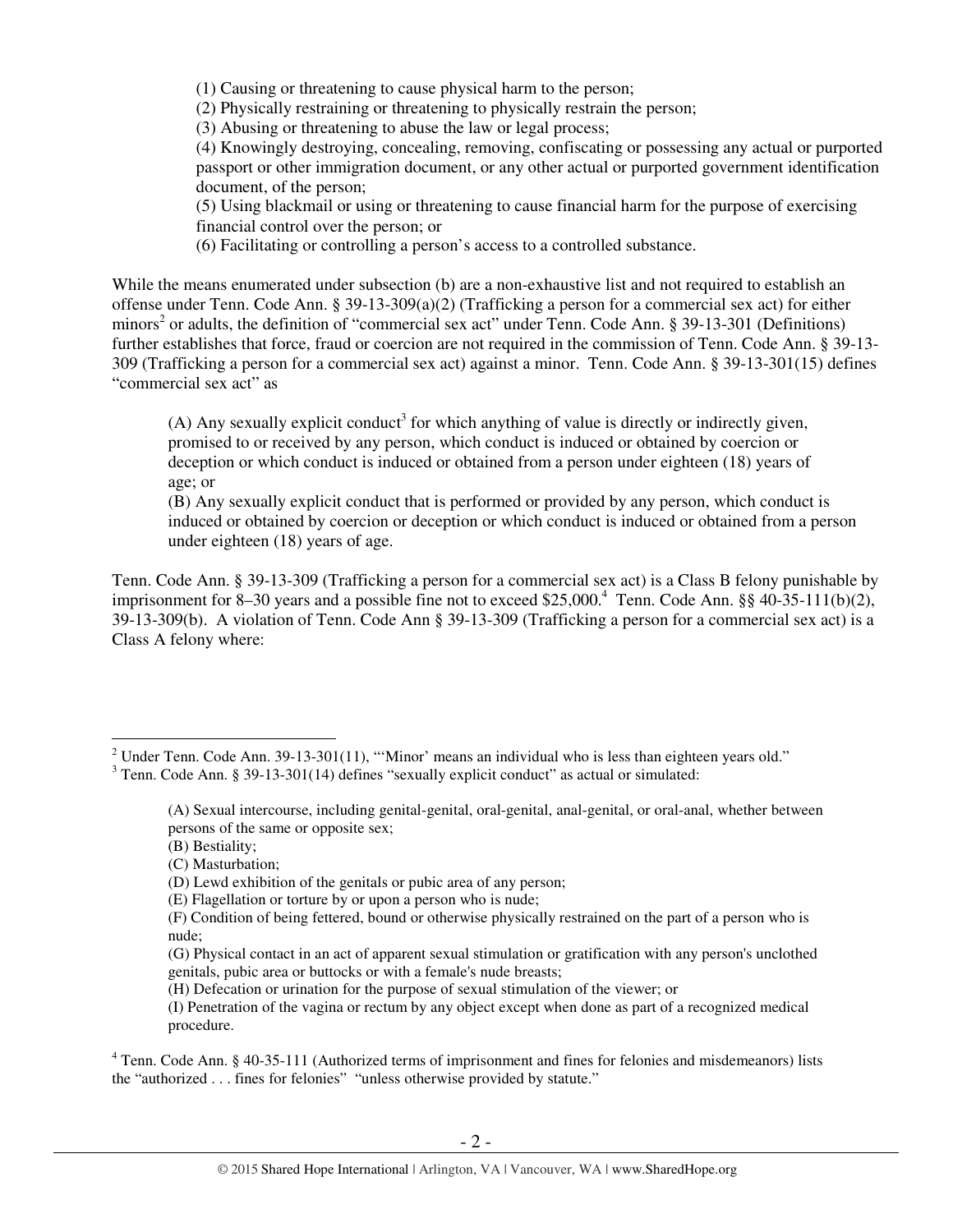[T]he victim of the offense is a child under (15) years of age or where the offense occurs on the grounds or facilities within 1,000 feet of a public or private school, secondary school, preschool, child care agency, public library, recreational center, or public park.

A Class A felony is punishable by imprisonment for 15–60 years and a possible fine not to exceed \$50,000.Tenn. Code Ann. §§ 39-13-309(c). 40-35-111(b)(1).

- 1.1.1 Recommendation: Amend Tenn. Code Ann. § 39-13-309 (Trafficking a person for a commercial sex act) to apply the penalty enhancement to all offenses involving a minor under 18.
- *1.2 Commercial sexual exploitation of children (CSEC) is identified as a separate and distinct offense from general sexual offenses, which may also be used to prosecute those who commit commercial sex offenses against minors.*

Tennessee has several statutes specifically criminalizing CSEC, including the following:

- 1. Tenn. Code Ann. § 39-13-514(b)(4)(A) (Patronizing prostitution) provides "[p]atronizing prostitution from a person who is younger than eighteen (18) years of age or has an intellectual disability is punishable as trafficking for commercial sex acts under § 39-13-309." "Patronizing prostitution" is defined as "soliciting or hiring another person with the intent that the other person engage in prostitution, or entering or remaining in a house of prostitution for the purpose of engaging in sexual activity." Tenn. Code Ann. § 39-13-512(3). A person who commits an offense against a minor under Tenn. Code Ann. § 39-13-514(b)(4)(A) faces a Class A or Class B felony under Tenn. Code Ann. § 39-13-309. A Class A felony is punishable by imprisonment for 15–60 years and a possible fine not to exceed \$50,000 and a Class B felony is punishable by imprisonment for 8–30 years and a possible fine not to exceed \$25,000.
- 2. Tenn. Code Ann. § 39-13-515 (Promoting prostitution) states,

(a) A person commits an offense under this section who promotes prostitution.

(b) Except as provided in subsection (c), promoting prostitution is a Class E felony.

(c) Promoting prostitution of a minor is punishable as trafficking for a commercial sex act under § 39-  $13 - 309^5$ 

. . . .

Pursuant to Tenn. Code Ann. § 39-13-512(5), "Promoting prostitution of a minor" is defined as "engaging in any of the activities described in subdivision (4) when one (1) or more of the persons engaged in prostitution is less than eighteen (18) years of age or has an intellectual disability." Tenn. Code Ann. § 39- 13-512(4) (Prostitution–Definitions) provides,

"[P]romoting prostitution" is defined as follows:

(A) Owning, controlling, managing, supervising, or in any way keeping, alone or in association with others, a business for the purpose of engaging in prostitution, or a house of prostitution; (B) Procuring an inmate for a house of prostitution;

- (C) Encouraging, inducing, or otherwise purposely causing another to become a prostitute;
- (D) Soliciting a person to patronize a prostitute;

(E) Procuring a prostitute for a patron; or

(F) Soliciting, receiving, or agreeing to receive any benefit for engaging in any of the activities defined in subdivisions  $(4)(A)$ – $(E)$ .

 5 *See supra* Section 1.1 for penalties provided under Tenn. Code Ann. § 39-13-309.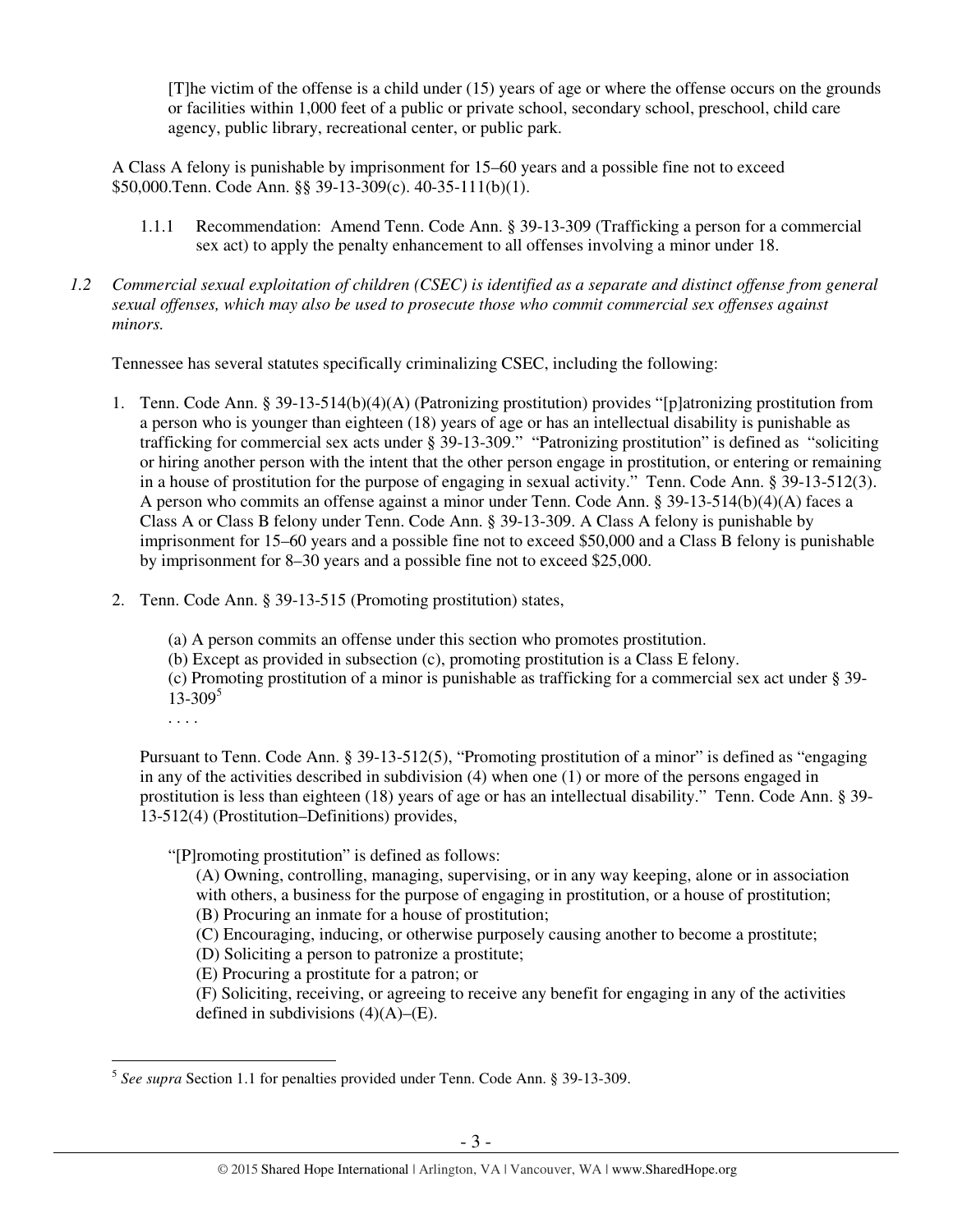- 3. Tenn. Code Ann. § 39-17-1005(a), (d) (Offense of especially aggravated sexual exploitation of a minor) makes it a Class B felony "for a person to knowingly promote, employ, use, assist, transport or permit a minor to participate in the performance of, or in the production of, acts or material that includes the minor engaging in: (1) Sexual activity; or (2) Simulated sexual activity that is patently offensive." The crime is punishable by imprisonment for 8–30 years and a possible fine not to exceed \$25,000. Tenn. Code Ann. § 40-35-111(b)(2). A person may be separately charged "for each individual performance, image, picture, drawing, photograph, motion picture film, videocassette tape, or other pictorial representation." Tenn. Code Ann. § 39-17-1005(b).
- 4. Tenn. Code Ann. § 39-13-528(a) (Offense of solicitation of a minor) states,

It is an offense for a person eighteen (18) years of age or older, by means of oral, written or electronic communication, electronic mail or Internet services, directly or through another, to intentionally command, request, hire, persuade, invite or attempt to induce a person whom the person making the solicitation knows, or should know, is less than eighteen (18) years of age, or solicits a law enforcement officer posing as a minor, and whom the person making the solicitation reasonably believes to be less than eighteen (18) years of age, to engage in conduct that, if completed, would constitute a violation by the soliciting adult of one (1) or more of the following offenses:

- (1) Rape of a child, pursuant to § 39-13-522;
- (2) Aggravated rape, pursuant to § 39-13-502;
- (3) Rape, pursuant to § 39-13-503;
- (4) Aggravated sexual battery, pursuant to § 39-13-504;
- (5) Sexual battery by an authority figure, pursuant to § 39-13-527;
- (6) Sexual battery, pursuant to § 39-13-505;
- (7) Statutory rape, pursuant to § 39-13-506;
- (8) Especially aggravated sexual exploitation of a minor, pursuant to § 39-17-1005; or
- (9) Sexual activity involving a minor, pursuant to § 39-13-529
- (10) Trafficking for commercial sex acts, pursuant to § 39–13–309;
- (11) Patronizing prostitution, pursuant to § 39–13–514;
- (12) Promoting prostitution, pursuant to § 39–13–515;
- (13) Aggravated sexual exploitation of a minor, pursuant to § 39–17–100.

Pursuant to subsection (c), "A violation of this section shall constitute an offense one (1) classification lower than the most serious crime solicited, unless the offense solicited was a Class E felony, in which case the offense shall be a Class A misdemeanor."

5. Tenn. Code Ann. § 39-13-529(a) (Offense of soliciting sexual exploitation of a minor—Exploitation of a minor by electronic means) makes it a crime for a person "eighteen (18) years or older, by means of oral, written or electronic communication, electronic mail or Internet service, including webcam communications, directly or through another, to intentionally command, hire, persuade, induce or cause a minor to engage in sexual activity<sup>6</sup> or simulated sexual activity that is patently offensive,<sup>7</sup> as defined in

(B) Masturbation, whether done alone or with another human or an animal;

(D) Sadomasochistic abuse, including flagellation, torture, physical restraint, domination or subordination by or upon a person for the purpose of sexual gratification of any person;

 6 "Sexual activity" is defined in Tenn. Code Ann. §39-17-1002(8) as any of the following acts:

<sup>(</sup>A) Vaginal, anal or oral intercourse, whether done with another person or an animal;

<sup>(</sup>C) Patently offensive, as determined by contemporary community standards, physical contact with or touching of a person's clothed or unclothed genitals, pubic area, buttocks or breasts in an act of apparent sexual stimulation or sexual abuse;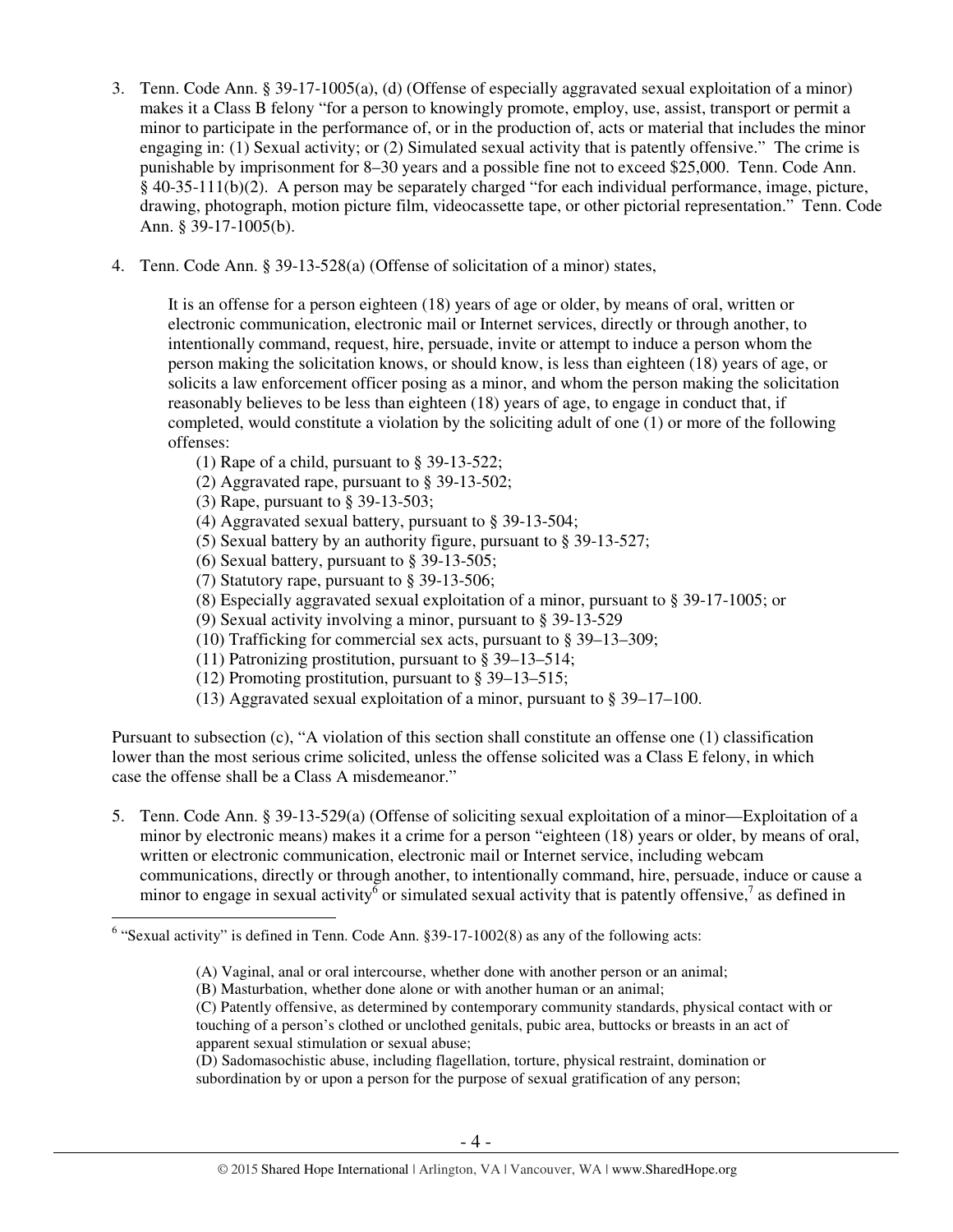§ 39-17-1002 [Part definitions], where such sexual activity or simulated sexual activity is observed by that person or by another." This crime is punishable as a Class B felony by imprisonment for 8–30 years and a possible fine not to exceed \$25,000. Tenn. Code Ann. §§ 39-13-529(e)(1), 40-35-111(b)(2).

Sexual offense laws that may apply in cases of commercial sexual exploitation of a child include the following:

1. Tenn. Code. Ann. § 39-13-504(a) (Aggravated sexual battery) states,

(a) Aggravated sexual battery is unlawful sexual contact<sup>8</sup> with a victim by the defendant or the defendant by a victim accompanied by any of the following circumstances:

(1) Force or coercion is used to accomplish the act and the defendant is armed with a weapon or any article used or fashioned in a manner to lead the victim reasonably to believe it to be a weapon;

- (2) The defendant causes bodily injury to the victim;
- (3) The defendant is aided or abetted by one (1) or more other persons; and
	- (A) Force or coercion is used to accomplish the act; or
	- (B) The defendant knows or has reason to know that the victim is mentally defective,
	- mentally incapacitated or physically helpless; or
- (4) The victim is less than thirteen (13) years of age.

This offense is punishable as a Class B felony by imprisonment for 8–30 years and a possible fine not to exceed \$25,000. Tenn. Code Ann. §§ 40-35-111(b)(2), 39-13-504(b).

2. Tenn. Code. Ann. § 39-13-505(a) (Sexual battery) states,

- (a) Sexual battery is unlawful sexual contact with a victim by the defendant or the defendant by a victim accompanied by any of the following circumstances:
	- (1) Force or coercion<sup>9</sup> is used to accomplish the act;
	- (2) The sexual contact is accomplished without the consent of the victim and the defendant
	- knows or has reason to know at the time of the contact that the victim did not consent;
	- (3) The defendant knows or has reason to know that the victim is mentally defective,
	- mentally incapacitated or physically helpless; or
	- (4) The sexual contact is accomplished by fraud.

<sup>(</sup>E) The insertion of any part of a person's body or of any object into another person's anus or vagina, except when done as part of a recognized medical procedure by a licensed professional;

<sup>(</sup>F) Patently offensive, as determined by contemporary community standards, conduct, representations, depictions or descriptions of excretory functions; or

<sup>(</sup>G) Lascivious exhibition of the female breast or the genitals, buttocks, anus or pubic or rectal area of any person.

 $7$ "Patently offensive" is defined as "that which goes substantially beyond customary limits of candor in describing or representing such matters." Tenn. Code Ann. §39-17-1002(4).

<sup>&</sup>lt;sup>8</sup> Tenn. Code. Ann. § 39-13-501(6) defines "sexual contact" as "the intentional touching of the victim's, the defendant's, or any other person's intimate parts, or the intentional touching of the clothing covering the immediate area of the victim's, the defendant's, or any other person's intimate parts, if that intentional touching can be reasonably construed as being for the purpose of sexual arousal or gratification."

<sup>&</sup>lt;sup>9</sup> "As used in this section, 'coercion' means the threat of kidnapping, extortion, force or violence to be performed immediately or in the future." Tenn. Code. Ann. § 39-13-505(b).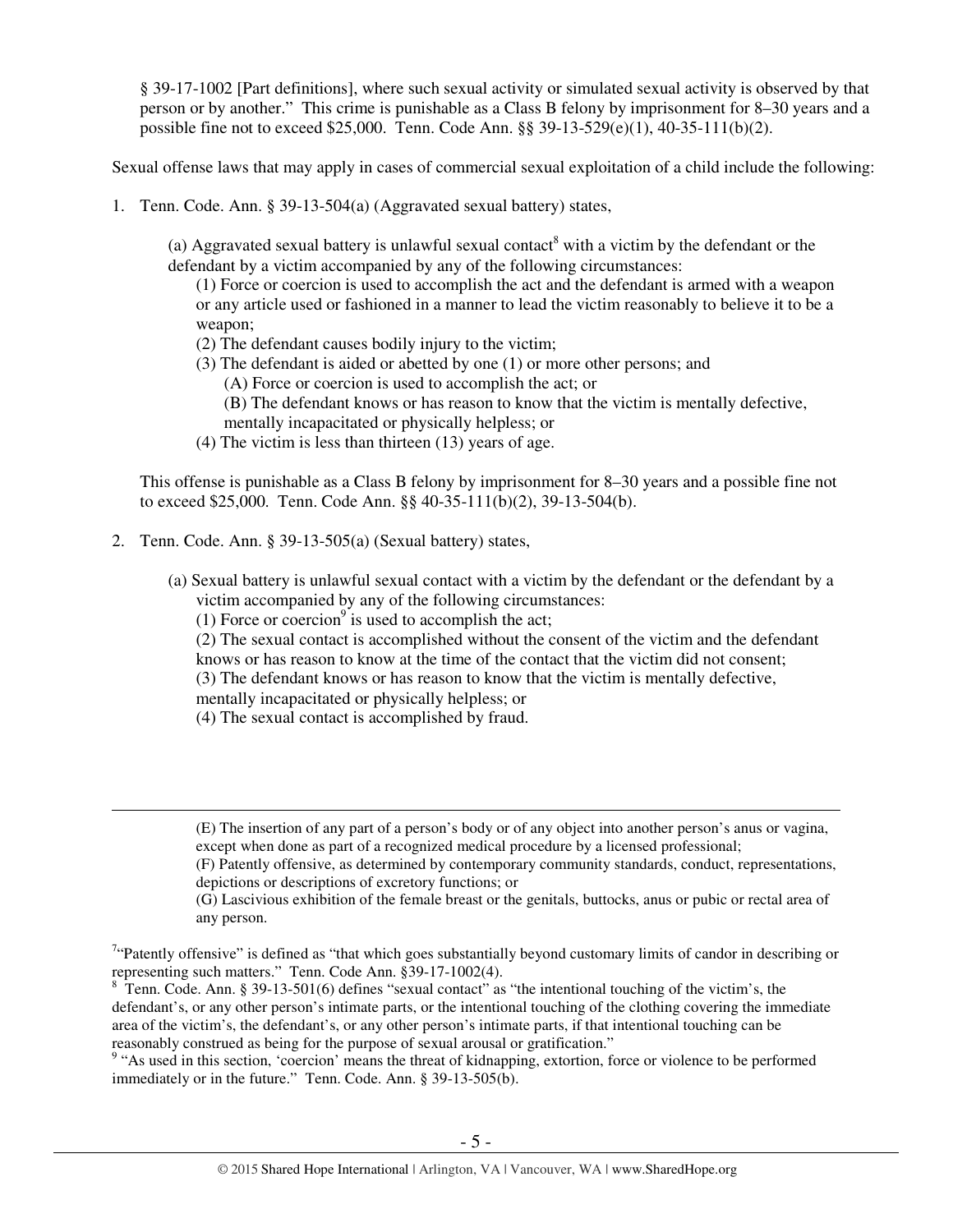This offense is punishable as a Class E felony by imprisonment for 1–6 years and a possible fine not to exceed \$3,000. Tenn. Code Ann. §§ 39-13-505(c), 40-35-111(b)(5).

- 3. Tenn. Code Ann. § 39-13-506 (Statutory rape) criminalizes "unlawful sexual penetration" of minors when the defendant and minor are of certain ages. If the victim is 13 or 14, and the defendant is 4–9 years older than the victim, the crime is a Class E felony. Tenn. Code Ann. § 39-13-506(b)(1), (d)(2). If the victim is 15–17 and the defendant is 5–9 years older than the victim, the crime is a Class E felony. Tenn. Code Ann. § 39-13-506(b)(2), (d)(2). The crime is "mitigated statutory rape" and a Class E felony when the victim is 15-17 years old and the defendant is 4–5 years older than the victim. Tenn. Code Ann. § 39-13-506(a), (d)(1). As Class E felonies, the categories of statutory rape above are punishable by imprisonment for 1–6 years and a possible fine not to exceed \$3,000. Tenn. Code Ann.  $\S$  40-35-111(b)(5). However, if the victim is 13–17 and the defendant is at least 10 years older, the crime becomes aggravated statutory rape, a Class D felony punishable by imprisonment for 2–12 years and a possible fine not to exceed \$5,000. Tenn. Code Ann. §§ 39-13-506(c), (d)(3), 40-  $35-111(b)(4)$ .
- 4. Tenn. Code Ann. § 39-13-522(a) (Rape of a child) states, "Rape of a child is the unlawful sexual penetration of a victim by the defendant or the defendant by a victim, if the victim is more than three (3) years of age but less than thirteen (13) years of age." The crime is a Class A felony and under Tenn. Code Ann. § 39-13-522(b)(2)(A) "a person convicted of a violation of this section shall be punished as a Range II offender; however, the sentence imposed upon such person may, if appropriate, be within Range III but in no case shall it be lower than Range II." Therefore, in accordance to Range II and III penalties, this crime is punishable by imprisonment for 25–60 years and a possible fine not to exceed \$50,000. Tenn. Code Ann. §§ 39-13-522(b)(2)(A), 40-35-111(b)(1),  $40-35-112(b)$ , (c).
- *1.3 Prostitution statutes refer to the sex trafficking statute to identify the commercially sexually exploited minor as a trafficking victim.*

Tennessee's prostitution-related statutes refer to the sex trafficking law, helping to identify commercially sexually exploited children as victims of sex trafficking. Tenn. Code Ann. § 39-13-515 (Promoting prostitution) and Tenn. Code Ann. § 39-13-514 (Patronizing prostitution) refer to Tenn. Code Ann. § 39-13-309 (Trafficking a person for a commercial sex act) to ensure that human trafficking penalties apply when the offense is committed against a minor. Tenn. Code Ann. § 39-13-309(c) states, "Promoting prostitution of a minor is punishable as trafficking for a commercial sex act under § 39-13-309." Tenn. Code Ann. § 39-13- 514(b)(4)(A) establishes that "[p]atronizing prostitution from a person who is younger than eighteen (18) years of age or has an intellectual disability is punishable as trafficking for commercial sex acts under § 13-13-309."

Additionally, Tenn. Code Ann. § 39-13-513(e)<sup>10</sup> (Prostitution)<sup>11</sup> refers to the human trafficking law and does not allow the prosecution of minors for prostitution charges and requires law enforcement to identify commercially sexually exploited minors as victims of sex trafficking. Tenn. Code Ann. § 39-13-513(d) states,

 $\overline{a}$ <sup>10</sup> The text of Tenn. Code Ann. § 39-13-513 included here and elsewhere in this report includes amendments made by the passage of Senate Bill 308 and House Bill 865 during the Tennessee 109th General Assembly. 2015 Tenn. Public Acts 67 and 264 (effective July 1, 2015 and Apr. 24, 2015, respectively).

<sup>&</sup>lt;sup>11</sup> Victim is defined under 22 U.S.C. § 7102 as a person subjected to either "sex trafficking in which a commercial sex act is induced by force, fraud, or coercion, or in which the person induced to perform such act has not attained 18 years of age" or "the recruitment, harboring, transportation, provision, or obtaining of a person for labor or services, through the use of force, fraud, or coercion for the purpose of subjection to involuntary servitude, peonage, debt bondage, or slavery." 22 U.S.C. § 7102 (8)(A), (B).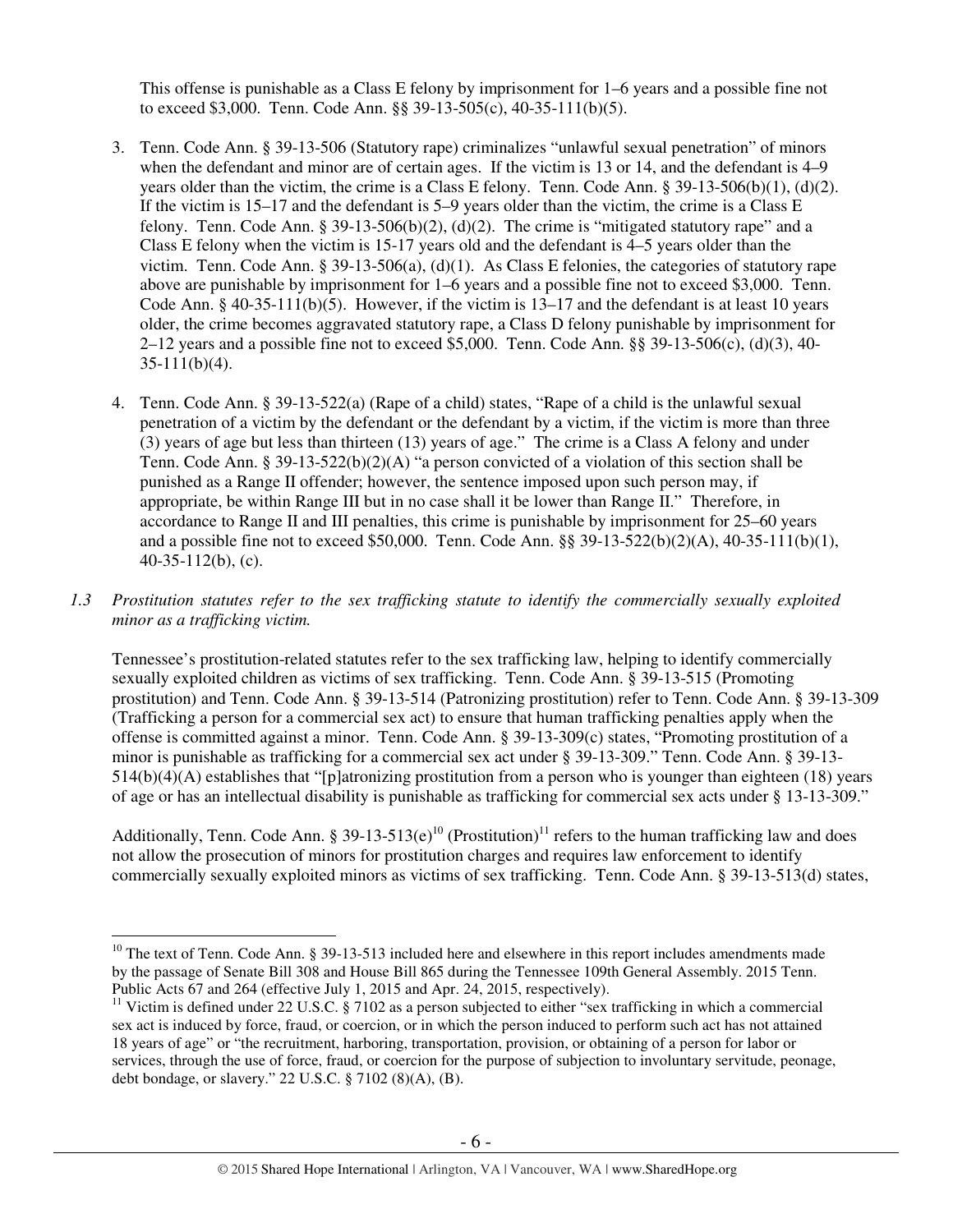Notwithstanding any provision of this section to the contrary, if it is determined after a reasonable detention for investigative purposes, that a person suspected of or charged with a violation of this section is under eighteen (18) years of age, that person shall be immune from prosecution for prostitution as a juvenile or adult. A law enforcement officer who takes a person under eighteen (18) years of age into custody for a suspected violation of this section shall, upon determination that the person is a minor, provide the minor with the telephone number for the Tennesse human trafficking resource center hotline and release the minor to the custody of a parent or legal guardian or transport the minor to a shelter care facility designated by the juvenile court judge to facilitate the release of the minor to the custody of a parent or legal guardian.

*1.4 The state racketeering or gang crimes statute includes sex trafficking and commercial sexual exploitation of children (CSEC) offenses as predicate acts allowing the statute to be used to prosecute trafficking crimes.* 

Tennessee's racketeering statute includes the CSEC offense of especially aggravated sexual exploitation of a minor as racketeering activity, but does not include human trafficking or the state's other CSEC offenses. Tenn. Code Ann. § 39-12-204 (Unlawful activities) states,

(a) It is unlawful for any person who has, with criminal intent, received any proceeds derived, directly or indirectly, from a pattern of racketeering activity or through the collection of an unlawful debt to use or invest, whether directly or indirectly, any part of the proceeds or the proceeds derived from the use or investment thereof, in the acquisition of any title to or any right, interest, or equity in, real or personal property or in the establishment or operation of any enterprise.

(b) It is unlawful for any person, through a pattern of racketeering activity or through the collection of an unlawful debt, to acquire or maintain, directly or indirectly, an interest in or control of any enterprise of real or personal property.

(c) It is unlawful for any person employed by, or associated with, any enterprise<sup>12</sup> to knowingly conduct or participate, directly or indirectly, in the enterprise through a pattern of racketeering activity or the collection of any unlawful debt.

A "pattern of racketeering activity" is defined as "engaging in at least two (2) incidents of racketeering conduct that have the same or similar intents, results, accomplices, victims, or methods of commission or otherwise are interrelated by distinguishing characteristics and are not isolated incidents; provided that at least one (1) of such incidents occurred after July 1, 1986, that the last of the incidents occurred within two (2) years after a prior incident of racketeering conduct." Tenn. Code Ann. § 39-12-203(6). It is "racketeering activity" "to commit, to attempt to commit, to conspire to commit, or to solicit, coerce, or intimidate another person to commit an act for financial gain that is a criminal offense involving . . . aggravated sexual exploitation of a minor, especially aggravated sexual exploitation of a minor under  $\S$ § 39-17-1004(b)(1)(A) and 39-17-1005(a)(1), or to commit, attempt to commit, conspire to commit, or to solicit, coerce, or intimidate another person to commit a criminal gang offense, as defined in § 40-35-121(a) [Criminal gang offenses]." Tenn. Code Ann. § 39-12-203(9). Pursuant to Tenn. Code Ann. § 40-35-121(a)(3)(B) (Criminal gang offenses), a "criminal gang offense" occurs when a "criminal gang"<sup>13</sup> is involved in "[t]he commission or attempted commission, facilitation of, solicitation of, or conspiracy to commit . . . trafficking for commercial sex acts, as defined in § 39-13-309."

<sup>&</sup>lt;sup>12</sup> "Enterprise" is defined as "any individual, sole proprietorship, partnership, corporation, business trust, union chartered under the laws of this state, or other legal entity, or any unchartered union, association, or group of individuals associated in fact, although not a legal entity, and it includes illicit as well as licit enterprises and governmental, as well as other entities, including criminal gangs, as defined in Section 40-35-121(a)."

<sup>&</sup>lt;sup>13</sup> Pursuant to Tenn. Code Ann. § 40-35-121,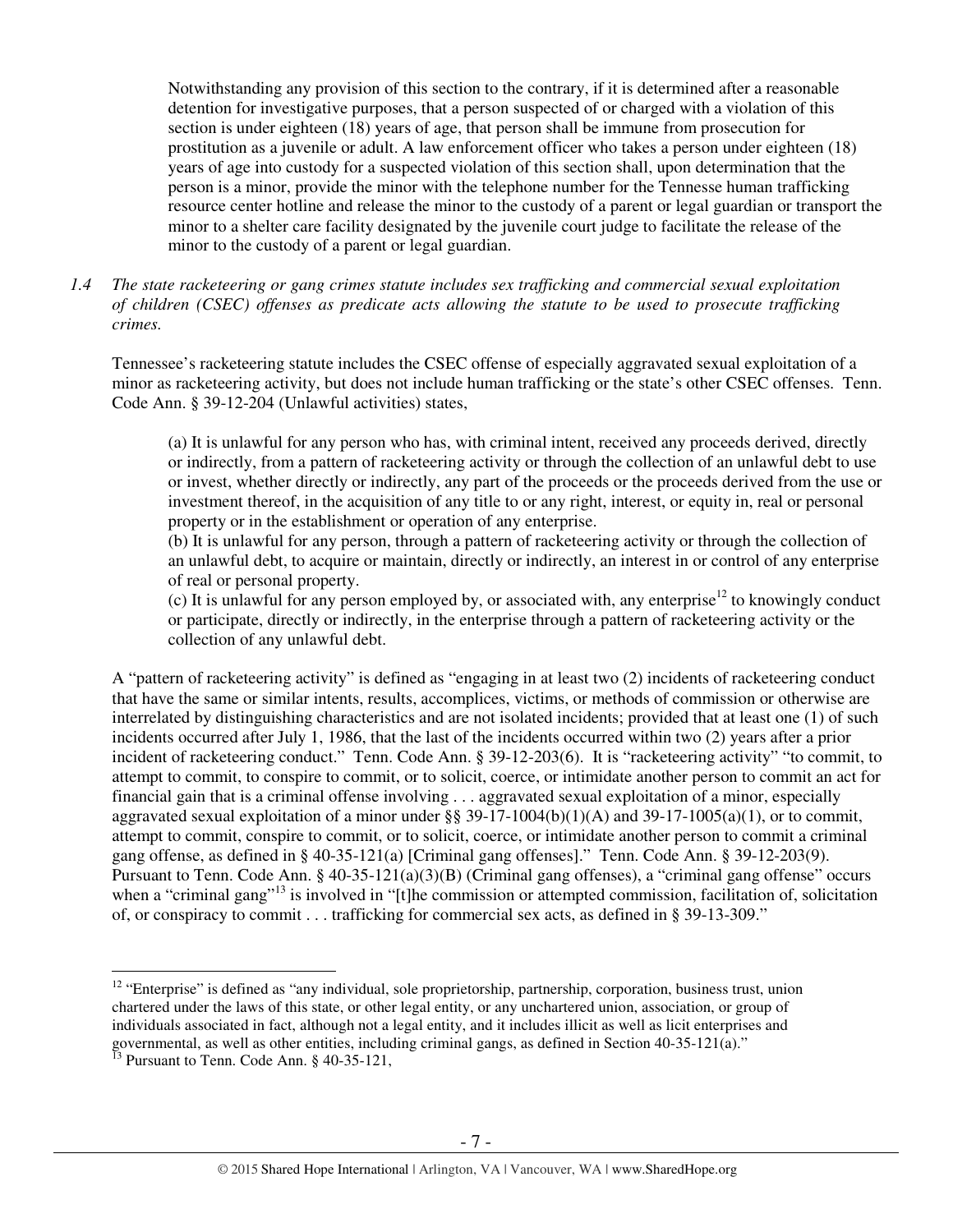Conviction for racketeering is punishable as a Class B felony by imprisonment under the sentencing range within Range II or higher (imprisonment for 12–30 years), a fine up to \$250,000, or both. Tenn. Code Ann. §§  $39-12-205(a)$ ,  $40-35-112(b)(2)$ , (c)(2). Instead of a fine, a conviction for conduct "through which pecuniary value<sup>14</sup> is derived, or by which personal injury or property damage or other loss is caused, may be sentenced to pay a fine that does not exceed three (3) times the gross value gained or three (3) times the gross loss caused, whichever is the greater, plus court costs and the costs of investigation and prosecution, reasonably incurred." Tenn. Code Ann. § 39-12-205(b)(1). Additionally, asset forfeiture is permitted. An offender may have to forfeit to the state, "[a]ll property, real or personal, including money, used in the course of, intended for use in the course of, derived from, or realized through, conduct in violation of a provision of this part . . . ." Tenn. Code Ann. § 39-12-206(b).

<sup>14</sup> Tenn. Code Ann. § 39-12-205(b)(2) (Penalties) provides,

 $\overline{a}$ 

For the purposes of subdivision  $(b)(1)$  "pecuniary value" means:

<sup>(1) &</sup>quot;Criminal gang" means a formal or informal ongoing organization, association or group consisting of three (3) or more persons that has:

<sup>(</sup>A) As one (1) of its activities the commission of criminal acts; and

<sup>(</sup>B) Two (2) or more members who, individually or collectively, engage in or have engaged in a pattern of criminal gang activity.

<sup>(</sup>A) Anything of value in the form of money, a negotiable instrument, or a commercial interest or anything else, the primary significance of which is economic advantage; or

<sup>(</sup>B) Any other property or service that has a value in excess of five hundred dollars (\$500).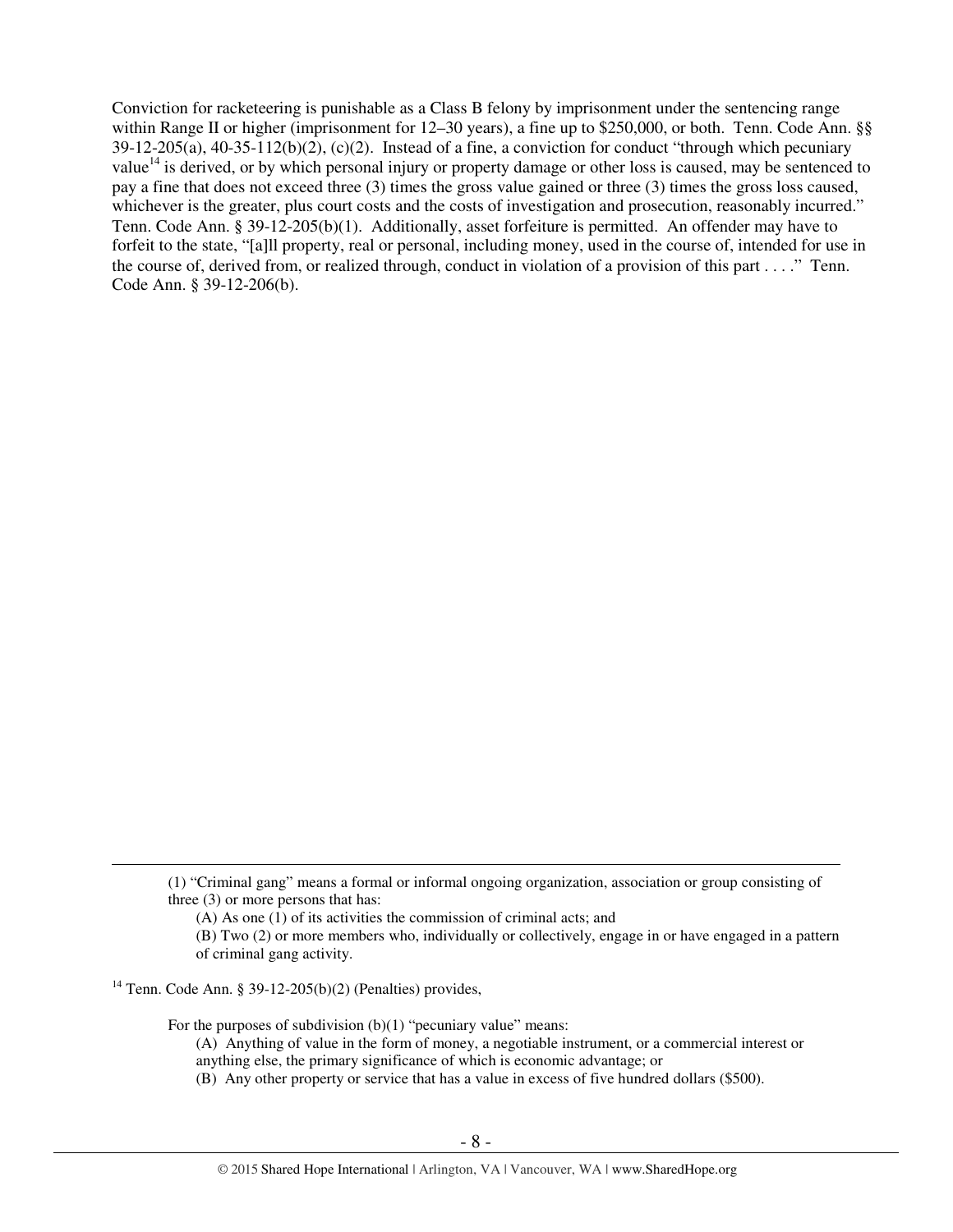# **FRAMEWORK ISSUE 2: CRIMINAL PROVISIONS ADDRESSING DEMAND**

## *Legal Components:*

- *2.1 The state sex trafficking law can be applied to buyers of commercial sex acts from a victim of domestic minor sex trafficking.*
- *2.2 Buyers of commercial sex acts with a minor can be prosecuted under commercial sexual exploitation of children (CSEC) laws.*
- *2.3 Solicitation of prostitution laws differentiate between buying sex acts with an adult and buying sex acts with a minor under 18.*
- *2.4 Penalties for buyers of commercial sex acts with minors are as high as federal penalties.*
- *2.5 Using the Internet or electronic communications to lure, entice, or purchase, or attempt to lure, entice, or purchase commercial sex acts with a minor is a separate crime or results in an enhanced penalty for buyers.*
- *2.6 No age mistake defense is permitted for a buyer of commercial sex acts with any minor under 18.*
- *2.7 Base penalties for buying sex acts with a minor under 18 are sufficiently high and not reduced for older minors.*
- *2.8 Financial penalties for buyers of commercial sex acts with minors are sufficiently high to make it difficult for buyers to hide the crime.*
- *2.9 Buying and possessing child pornography carries penalties as high as similar federal offenses.*
- *2.10 Convicted buyers of commercial sex acts with minors and child pornography are required to register as sex offenders.*

\_\_\_\_\_\_\_\_\_\_\_\_\_\_\_\_\_\_\_\_\_\_\_\_\_\_\_\_\_\_\_\_\_\_\_\_\_\_\_\_\_\_\_\_\_\_\_\_\_\_\_\_\_\_\_\_\_\_\_\_\_\_\_\_\_\_\_\_\_\_\_\_\_\_\_\_\_\_\_\_\_\_\_\_\_\_\_\_\_\_\_\_\_\_

## *Legal Analysis:*

 $\overline{a}$ 

*2.1 The state sex trafficking law can be applied to buyers of commercial sex acts from a victim of domestic minor sex trafficking.*

Tenn. Code Ann. § 39-13-309(a) (Trafficking a person for a commercial sex act) applies to a buyer of commercial sex acts with a minor through use of the words "obtain" and "purchase". Tenn. Code Ann. § 39-13-  $309(a)(2)$  makes it a crime when a person "recruits, entices, harbors, transports, provides, purchases or obtains<sup>15</sup>

<sup>&</sup>lt;sup>15</sup>Pursuant to Tenn. Code Ann. § 39-13-301(9), (10) "'[o]btain' means, in relation to labor or services, to secure performance of labor or services," and "services" is defined as "between a person and the defendant in which the person performs activities under the supervision of or for the defendant." However, the terms "labor or services" in the definition of "obtain" make the definition seemingly more applicable to Tenn. Code Ann. § 39-13-308 (Trafficking for labor or services). Accordingly, the term "obtain" could be used differently for Tenn. Code Ann. § 39-13-309 (Trafficking for commercial sex acts). *See United States v. Jungers*, 702 F.3d 1066 (8th Cir. 2013). In this case, the Eighth Circuit held that the federal sex trafficking law, 18 U.S.C. § 1591 (Sex trafficking of children or by force, fraud, or coercion) applies to buyers of sex with minors. Reversing a District of South Dakota ruling that Congress did not intend the string of verbs constituting criminal conduct under 18 U.S.C. § 1591(a)(1) ("recruits, entices, harbors, transports, provides, obtains, or maintains") to reach the conduct of buyers (United States v. Jungers, 834 F. Supp. 2d 930, 931 (D.S.D. 2011)), the Eighth Circuit concluded that 18 U.S.C. § 1591 does not contain "a latent exemption for purchasers" because buyers can "engage in at least some of the prohibited conduct." Jungers, 702 F. 3d 1066, 1072. Congress codified Jungers clarifying that the federal sex trafficking law is intended to apply to buyers in the Justice for Victims of Trafficking Act (JVTA) of 2015 Pub. L. No. 114-22, 129 Stat 227), enacted on May 29, 2015. The JVTA adds the terms "patronize" and "solicit" to the list of prohibited conduct and expressly states, "section 108 of this title amends section 1591 of title 18, United States Code, to add the words 'solicits or patronizes' to the sex trafficking statute making absolutely clear for judges, juries, prosecutors, and law enforcement officials that criminals who purchase sexual acts from human trafficking victims may be arrested, prosecuted, and convicted as sex trafficking offenders when this is merited by the facts of a particular case." Id. at Sec. 109. The Eighth Circuit decision in *United States v. Jungers* and the federal sex trafficking law as amended by the Justice for Victims of Trafficking Act establish persuasive authority when state courts interpret the string of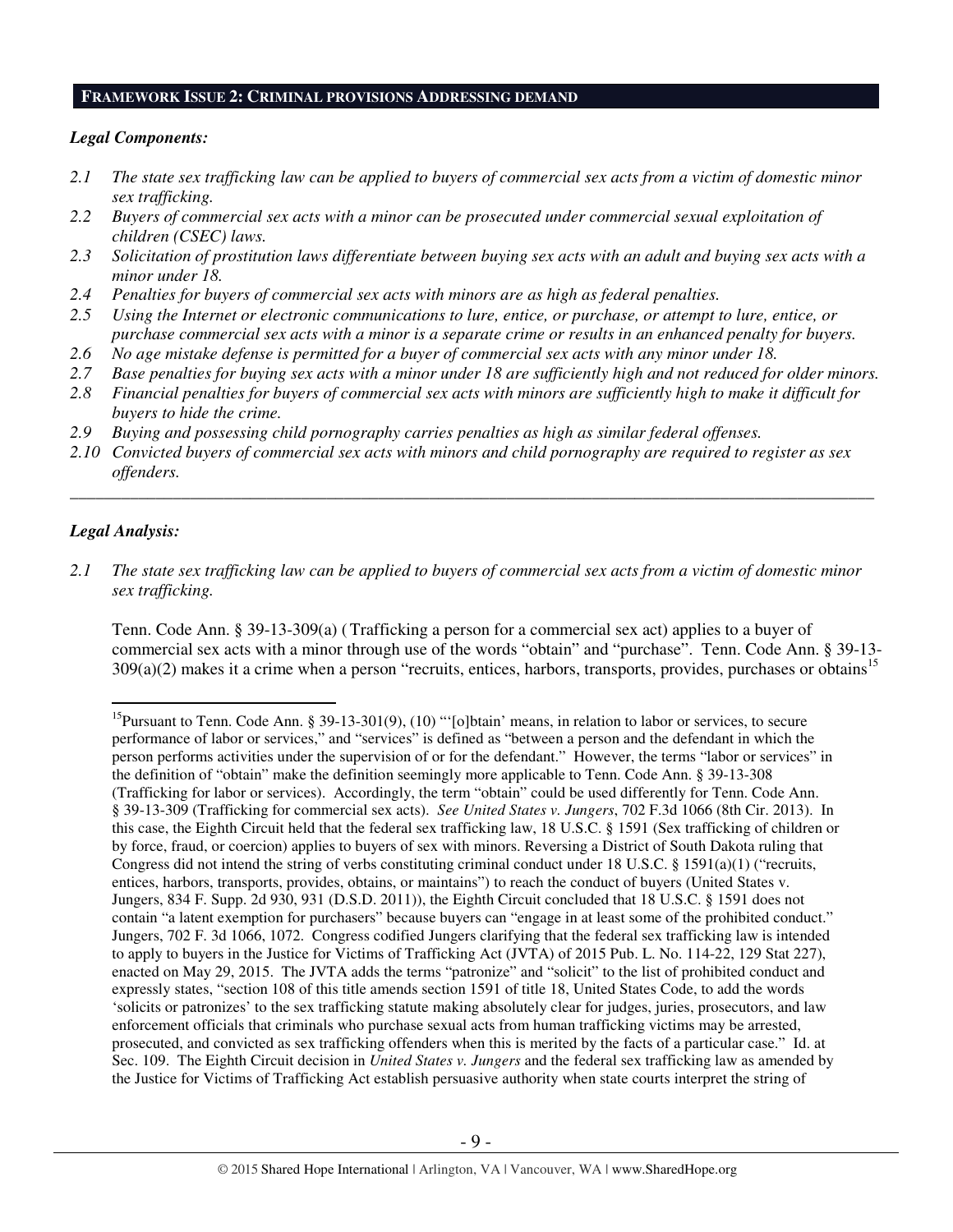by any means another person for the purpose of providing a commercial sex act." Pursuant to Tenn. Code Ann.  $\S$  39-13-301(15), "Commercial sex act' means any sexually explicit conduct<sup>16</sup> for which anything of value is directly or indirectly given, promised to or received by any person, which conduct is induced or obtained by coercion or deception or which conduct is induced or obtained from a person under eighteen (18) years of age."

A conviction under Tenn. Code Ann. § 39-13-309 (Trafficking a person for a commercial sex act) is punishable as a Class B felony by imprisonment for 8–30 years and a possible fine not to exceed \$25,000. Tenn. Code Ann. § 40-35-111(b)(2). However, Tenn. Code Ann. § 39-13-309 (Trafficking a person for a commercial sex act) is a Class A felony where:

[T]he victim of the offense is a child under fifteen (15) years of age, or where the offense occurs on the grounds or facilities or within one thousand feet (1,000') of a public or private school, secondary school, preschool, child care agency, public library, recreational center, or public park.

A Class A felony is punishable by imprisonment for 15–60 years and a possible fine not to exceed \$50,000. Tenn. Code Ann. §§ 39-13-309(c), 40-35-111(b)(1).

*2.2 Buyers of commercial sex acts with a minor can be prosecuted under commercial sexual exploitation of children (CSEC) laws.* 

Tenn. Code Ann. § 39-13-514(b) (Patronizing prostitution) makes patronizing prostitution of a minor punishable as sex trafficking under Tenn. Code Ann. § 39-13-309 (Trafficking a person for a commercial sex act), stating that "[p]atronizing prostitution from a person who is younger than eighteen (18) years of age or has an intellectual disability is punishable as trafficking for commercial sex acts under § 39-13-309." "Patronizing prostitution" is defined as "soliciting or hiring another person with the intent that the other person engage in prostitution, or entering or remaining in a house of prostitution for the purpose of engaging in sexual activity." Tenn. Code Ann. § 39-13-512(3).

Additionally, pursuant to Tenn. Code Ann. § 39-13-529(a), (e)(1) (Offense of soliciting sexual exploitation of a minor—Exploitation of a minor by electronic means) a Class B felony occurs when an individual "eighteen (18) years of age or older, by means of oral, written or electronic communication, electronic mail or Internet service, including webcam communications, directly or through another, to intentionally command, hire, persuade, induce or cause a minor to engage in sexual activity<sup>17</sup> or simulated sexual activity that is patently offensive,<sup>18</sup> as defined in § 39-17-1002 [Part definitions], where such sexual activity or simulated sexual activity is observed by that person or by another."

*2.3 Solicitation of prostitution laws differentiate between buying sex acts with an adult and buying sex acts with a minor under 18.* 

Tenn. Code Ann. § 39-13-514(b) (Patronizing prostitution) specifically criminalizes patronizing a minor for prostitution and refers to Tenn. Code Ann. § 39-13-309 (Trafficking a person for a commercial sex act) for prosecution and penalties. "Patronizing prostitution" is defined as "soliciting or hiring another person with the intent that the other person engage in prostitution, or entering or remaining in a house of prostitution for the purpose of engaging in sexual activity." Tenn. Code Ann. § 39-13-512(3). A conviction under Tenn. Code Ann. § 39-13-514(b)(4)(A) (Patronizing prostitution of a minor) is a Class A felony where:

verbs constituting prohibited conduct in state sex trafficking laws (in particular the term "obtains") to the extent such interpretation does not conflict with state case law.

<sup>16</sup> *See supra* note 3.

<sup>17</sup>*See supra* note3.

<sup>18</sup>*See supra* note 7.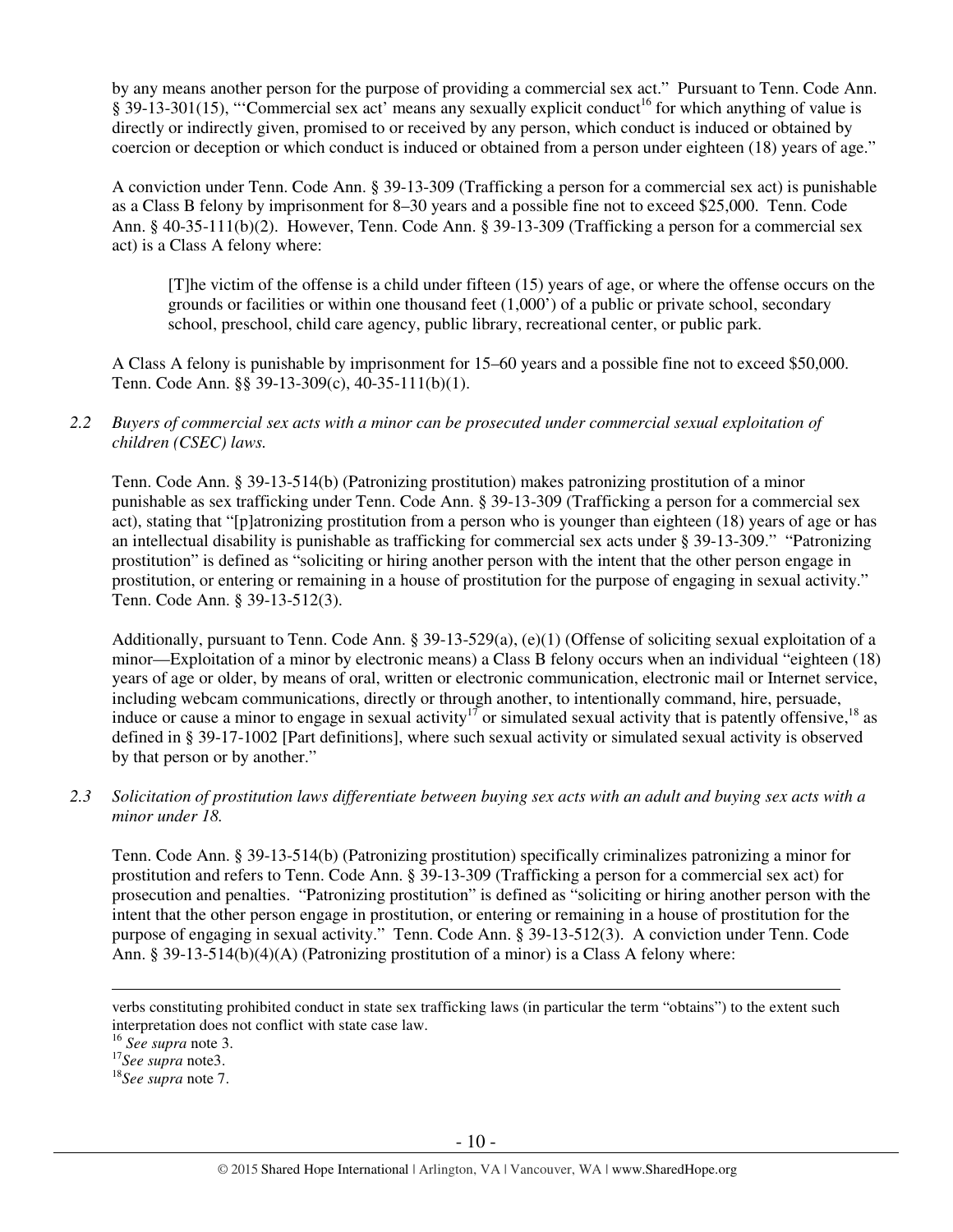[T]he victim of the offense is a child under fifteen (15) years of age, or where the offense occurs on the grounds or facilities or within one thousand feet (1,000') of a public or private school, secondary school, preschool, child care agency, public library, recreational center, or public park.

A Class A felony is punishable by imprisonment for 15–60 years and a possible fine not to exceed \$50,000. An offense against a minor over 15 years of age is a B felony and is punishable by imprisonment for 8–30 years and a possible fine not to exceed \$25, Tenn. Code Ann. §§  $39-13-309(c)$ ,  $40-35-111(b)(1)$ , (2). In contrast, patronizing a prostitute over 18 is a Class B misdemeanor and is punishable by imprisonment for not more than 6 months, a possible fine not to exceed \$500, or both imprisonment and a fine. Tenn. Code Ann. §§ 39-13-  $514(b)(1)$ , 40-35-111(e)(2).

# *2.4 Penalties for buyers of commercial sex acts with minors are as high as federal penalties.*

When charged with Tenn. Code Ann. §39-13-309 (Trafficking a person for a commercial sex act). a buyer faces a Class B felony conviction punishable by imprisonment for 8–30 years and a possible fine not to exceed \$25,000. A buyer of commercial sex will be subject to a Class A felony "if the victim of the offense is a child under (15) years of age, or where the offense occurs on the grounds or facilities or within 1,000 feet of a public or private school, secondary school, preschool, child care agency, public library, recreational center, or public park." A Class A felony is punishable by imprisonment for 15-60 years and a possible fine not to exceed \$50,000. Tenn. Code Ann. §§ 39-13-309(c), 40-35-111(b)(1). Tenn. Code Ann. §§ 39-13-309(b), 40-35- 111(b)(2). When the victim is under 18, Tenn. Code Ann. § 39-13-514(b) (Patronizing prostitution) refers to Tenn. Code Ann. (Trafficking a person for a commercial sex act) for prosecution and penalties. . A violation of Tenn. Code Ann. § 39-13-529 (Offense of soliciting sexual exploitation of a minor—Exploitation of a minor by electronic means), is a Class B felony punishable by imprisonment for 8–30 years and a possible fine not to exceed \$25,000. Tenn. Code Ann. §§ 39-13-529(e)(1), 40-35-111(b)(2).

Several sexual offenses could be used to prosecute a buyer of commercial sex acts with a minor but do not specifically criminalize the commercial sexual exploitation of a child, and do not refer to the human trafficking statute to bring these criminal offenses within the ambit of human trafficking under Tenn. Code Ann. § 39-13-309 (Trafficking a person for a commercial sex act).<sup>19</sup>

In comparison, if the victim is under the age of 14, a conviction under the TVPA for child sex trafficking is punishable by 15 years to life imprisonment and a fine not to exceed \$250,000. 18 U.S.C. §§  $1591(b)(1)$ ,  $3559(a)(1)$ ,  $3571(b)(3)$ . If the victim is between the ages of  $14-17$ , a conviction is punishable by 10 years to life imprisonment and a fine not to exceed \$250,000. 18 U.S.C. §§ 1591(b)(2), 3559(a)(1), 3571(b)(3). A conviction is punishable by mandatory life imprisonment, however, if the buyer has a prior conviction for a federal sex offense<sup>20</sup> against a minor. 18 U.S.C. § 3559(e)(1). To the extent buyers can

<sup>&</sup>lt;sup>19</sup>See supra Section 1.2 for a full description of the sexual offense laws that may be used to prosecute buyers. <sup>20</sup> Pursuant to 18 U.S.C. § 3559(e)(2), "federal sex offense" is defined as

an offense under section 1591 [18 USCS § 1591] (relating to sex trafficking of children), 2241 [18 USCS § 2241] (relating to aggravated sexual abuse), 2242 [18 USCS § 2242] (relating to sexual abuse),  $2244(a)(1)$  [18 USCS §  $2244(a)(1)$ ] (relating to abusive sexual contact),  $2245$  [18 USCS § 2245] (relating to sexual abuse resulting in death), 2251 [18 USCS § 2251] (relating to sexual exploitation of children), 2251A [18 USCS § 2251A] (relating to selling or buying of children), 2422(b) [18 USCS  $\S$  2422(b)] (relating to coercion and enticement of a minor into prostitution), or 2423(a) [18 USCS § 2423(a)] (relating to transportation of minors).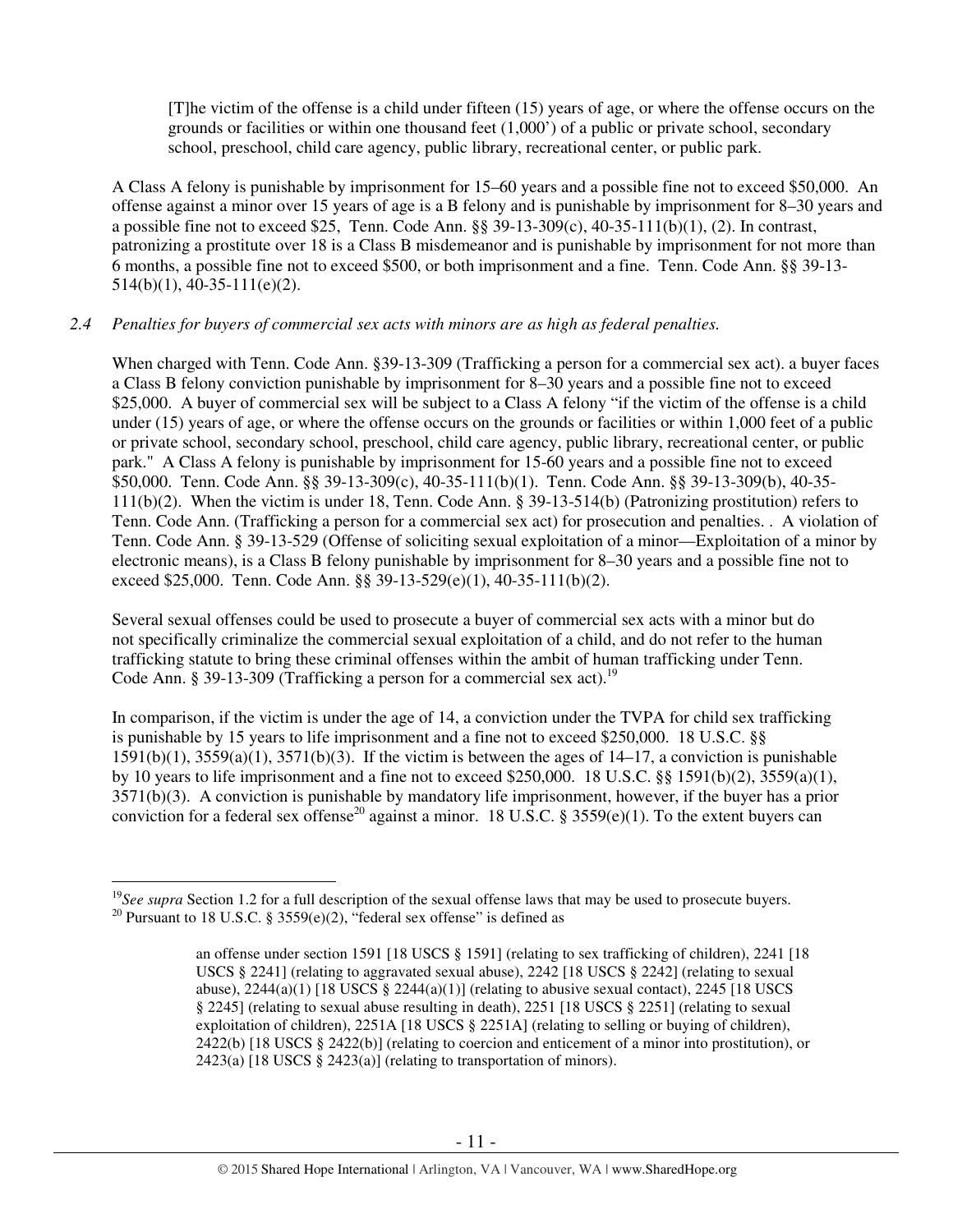be prosecuted under other federal CSEC laws,  $^{21}$  a conviction is punishable by penalties ranging from a fine not to exceed \$250,000 to life imprisonment and a fine not to exceed \$250,000.<sup>22</sup>

*2.5 Using the Internet or electronic communications to lure, entice, or purchase, or attempt to lure, entice, or purchase commercial sex acts with a minor is a separate crime or results in an enhanced penalty for buyers.* 

Tenn. Code Ann. § 39-13-528 (Solicitation of person under 18 years of age) criminalizes using the Internet or electronic communications to "to intentionally command, request, hire, persuade, invite or attempt to induce" a minor to engage in sexual activity. Tenn. Code Ann. § 39-13-528(a) (Offense of solicitation of a minor) states,

(a) It is an offense for a person eighteen (18) years of age or older, by means of oral, written or electronic communication, electronic mail or Internet services, directly or through another, to intentionally command, request, hire, persuade, invite or attempt to induce a person whom the person making the solicitation knows, or should know, is less than eighteen (18) years of age, or solicits a law enforcement officer posing as a minor, and whom the person making the solicitation reasonably believes to be less than eighteen (18) years of age, to engage in conduct that, if completed, would constitute a violation by the soliciting adult of one (1) or more of the following offenses:

- (1) Rape of a child, pursuant to § 39-13-522;
- (2) Aggravated rape, pursuant to § 39-13-502;
- (3) Rape, pursuant to § 39-13-503;
- (4) Aggravated sexual battery, pursuant to § 39-13-504;
- (5) Sexual battery by an authority figure, pursuant to § 39-13-527;
- (6) Sexual battery, pursuant to § 39-13-505;
- (7) Statutory rape, pursuant to § 39-13-506;
- (8) Especially aggravated sexual exploitation of a minor, pursuant to § 39-17-1005; or
- (9) Sexual activity involving a minor, pursuant to § 39-13-529.
- (10) Trafficking for commercial sex acts, pursuant to § 39–13–309;
- (11) Patronizing prostitution, pursuant to § 39–13–514;
- (12) Promoting prostitution, pursuant to § 39–13–515;
- (13) Aggravated sexual exploitation of a minor, pursuant to § 39–17–1004.

Pursuant to subsection (c), "A violation of this section shall constitute an offense one (1) classification lower than the most serious crime solicited, unless the offense solicited was a Class E felony, in which case the offense shall be a Class A misdemeanor." Tenn. Code Ann. § 39-13-528(c).

In addition, Tenn. Code Ann. § 39-13-529(a) (Offense of soliciting sexual exploitation of a minor—Exploitation of a minor by electronic means) includes using "electronic communication, electronic mail or Internet service, including webcam communications, directly or through another, to intentionally command, hire, persuade, induce or cause a minor to engage in sexual activity or simulated sexual activity that is patently offensive, as defined in § 39-17-1002, where such sexual activity or simulated sexual activity is observed by that person or by another." Although the crime is not applicable solely to commercial sexual exploitation, the inclusion of the

 $\overline{a}$ <sup>21</sup> 18 U.S.C. §§ 2251A(b) (Selling or buying of children), 2251(a) (Sexual exploitation of children), 2423(a)

<sup>(</sup>Transportation of a minor with intent for minor to engage in criminal sexual activity), 2422(a) (Coercion and

enticement), 2252(a)(2), (a)(4) (Certain activities relating to material involving the sexual exploitation of minors).

<sup>&</sup>lt;sup>22</sup> 18 U.S.C. §§ 2251A(b) (conviction punishable by imprisonment for 30 years to life and a fine), 2251(e) (conviction punishable by imprisonment for 15–30 years and a fine), 2423(a) (conviction punishable by

imprisonment for 10 years to life and a fine), 2422(a) (conviction punishable by a fine, imprisonment up to 20 years, or both),  $2252(a)(2)$ , (4) (stating that a conviction under subsection (a)(2) is punishable by imprisonment for 5–20 years and a fine, while a conviction under subsection (a)(4) is punishable by imprisonment up to 10 years, a fine, or both); *see also* 18 U.S.C. §§ 3559(a)(1) (classifying all of the above listed offenses as felonies), 3571(b)(3) (providing a fine up to \$250,000 for any felony conviction).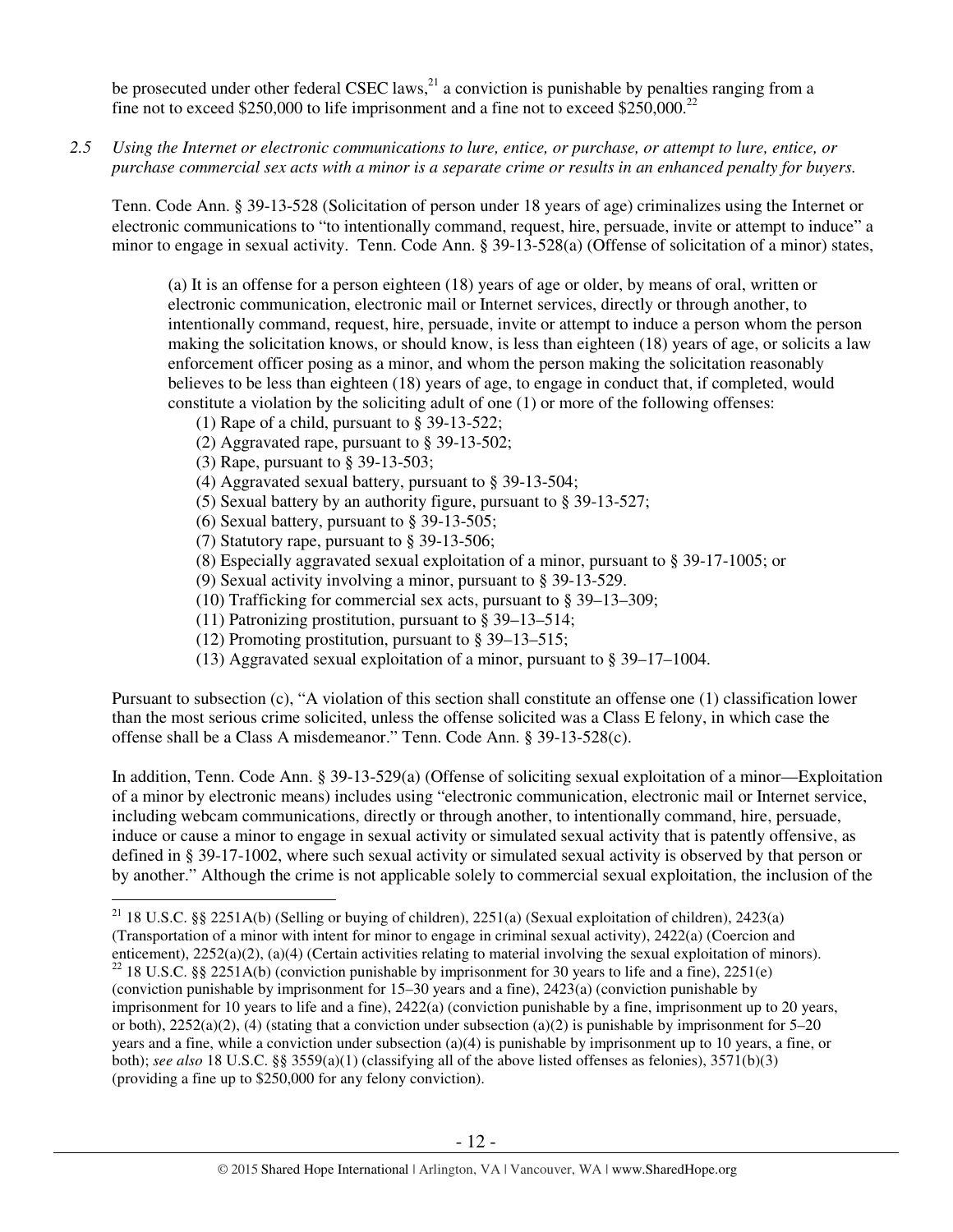term "hire" brings commercial sexual activity within its range. This crime is a Class B felony punishable by imprisonment for 8–30 years and a possible fine not to exceed \$25,000. Tenn. Code Ann. §§ 39-13-529(e)(1), 40-35-111(b)(2).

# *2.6 No age mistake defense is permitted for a buyer of commercial sex acts with any minor under 18.*

Tenn. Code Ann. § 39-13-514 (Patronizing prostitution) and § 39-13-529 (Offense of soliciting sexual exploitation of a minor—Exploitation of a minor by electronic means) expressly prohibit a defense of age mistake. Pursuant to Tenn. Code Ann. § 39-11-502(c) (Ignorance or mistake of fact), "It shall not be a defense to prosecution for a violation of § 39-13-514 or § 39-13-529 that the person charged was ignorant or mistaken as to the age of the minor."

# *2.7 Base penalties for buying sex acts with a minor under 18 are sufficiently high and not reduced for older minors.*

Tenn. Code Ann. § 39-13-309 (Trafficking a person for a commercial sex act) differentiates between trafficking a minor and trafficking an adult, but applies heightened penalties "where the victim of the offense is a child under (15) years of age." A Class A felony is punishable by imprisonment for 15–60 years and a possible fine not to exceed \$50,000. Tenn. Code Ann. §§ 39-13-309(c), 40-35-111(b)(1). For offenses involving victims 15 years of age and older, a violation of Tenn. Code Ann. § 39-13-309 (Trafficking a person for a commercial sex act) is a Class B felony punishable by imprisonment for 8–30 years and a possible fine not to exceed \$25,000. Tenn. Code Ann. §§ 39-13-309(b), 40-35-111(b)(2).

Penalties for convictions under Tenn. Code Ann. § 39-13-514 (Patronizing prostitution) and Tenn. Code Ann. § 39-13-529 (Offense of soliciting sexual exploitation of a minor—Exploitation of a minor by electronic means) are not reduced based upon the age of the minor victim and all minors under 18 are protected by these statutes.

In contrast, under Tenn. Code Ann. § 39-13-528 (Offense of solicitation of a minor), penalties vary based on the crime solicited, and some of the crimes listed in § 39-13-528 vary based on the age of the minor and age of the buyer. Pursuant to Tenn. Code Ann. § 39-13-528(c), "A violation of this section shall constitute an offense one (1) classification lower than the most serious crime solicited, unless the offense solicited was a Class E felony, in which case the offense shall be a Class A misdemeanor." Therefore, when a buyer solicits a victim between 3–13 years of age to engage in conduct that, if it were to occur, would be rape under Tenn. Code Ann. § 39-13- 522(a) (Rape of a child), a Class A felony, the crime is punishable as a class B felony with imprisonment between 8–30 years and a possible fine not to exceed \$25,000. Tenn. Code Ann. §§ 39-13-522(a),(b)(1), 40-35- 111(b)(2). If the defendant is at least 10 years older than the victim and solicits a victim between 13–17 to engage in conduct that, if it were to occur, would be aggravated statutory rape under Tenn. Code Ann. § 39-13- 506(c), a Class D felony, the crime is a Class E felony punishable by imprisonment of 1–6 years and a possible fine not to exceed \$3,000. Tenn. Code Ann. §§ 39-13-506(c), (d)(3), 40-35-111(b)(5). Soliciting is a Class A misdemeanor if the solicited act, if it were to occur, would be mitigated statutory rape under Tenn. Code Ann. §§ 39-13-506(a), which is typically a Class E felony and occurs when the defendant is 4 or 5 years older than a victim between 15–18. Tenn. Code Ann. §§ 39-13-506(a), (d)(1). Soliciting would also be a Class A misdemeanor if the solicited conduct, if it were to occur, would be statutory rape under Tenn. Code Ann. §§ 39- 13-506(b), which is typically a Class E felony, which occurs when the victim is 13 or 14 and the defendant is between 4–10 years older than the victim, or when the victim is between 15–18 and the defendant is between 5– 10 years older than the victim. Tenn. Code Ann. §§ 39-13-506(a), (b)(1), (b)(2), (d)(1), (d)(2). Class A misdemeanors are punishable by up to 11 months, 29 days imprisonment, a fine not to exceed \$2,500, or both. Tenn. Code Ann. § 40-35-111(e)(1).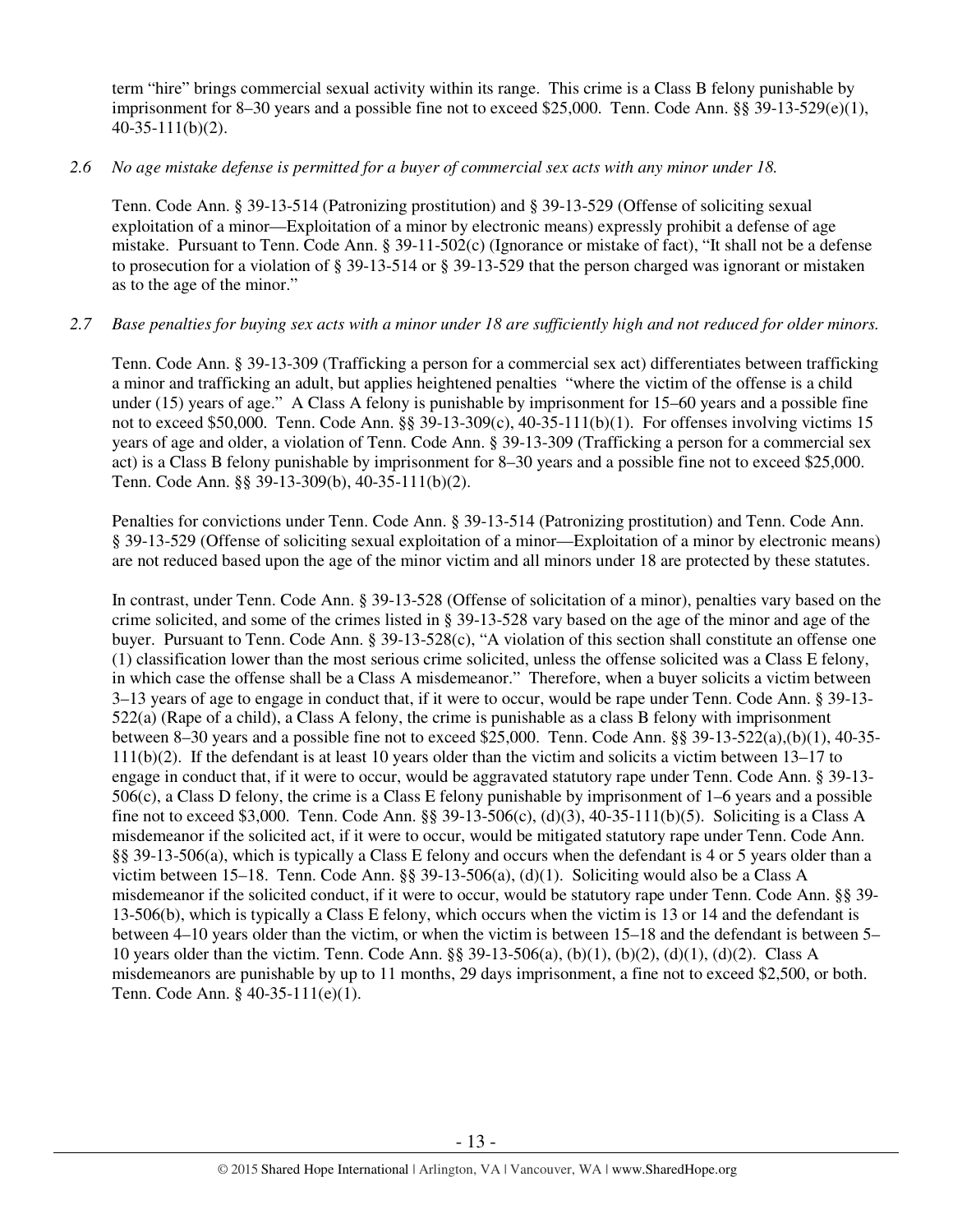# *2.8 Financial penalties for buyers of commercial sex acts with minors are sufficiently high to make it difficult for buyers to hide the crime.*

Buyers of commercial sex with minors face fines, restitution, and asset forfeiture. Buyers convicted under Tenn. Code Ann. § 39-13-309(a) (Trafficking a person for a commercial sex act) face a possible fine not to exceed \$25,000, unless "the victim of the offense is a child under (15) years of age, or where the offense occurs on the grounds or facilities or within 1,000 feet of a public or private school, secondary school, preschool, child care agency, public library, recreational center, or public park," in which case a possible fine not to exceed \$50,000 may be imposed. Tenn. Code Ann. §§ 39-13-309(c), 40-35-111(b)(1). The patronizing prostitution of a minor statute references the human trafficking statute for purposes of prosecutions and penalties, so the same fines and sentencing ranges apply for patronizing prostitution of a minor as they do for a human trafficking offense. Hiring a minor online for sexual activity in violation of Tenn. Code Ann. § 39-13-529(a) (Offense of soliciting sexual exploitation of a minor—Exploitation of a minor by electronic means) is a Class B felony with a possible fine not to exceed \$25,000. Tenn. Code Ann. §§  $39-13-529(e)(1)$ ,  $40-35-111(b)(2)$ . An conviction under Tenn. Code Ann. § 39-13-528(a) (Offense of solicitation of a minor) can result in a fine ranging between \$2,500 and \$25,000 based on the crime classification determined by the victim's age and the defendant's age. Tenn. Code Ann. § 40-25-111(b).

Buyers are subject to mandatory restitution to be paid to a minor who has been sexually victimized through any of the trafficking, CSEC, or sexual offenses applicable to buyers of commercial sex acts with minors. While Tennessee law allows a court, at its discretion, to order restitution to victims of any crime, Tennessee specifically requires restitution to be paid to the victim as part of the punishment under Tenn. Code Ann. §§ 39-13-309 [Trafficking a person for a commercial sex act], 39-13-514 [Patronizing prostitution], 39-17-1005(a) [Offense of especially sexually aggravated sexual exploitation of a minor], 39-13-528(a) [Offense of solicitation of a minor], and 39-13-529(a) [Offense of soliciting sexual exploitation of a minor – exploitation of a minor by electronic means]. Tenn. Code Ann. §§ 39-11-118(a), (b), 40-35-104(c)(2), 40-35-304. Tenn. Code Ann. § 40- 33-101 (Conveyances subject to forfeiture) provides for discretionary, criminal asset forfeiture. Upon conviction of sexual offenses pursuant to title 39, chapter 13, section 5 [Sexual offenses], which includes patronizing prostitution of adults or minors, a buyer may be ordered to forfeit "[a]ny conveyance, including a vehicle, aircraft or vessel used in the commission of," among other offenses, a sexual "offense under title 39, chapter 13, part 5 [Sexual offenses]."<sup>23</sup> Property subject to forfeiture under this section may be seized upon process issued by any circuit or criminal court with jurisdiction over the property. Seizure is permitted without process where it is incident to arrest or search, pursuant to a search warrant. Tenn. Code Ann. § 40-33-102. Disposition of the forfeited property is governed by Tenn. Code Ann. §40-33-110, which provides that the property "shall inure to the benefit of the county in which the goods were seized . . . provided, that the forfeited conveyance or the funds derived from the confiscated goods shall go to the law enforcement agency that seized the conveyance and shall be used exclusively for law enforcement purposes . . . In all other cases, the proceeds shall be transmitted to the state treasurer and deposited in the state treasury."

This discretionary, criminal forfeiture provision is reiterated, with a special focus on minor victims, in Tenn. Code Ann. § 39-13-530(a) (Forfeiture of any conveyance or real or personal property used in a sexual offense committed against minors—Child abuse fund) which provides for the forfeiture of "[a]ny conveyance or real or personal property used in the commission of an offense under this part [Sexual offenses]," which is committed "against a person under eighteen (18) years of age and was committed on or after July 1, 2006." This forfeiture is subject to the provisions of title 40, chapter 33, part 2. However, "the proceeds from all forfeitures made pursuant to this section shall be transmitted to the general fund, where there is established a general fund reserve

<sup>&</sup>lt;sup>23</sup> Tenn. Code Ann. § 40-33-101(b)(1) does contain some exceptions, including that "No conveyance used by any person as a common carrier in the transaction of business as a common carrier is subject to forfeiture . . . unless it appears that the owner or other person in charge of the conveyance is a consenting party or privy to any of the offenses listed in subdivisions  $(a)(2)$ – $(4)$ ."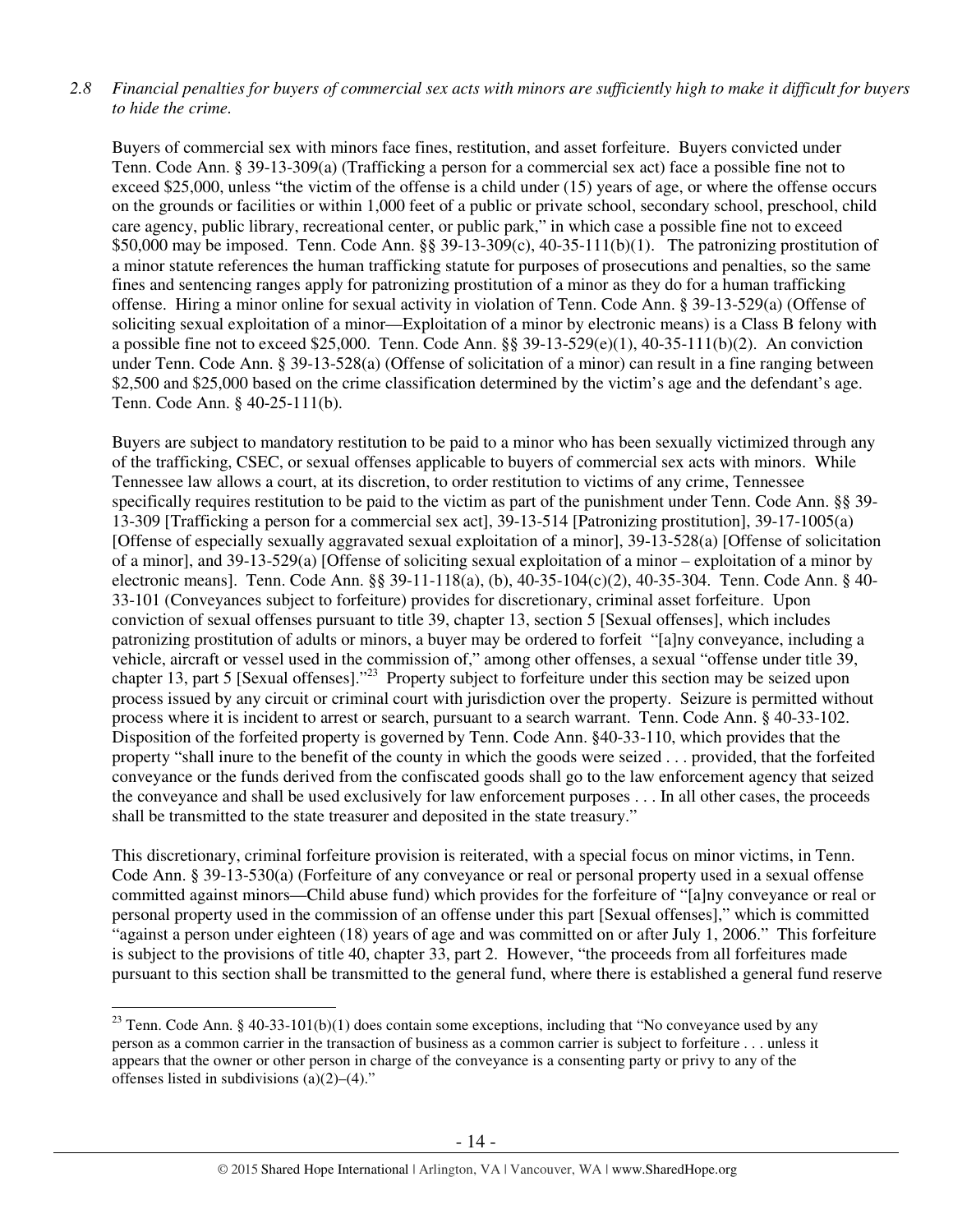to be allocated through the general appropriations act, which shall be known as the child abuse fund." Tenn. Code Ann. §39-13-530(b).

Vehicle forfeiture specifically for sexual exploitation of children crimes is found in Tenn. Code Ann. § 39-17- 1008(a) (Forfeiture of any conveyance or real or personal property used in commission of an offense under this part), which provides that "[a]ny conveyance or real or personal property used in the commission of an offense under this part [Sexual exploitation of children] is subject to forfeiture under the provisions of title 40, chapter 33, part 2 [Forfeiture procedures generally]." This forfeiture is subject to the provision of title 40, chapter 33, part 2. However, "the proceeds from all forfeitures made pursuant to this section shall be transmitted to the general fund, where there is established a general fund reserve to be allocated through the general appropriations act, which shall be known as the child abuse fund." Tenn. Code Ann. §39-17-1008(b).

Additionally, Tenn. Code Ann. § 29-3-101(e) (Definitions—Maintenance and abatement of nuisance— Forfeiture of property—Payment of moneys from forfeiture into general funds) states,

(e) (1) Upon a person's second or subsequent conviction for promoting prostitution or patronizing prostitution, any vehicle in which such offense was committed is subject to seizure and forfeiture in accordance with the procedure established in title 39, chapter 11, part 7 [Disposition of forfeited property]; provided, however, that nothing contained within the provisions of this subsection (e) shall be construed to authorize seizure of such vehicle at any time prior to such conviction. (2) The provisions of subdivision  $(e)(1)$  apply only if the violations making the vehicle subject to seizure and forfeiture occur in Tennessee and at least one (1) of the previous violations occurs on or after July 1, 2002, and the second or subsequent offense after July 1, 2002, occurs within five (5) years of the most recent prior offense occurring after July 1, 2002.

# *2.9 Buying and possessing child pornography carries penalties as high as similar federal offenses.*

Pursuant to Tenn. Code Ann. § 39-17-1004(a)(1) (Offense of aggravated sexual exploitation of a minor), "It is unlawful for a person to knowingly promote, sell, distribute, transport, purchase or exchange material, or possess with the intent to promote, sell, distribute, transport, purchase or exchange material, that includes a minor engaged in: (A) Sexual activity; or (B) Simulated sexual activity that is patently offensive."<sup>24</sup> Under subsection (b)(1), "It is unlawful for a person to knowingly promote, sell, distribute, transport, purchase or exchange material that is obscene, as defined in § 39-17-901,<sup>25</sup> or possess material that is obscene, with the intent to promote, sell, distribute, transport, purchase or exchange the material, which includes a minor engaged in: (A) Sexual activity; or (B) Simulated sexual activity that is patently offensive."

A person violating either subsection commits a Class C felony, and the person can be charged on individual counts for each image. Tenn. Code Ann.  $\S$ § 39-17-1004(a)(2), (4), (b)(2), (4). Class C felonies are punishable by imprisonment for 3–15 years and a possible fine not to exceed \$10,000. Tenn. Code Ann. § 40-35-111(b)(3). However, if the number of individual images is greater than 25, the crime is a Class B felony punishable by imprisonment for 8–30 years and a possible fine not to exceed \$25,000. Tenn. Code Ann. §§ 39-17-1004(a)(4),  $(b)(4)$ , 40-35-111(b)(2).

<sup>24</sup>*See supra* note 7.

<sup>&</sup>lt;sup>25</sup> "Obscene" is defined as follows: "(A) The average person applying contemporary community standards would find that the work, taken as a whole, appeals to the prurient interest;  $(B)$  The average person applying contemporary community standards would find that the work depicts or describes, in a patently offensive way, sexual conduct; and (C) The work, taken as a whole, lacks serious literary, artistic, political, or scientific value." Tenn. Code Ann. § 39- 17-901(10).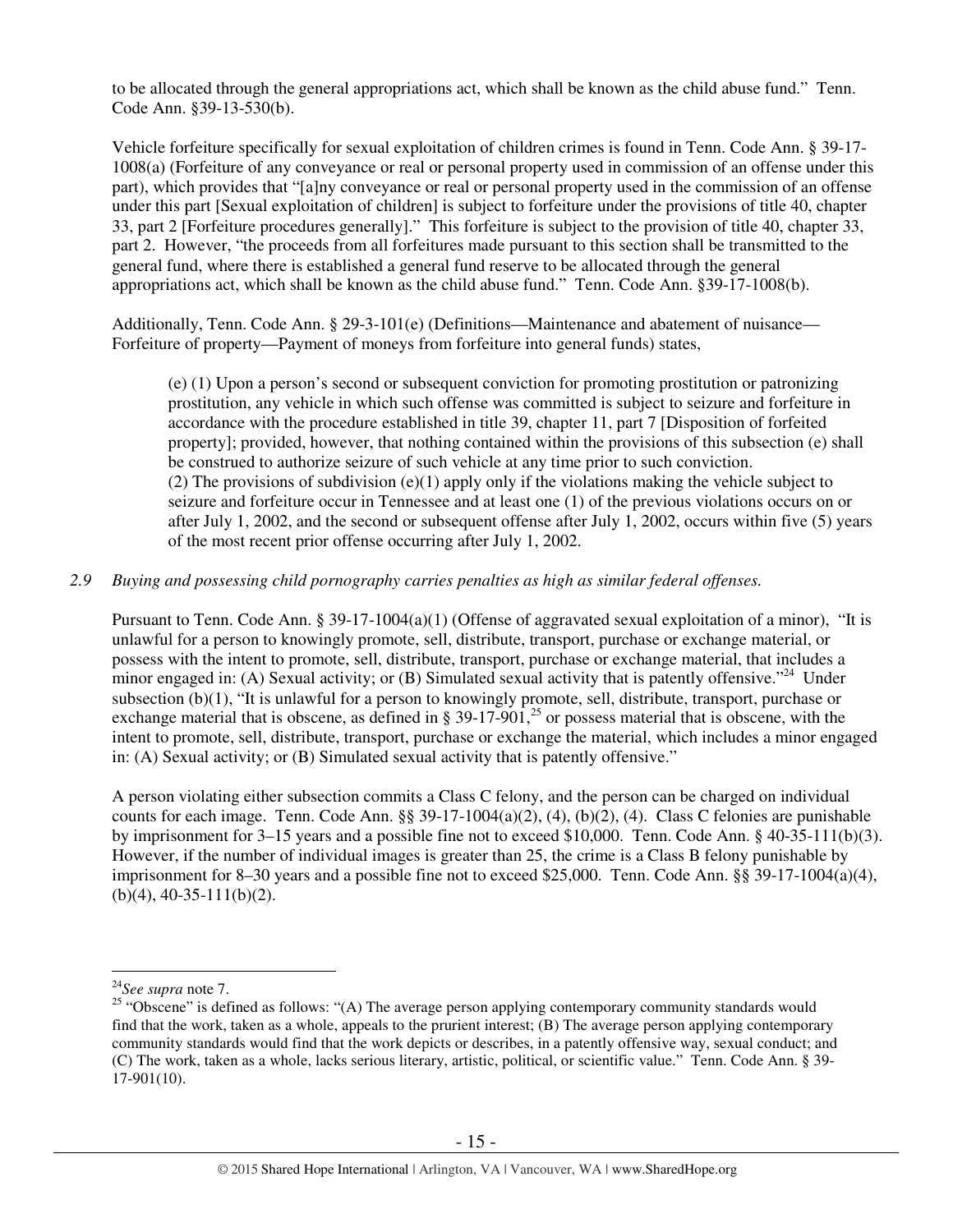Under Tenn. Code Ann. § 39-17-1003(a) (Offense of sexual exploitation of a minor), "[i]t is unlawful for any person to knowingly possess material that includes a minor engaged in: (1) Sexual activity; or (2) Simulated sexual activity that is patently offensive." The crime is a Class D felony punishable by imprisonment for 2–12 years and a possible fine not to exceed \$5,000 for each individual image possessed. Tenn. Code Ann. §§ 39-17- 1003(b), (d), 40-35-111(b)(4). If the number of images and materials exceeds 50, then the crime is a Class C felony punishable by imprisonment for 3–15 year and a possible fine not to exceed \$10,000. Tenn. Code Ann. §§ 39-17-1003(d), 40-35-111(b)(3). If the number of images and materials exceeds 100, then the crime is a Class B felony punishable by imprisonment for 8–30 years and a possible fine not to exceed \$25,000. Tenn. Code Ann. §§ 39-17-1003(d), 40-35-111(b)(2).

In comparison, a federal conviction for possession of child pornography<sup>26</sup> is generally punishable by imprisonment for 5–20 years and a fine not to exceed  $$250,000.<sup>27</sup>$  Subsequent convictions, however, are punishable by imprisonment up to 40 years and a fine not to exceed  $$250,000.<sup>28</sup>$ 

## *2.10 Convicted buyers of commercial sex acts with minors and child pornography are required to register as sex offenders*.

Persons in Tennessee convicted of a violent sexual offense or a sexual offense are required to register as sex offenders. Tenn. Code Ann. § 40-39-212(a). A "violent sexual offense" includes "[a]ggravated sexual exploitation of a minor, under § 39-17-1004," "[s]olicitation of a minor, under § 39-13-528 [Offense of solicitation of a minor] when the offense is classified as a Class B or Class C felony," and Tenn. Code Ann. §39-13-309 (Trafficking a person for a commercial sex act). Tenn. Code Ann. §§ 40-39-202 (30)(F), (K), (Y). "Sexual offense" includes "[s]exual exploitation of a minor, under § 39-17-1003," "[s]olicitation of a minor under § 39-13-528 when the offense is classified as a Class D felony, Class E felony or a misdemeanor," "[s]tatutory rape under § 39-13-506(b), (d)(2)(B)<sup>29</sup>, or aggravated statutory rape under § 39-13-506(c), patronizing prostitution of a minor under § 39-13-514, and "[s]oliciting sexual exploitation of a minor— Exploitation of a minor by electronic means, under § 39-13-529." Tenn. Code Ann. § 40-39-202(20)(A)(iv),  $(viii)$ ,  $(xvii)$ ,  $(xix)$ .

<sup>&</sup>lt;sup>26</sup> 18 U.S.C. §§ 2252(a)(2), (a)(4) (Certain activities relating to material involving the sexual exploitation of minors),  $2252A(a)(2)$ –(3) (Certain activities relating to material constituting or containing child pornography), 1466A(a), (b) (Obscene visual representations of the sexual abuse of children).

<sup>&</sup>lt;sup>27</sup> 18 U.S.C. §§ 2252(b) (stating that a conviction under subsection (a)(2) is punishable by imprisonment for 5–20 years and a fine, while a conviction under subsection (a)(4) is punishable by imprisonment up to 10 years, a fine, or both),  $2252A(b)(1)$  (a conviction is punishable by imprisonment for 5–20 years and a fine),  $1466A(a)$ , (b) (stating that a conviction under subsection (a) is "subject to the penalties provided in section  $2252A(b)(1)$ ," imprisonment for 5–20 years and a fine, while a conviction under subsection (b) is "subject to the penalties provided in section 2252A(b)(2)," imprisonment up to 10 years, a fine, or both); *see also* 18 U.S.C. §§ 3559(a)(1) (classifying all of the above listed offenses as felonies), 3571(b)(3) (providing a fine up to \$250,000 for any felony conviction).

<sup>&</sup>lt;sup>28</sup> 18 U.S.C. §§ 2252(b) (stating if a person has a prior conviction under subsection (a)(2), or a list of other statutes, a conviction is punishable by a fine and imprisonment for 15–40 years, but if a person has a prior conviction under subsection (a)(4), or a list of other statutes, a conviction is punishable by a fine and imprisonment for  $10-20$  years),  $2252A(b)(1)$  (stating if a person has a prior conviction under subsection (a)(2), (a)(3), or a list of other statutes, a conviction is punishable by a fine and imprisonment for  $15-40$  years),  $1466A(a)$ , (b) (stating that the penalty scheme for section 2252A(b) applies); *see also* 18 U.S.C. §§ 3559(a)(1) (classifying all of the above listed offenses as felonies), 3571(b)(3) (providing a fine up to \$250,000 for any felony conviction).

<sup>&</sup>lt;sup>29</sup> "In addition to the punishment provided for a person who commits statutory rape for the first time, the trial judge may order, after taking into account the facts and circumstances surrounding the offense, including the offense for which the person was originally charged and whether the conviction was the result of a plea bargain agreement, that the person be required to register as a sexual offender pursuant to title 40, chapter 39, part 2."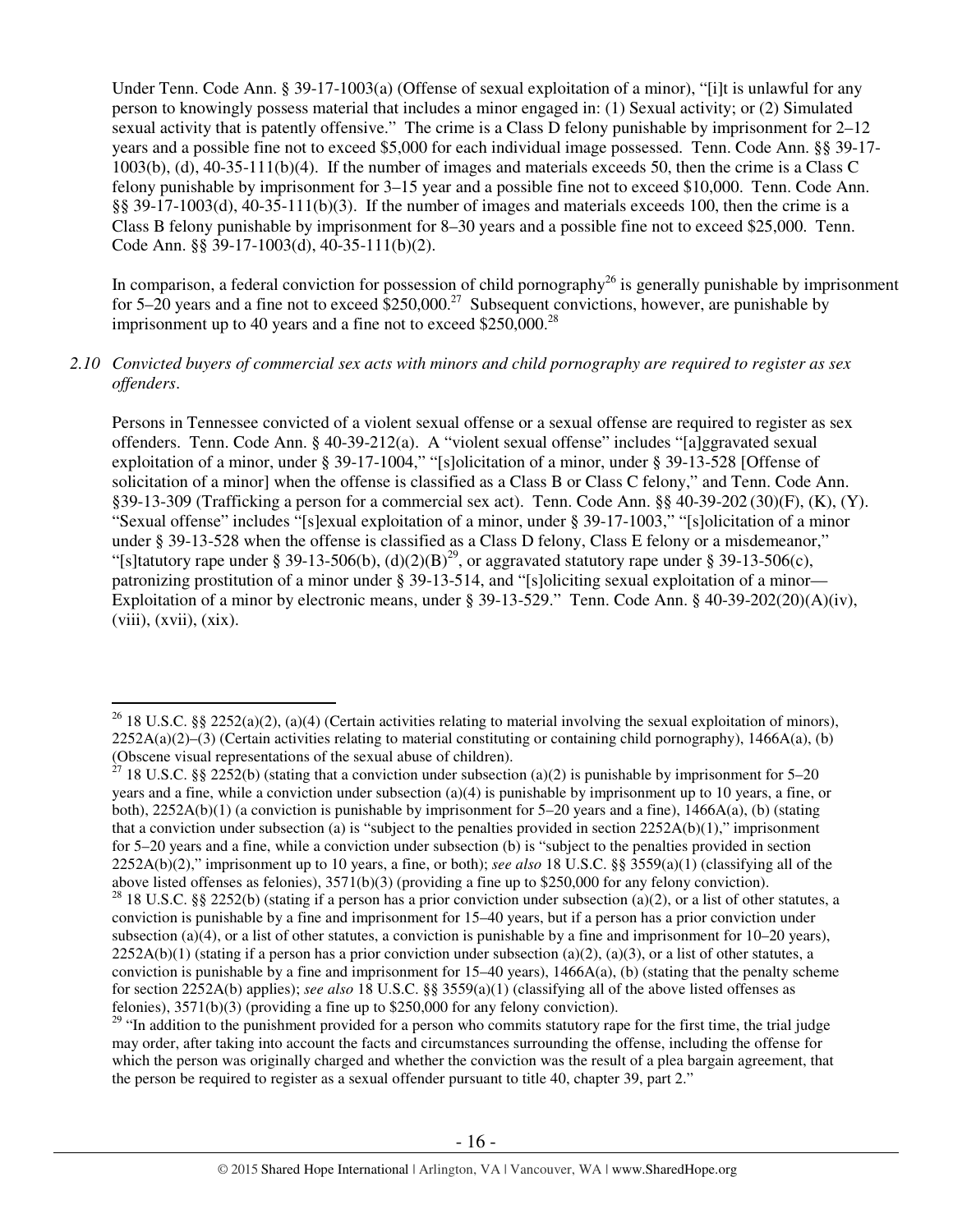# *Legal Components:*

- *3.1 Penalties for trafficking a child for sexual exploitation are as high as federal penalties.*
- *3.2 Creating and distributing child pornography carries penalties as high as similar federal offenses.*
- *3.3 Using the Internet or electronic communications to lure, entice, recruit, or sell commercial sex acts with a minor is a separate crime or results in an enhanced penalty for traffickers.*
- *3.4 Financial penalties for traffickers, including asset forfeiture, are sufficiently high.*
- *3.5 Convicted traffickers are required to register as sex offenders.*
- *3.6 Laws relating to termination of parental rights for certain offenses include sex trafficking or commercial sexual exploitation of children (CSEC) offenses in order to remove the children of traffickers from their control and potential exploitation.*

*\_\_\_\_\_\_\_\_\_\_\_\_\_\_\_\_\_\_\_\_\_\_\_\_\_\_\_\_\_\_\_\_\_\_\_\_\_\_\_\_\_\_\_\_\_\_\_\_\_\_\_\_\_\_\_\_\_\_\_\_\_\_\_\_\_\_\_\_\_\_\_\_\_\_\_\_\_\_\_\_\_\_\_\_\_\_\_\_\_\_\_\_\_\_* 

# *Legal Analysis:*

 $\overline{a}$ 

*3.1 Penalties for trafficking a child for sexual exploitation are as high as federal penalties.<sup>30</sup>*

Tenn. Code Ann. § 39-13-309 (Trafficking a person for a commercial sex act) is:

(c) a Class B felony, except where the victim of the offense is a child under fifteen (15) years of age, or where the offense occurs on the grounds or facilities or within one thousand feet  $(1,000)$  of a public or private school, secondary school, preschool, child care agency, public library, recreational center, or public park, a violation of subsection (a) is a Class A felony.

A Class A felony is punishable by imprisonment for 15–60 years and a possible fine not to exceed \$50,000 and a class B felony is punishable by imprisonment for 8–30 years and a possible fine not to exceed \$25,000.<sup>31</sup> Tenn. Code Ann. §§ 39-13-309(c), 40-35-111(b)(1), (2).

[A] person who is a member of a criminal gang, as defined in subdivision (a)(1), who meets two (2) or more of the following criteria:

- (A) Admits to criminal gang involvement;
- (B) Is identified as a criminal gang member by a parent or guardian;
- (C) Is identified as a criminal gang member by a documented reliable informant;
- (D) Resides in or frequents a particular criminal gang's area, adopts their style or dress, their use of hand signs or their tattoos and associates with known criminal gang members;

<sup>30</sup>*See* discussion of relevant provisions *supra* Sections 1.1, 1.2.

<sup>&</sup>lt;sup>31</sup> Traffickers who are members of criminal gangs could receive enhanced penalties pursuant to Tenn. Code Ann. § 40-35-121(b) (Criminal gang offenses—Enhanced punishment—Procedure): "A criminal gang offense committed by a defendant who was a criminal gang member at the time of the offense shall be punished one (1) classification higher than the classification established by the specific statute creating the offense committed." Furthermore, pursuant to subsection (e), "A criminal gang offense committed by a defendant who was a criminal gang member at the time of the offense shall be punished two (2) classifications higher than the classification established by the specific statute creating the offense committed if the criminal gang member was also a leader or organizer of the criminal gang at the time the offense was committed." Tenn. Code Ann. § 40-35-121(e). A "criminal gang offense" is defined as "any violation of Tennessee law: (A) During the perpetration of which the defendant knowingly causes, or threatens to cause, death or bodily injury to another person or persons and specifically includes rape of a child, aggravated rape and rape; or (B) That results, or was intended to result, in the defendant's receiving income, benefit, property, money or anything of value from the commission of any aggravated burglary, or from the illegal sale, delivery or manufacture of a controlled substance or firearm." Tenn. Code Ann. § 40-35-121(a)(3). A "criminal gang member" is defined in Tenn. Code Ann.  $\S 40-35-121(a)(2)$  as the following: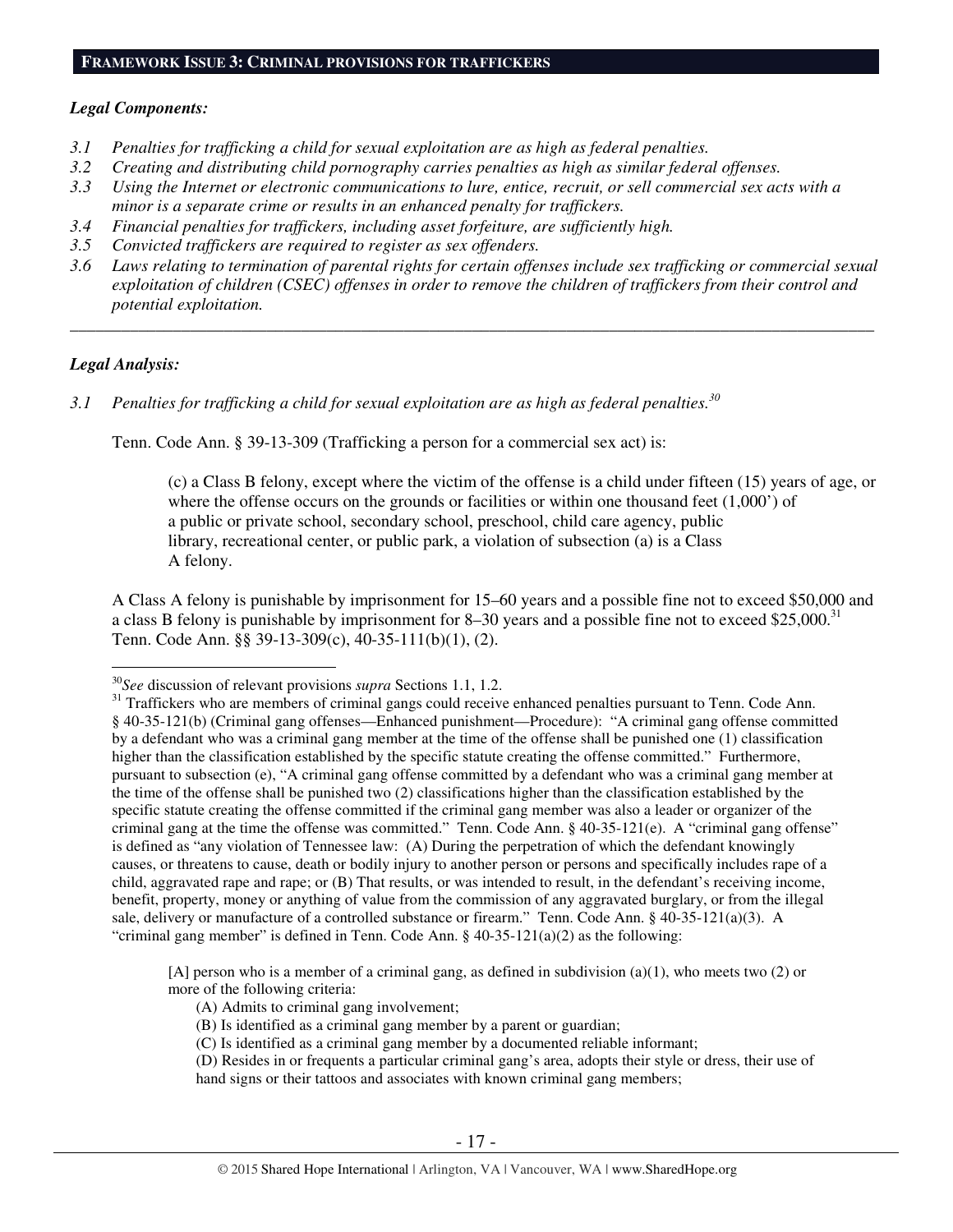When a violation of Tenn. Code Ann. § 39-13-515 (Promoting prostitution) involves a minor victim, Tenn. Code Ann. § 39-13-515 provides that traffickers face the penalties provided under Tenn. Code Ann. § 39-13- 309 (Trafficking a person for a commercial sex act).

Tenn. Code Ann. § 39-13-529(a) (Offense of soliciting sexual exploitation of a minor—Exploitation of a minor by electronic means) prohibits a person "eighteen (18) years or older, by means of oral, written or electronic communication, electronic mail or Internet service, including webcam communications, directly or through another, to intentionally command, hire, persuade, induce or cause a minor to engage in sexual activity or simulated sexual activity that is patently offensive,  $32 \ldots$  where such sexual activity or simulated sexual activity is observed by that person or by another." This crime is a Class B felony punishable by imprisonment for 8–30 years and a possible fine not to exceed \$25,000. Tenn. Code Ann. §§ 39-13-529(e)(1), 40-35-111(b)(2). Lastly, pursuant to Tenn. Code Ann. § 39-13-528(c) (Offense of solicitation of a minor), "A violation of this section shall constitute an offense one (1) classification lower than the most serious crime solicited, unless the offense solicited was a Class E felony, in which case the offense shall be a Class A misdemeanor."

In addition to the above offenses, a trafficker could be found guilty of money laundering pursuant to Tenn. Code Ann. § 39-14-903. Tenn. Code Ann. § 39-14-903(b)(1) states, "It is an offense to knowingly use proceeds<sup>33</sup> derived directly or indirectly from a specified unlawful activity<sup>34</sup> with the intent to promote, in whole or in part, the carrying on of a specified unlawful activity." A violation of the money laundering statute constitutes a Class B felony punishable by imprisonment for 8–30 years and a possible fine not to exceed \$25,000. Tenn. Code Ann. §§ 39-14-903(a)(2), (b)(2), 40-35-111(b)(2).

> (E) Is identified as a criminal gang member by an informant of previously untested reliability and the identification is corroborated by independent information;

(F) Has been arrested more than once in the company of identified criminal gang members for offenses that are consistent with usual criminal gang activity; or

(G) Is identified as a criminal gang member by physical evidence such as photographs or other documentation.

"Criminal gang" is defined as "a formal or informal ongoing organization, association or group consisting of three (3) or more persons that has: (A) As one (1) of its activities the commission of criminal acts; and (B) Two (2) or more members who, individually or collectively, engage in or have engaged in a pattern of criminal gang activity." <sup>32</sup>*See supra* note 7.

 $\overline{a}$ 

<sup>33</sup> "Proceeds' includes gross profits from the commission of any specified unlawful activity, including property, real, personal or intangible of any kind, acquired or derived, directly or indirectly, from, produced through, realized through or caused by an act or omission." Tenn. Code Ann. § 39-14-902(4).

<sup>34</sup> "Knowingly uses or attempts to use proceeds derived directly or indirectly from a specified unlawful activity' means that any person or party to the transaction or act knew that the property or proceeds involved in the transaction or act represented or constituted, either in whole or in part, proceeds from some form, though not necessarily which form, of any criminal offense under the laws of this state, or any other jurisdiction. A person, corporation or financial institution receiving funds or property in the ordinary course of business shall not have 'knowledge' that the funds or property so received represented proceeds of any specified unlawful activity solely because of: (A) The identity or reputation of the transferor of the funds or property; or (B) The identity or reputation of an associate of the transferor." Tenn. Code Ann. § 39-14-902(3). Additionally, "'Specified unlawful activity' means any act, including any preparatory or completed offense, committed for financial gain that is punishable as a felony under the laws of this state, or if the act occurred outside this state, would be punishable by confinement for more than one (1) year under the laws of the state in which it occurred." Tenn. Code Ann. § 39-14-902(6)(A). It "does not mean an act, including any preparatory or completed offense, committed for financial gain that is punishable under chapter 17, part 5 of this title, or similar provisions of law in another state." Tenn. Code Ann. § 39-14-902(6)(B).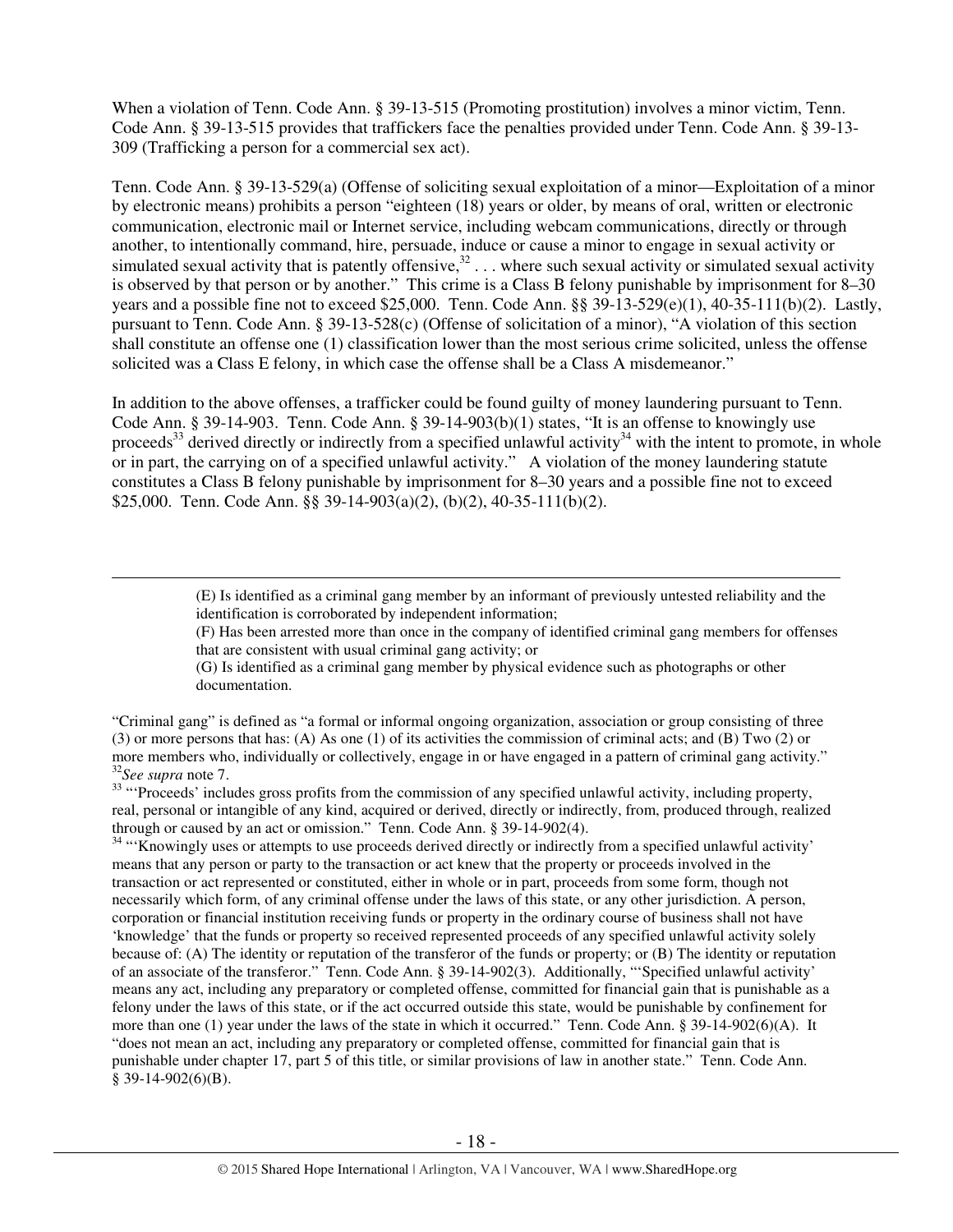In comparison, if the victim is under the age of 14, a conviction under the Trafficking Victims Protection Act  $(TVPA)^{35}$  for child sex trafficking is punishable by 15 years to life imprisonment and a fine not to exceed \$250,000. 18 U.S.C. §§ 1591(b)(1), 3559(a)(1), 3571(b)(3). If the victim is between the ages of 14–17, a conviction is punishable by 10 years to life imprisonment and a fine not to exceed \$250,000. 18 U.S.C. §§ 1591(b)(2), 3559(a)(1), 3571(b)(3). A conviction is punishable by mandatory life imprisonment, however, if the trafficker has a prior conviction for a federal sex offense<sup>36</sup> against a minor.

# *3.2 Creating and distributing child pornography carries penalties as high as similar federal offenses*.

Pursuant to Tenn. Code Ann. § 39-17-1004(a)(1) (Offense of aggravated sexual exploitation of a minor), "It is unlawful for a person to knowingly promote, sell, distribute, transport, purchase or exchange material, or possess with the intent to promote, sell, distribute, transport, purchase or exchange material, that includes a minor engaged in: (A) Sexual activity; or (B) Simulated sexual activity that is patently offensive."<sup>37</sup> Under subsection (b)(1), "It is unlawful for a person to knowingly promote, sell, distribute, transport, purchase or exchange material that is obscene, as defined in  $\S 39-17-901$ ,<sup>38</sup> or possess material that is obscene, with the intent to promote, sell, distribute, transport, purchase or exchange the material, which includes a minor engaged in: (A) Sexual activity; or (B) Simulated sexual activity that is patently offensive."

A violation of Tenn. Code Ann. § 39-17-1004(a), (b) (Offense of aggravated sexual exploitation of a minor), is generally a Class C felony, and the individual can be charged on individual counts for each image. Tenn. Code Ann. § 39-17-1004(a)(2), (4), (b)(2), (4). Class C felonies are punishable by imprisonment for 3–15 year and a possible fine not to exceed \$10,000. Tenn. Code Ann. §40-35-111(b)(3). However, if the number of individual images is greater than 25, the crime is a Class B felony punishable by imprisonment for 8–30 years and a possible fine not to exceed \$25,000. Tenn. Code Ann. §§ 1004(a)(4), (b)(4), 40-35-111(b)(2).

Under Tenn. Code Ann. § 39-17-1005(a) (Offense of especially aggravated sexual exploitation of a minor), "It is unlawful for a person to knowingly promote, employ, use, assist, transport or permit a minor to participate in the performance of, or in the production of, acts or material that includes the minor engaging in: (1) Sexual activity; or (2) Simulated sexual activity that is patently offensive." A violation of Tenn. Code Ann. § 39-17-1005(a) is a Class B felony punishable by imprisonment for 8–30 years and a possible fine not to exceed \$25,000. Tenn. Code Ann.  $\S$ § 40-35-111(b)(2), 39-17-1005(d). A person may be separately charged "for each individual performance, image, picture, drawing, photograph, motion picture film, videocassette tape, or other pictorial representation." Tenn. Code Ann. § 39-17- 1005(b).

In comparison, if the victim is under the age of 14, a conviction under the TVPA for child sex trafficking is punishable by 15 years to life imprisonment and a fine not to exceed \$250,000. 18 U.S.C. §§ 1591(b)(1),  $3559(a)(1)$ ,  $3571(b)(3)$ . If the victim is between the ages of  $14-17$ , a conviction is punishable by 10 years to life imprisonment and a fine not to exceed \$250,000. 18 U.S.C. §§ 1591(b)(2), 3559(a)(1), 3571(b)(3). A conviction is punishable by mandatory life imprisonment, however, if the trafficker has a prior conviction for a federal sex offense<sup>39</sup> against a minor. Additionally, a federal conviction for distribution of child pornography<sup>40</sup>

 $\overline{a}$ <sup>35</sup>Trafficking Victims Protection Act (TVPA) of 2000, Pub. L. No. 106-386, 114 Stat. 1464, 1466 (codified in scattered sections of 18 and 22 U.S.C.).

<sup>36</sup>*See supra* note 19.

<sup>37</sup>*See supra* note7.

<sup>38</sup>*See supra* note 25.

<sup>&</sup>lt;sup>39</sup>See supra note 20 for the definition of "federal sex offense."

<sup>&</sup>lt;sup>40</sup> 18 U.S.C. §§ 2252(a)(1), (a)(2), (a)(3) (Certain activities relating to material involving the sexual exploitation of minors), 2252A(a)(2), (a)(3) (Certain activities relating to material constituting or containing child pornography), 1466A(a) (Obscene visual representations of the sexual abuse of children).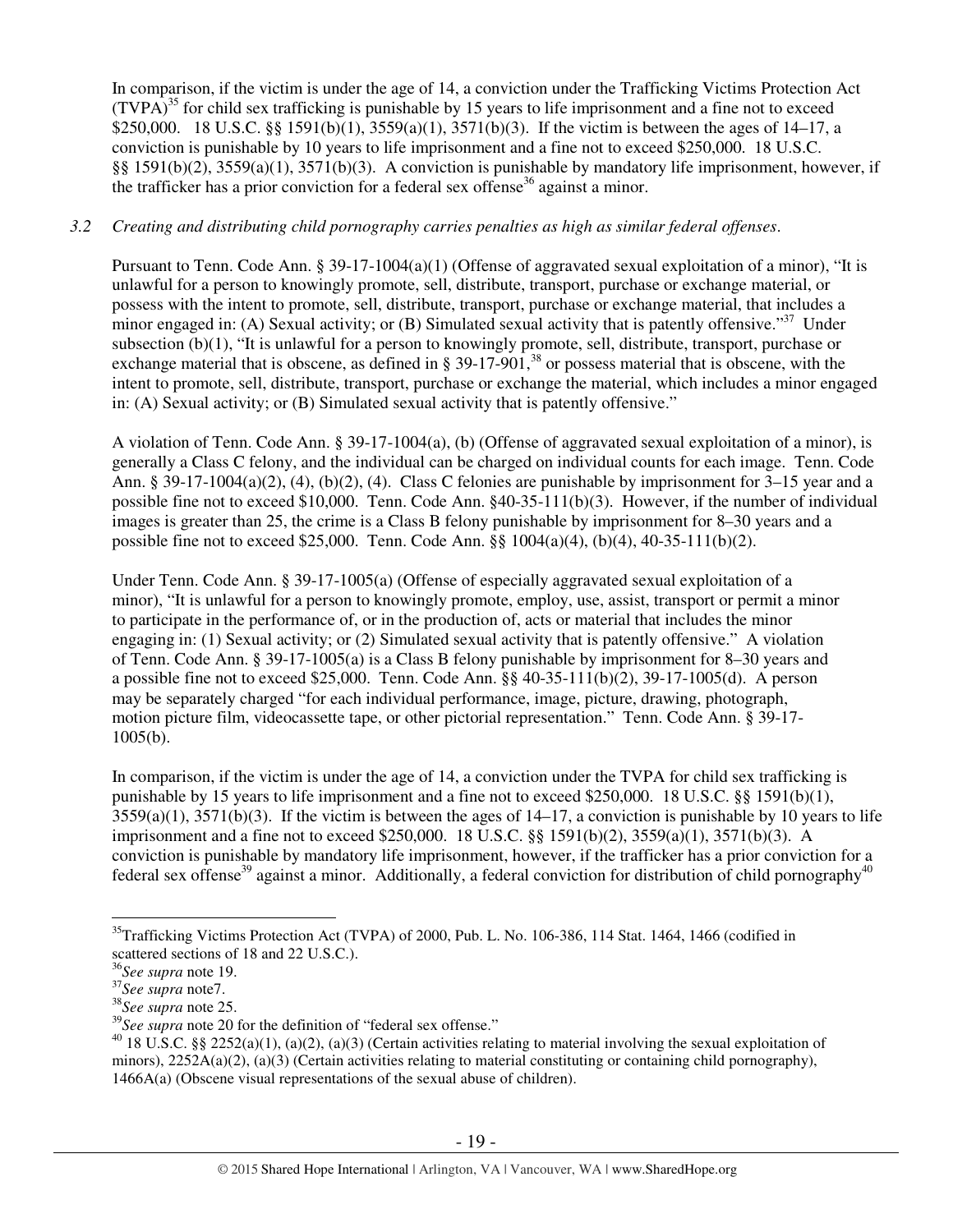is generally punishable by imprisonment for  $5-20$  years and a fine not to exceed \$250,000.<sup>41</sup> Subsequent convictions, however, are punishable by imprisonment up to 40 years and a fine not to exceed \$250,000.<sup>42</sup>

*3.3 Using the Internet or electronic communications to lure, entice, recruit, or sell commercial sex acts with a minor is a separate crime or results in an enhanced penalty for traffickers.* 

Tenn. Code Ann. § 39-13-528 (Solicitation of person under 18 years of age) criminalizes using the Internet or other electronic communication to "to intentionally command, request, hire, persuade, invite or attempt to induce" a minor to engage in sexual activity. Tenn. Code Ann. § 39-13-528(a) (Offense of solicitation of a minor) states,

(a) It is an offense for a person eighteen (18) years of age or older, by means of oral, written or electronic communication, electronic mail or Internet services, directly or through another, to intentionally command, request, hire, persuade, invite or attempt to induce a person whom the person making the solicitation knows, or should know, is less than eighteen (18) years of age, or solicits a law enforcement officer posing as a minor, and whom the person making the solicitation reasonably believes to be less than eighteen (18) years of age, to engage in conduct that, if completed, would constitute a violation by the soliciting adult of one (1) or more of the following offenses:

- (1) Rape of a child, pursuant to § 39-13-522;
- (2) Aggravated rape, pursuant to § 39-13-502;
- (3) Rape, pursuant to § 39-13-503;

 $\overline{a}$ 

- (4) Aggravated sexual battery, pursuant to § 39-13-504;
- (5) Sexual battery by an authority figure, pursuant to § 39-13-527;
- (6) Sexual battery, pursuant to § 39-13-505;
- (7) Statutory rape, pursuant to § 39-13-506;
- (8) Especially aggravated sexual exploitation of a minor, pursuant to § 39-17-1005; or
- (9) Sexual activity involving a minor, pursuant to § 39-13-529.
- (10) Trafficking for commercial sex acts, pursuant to § 39–13–309;
- (11) Patronizing prostitution, pursuant to § 39–13–514;
- (12) Promoting prostitution, pursuant to § 39–13–515;
- (13) Aggravated sexual exploitation of a minor, pursuant to § 39–17–1004.

Pursuant to subsection (c), "A violation of this section shall constitute an offense one (1) classification lower than the most serious crime solicited, unless the offense solicited was a Class E felony, in which case the offense shall be a Class A misdemeanor." Tenn. Code Ann. § 39-13-528(c).

In addition, Tenn. Code Ann. § 39-13-529(a) (Offense of soliciting sexual exploitation of a minor—Exploitation of a minor by electronic means) includes soliciting by electronic means, including "electronic communication,

<sup>&</sup>lt;sup>41</sup> 18 U.S.C. §§ 2252(b) (stating that a conviction under subsection (a)(1), (a)(2), or (a)(3) is punishable by imprisonment for 5–20 years and a fine), 2252A(b)(1) (a conviction is punishable by imprisonment for 5–20 years and a fine), 1466A(a), (b) (stating that a conviction under subsection (a) is "subject to the penalties provided in section 2252A(b)(1)," imprisonment for 5–20 years and a fine, while a conviction under subsection (b) is "subject to the penalties provided in section 2252A(b)(2)," imprisonment up to 10 years, a fine, or both); *see also* 18 U.S.C. §§ 3559(a)(1) (classifying all of the above listed offenses as felonies),  $3571(b)(3)$  (providing a fine up to \$250,000 for any felony conviction).

<sup>&</sup>lt;sup>42</sup> 18 U.S.C. §§ 2252(b) (stating if a person has a prior conviction under subsection (a)(1), (a)(2), or (a)(3) or a list of other statutes, a conviction is punishable by a fine and imprisonment for  $15-40$  years),  $2252A(b)(1)$  (stating if a person has a prior conviction under subsection (a)(2), (a)(3), or a list of other statutes, a conviction is punishable by a fine and imprisonment for 15–40 years), 1466A(a), (b) (stating that the penalty scheme for section 2252A(b) applies); *see also* 18 U.S.C. §§ 3559(a)(1) (classifying all of the above listed offenses as felonies), 3571(b)(3) (providing a fine up to \$250,000 for any felony conviction).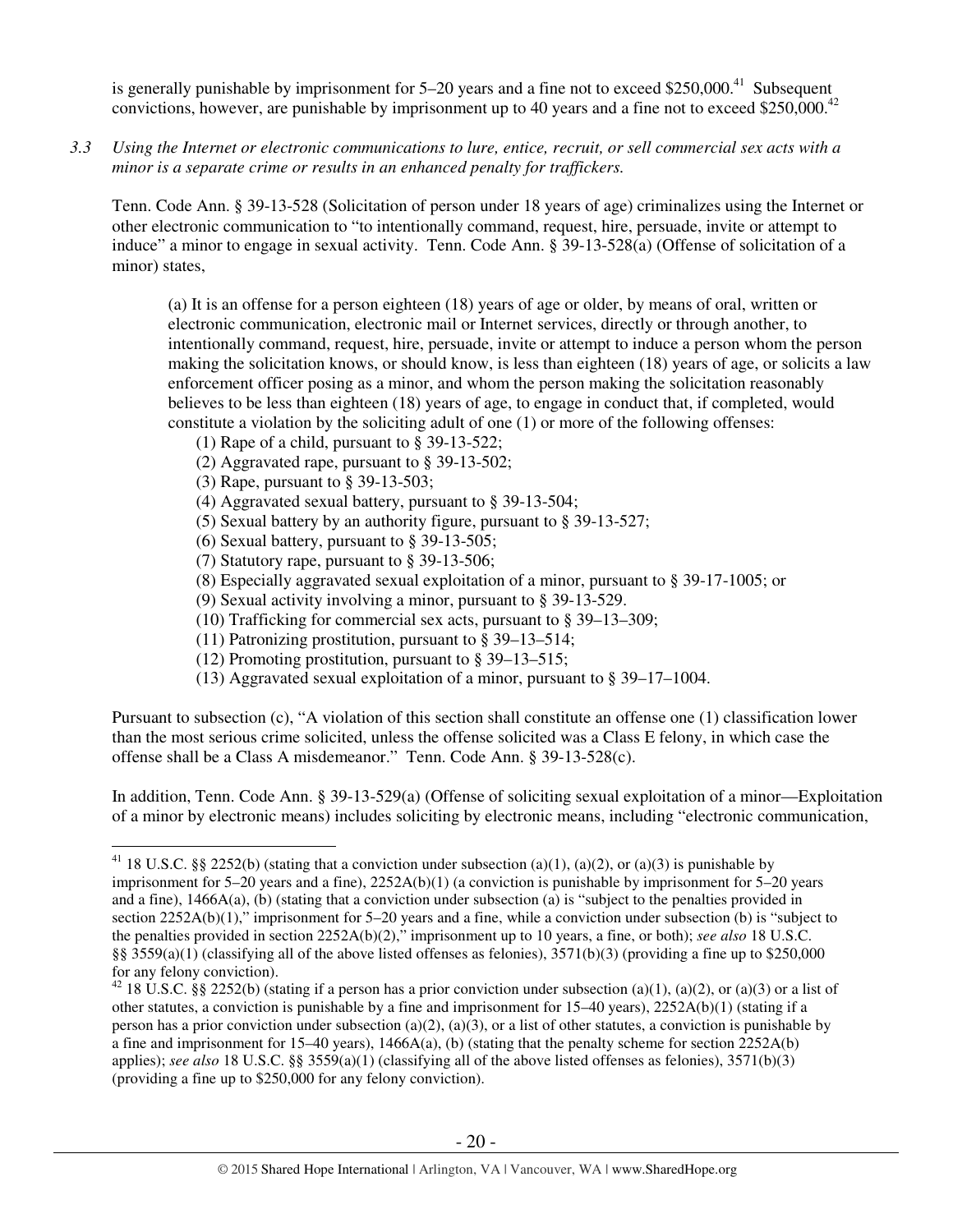electronic mail or Internet service, including webcam communications . . . ." Although the crime is not applicable solely to commercial sexual exploitation, the inclusion of the term "hire" brings commercial sexual activity within its range. This crime is a Class B felony punishable by imprisonment for 8–30 years and a possible fine not to exceed \$25,000. Tenn. Code Ann. §§ 39-13-529(e)(1), 40-35-111(b)(2).

# *3.4 Financial penalties for traffickers, including asset forfeiture, are sufficiently high*.

Traffickers are subject to various criminal fines. Tenn. Code Ann. § 39-13-309 (Trafficking a person for a commercial sex act) is a Class B felony subject to a possible fine not to exceed \$25,000. Tenn. Code Ann. §§ 40-35-111(b)(2), 39-13-309(b). However, a violation of Tenn. Code Ann § 39-13-309 (Trafficking a person for a commercial sex act) is a Class A felony "where the victim of the offense is a child under (15) years of age, or where the offense occurs on the grounds or facilities or within 1,000 feet of a public or private school, secondary school, preschool, child care agency, public library, recreational center, or public park." A Class A felony is punishable a possible fine not to exceed \$50,000. Tenn. Code Ann. §§ 39-13-309(c), 40-35-111(b)(1).

A trafficker faces these same penalties for promoting prostitution of a minor. Tenn. Code Ann. § 39-13-515(c) (Promoting prostitution), states, "Promoting prostitution of a minor is punishable as trafficking for a commercial sex act under § 39-13-309."

Hiring a minor online for sexual activity in violation of Tenn. Code Ann. § 39-13-529 (Offense of soliciting sexual exploitation of a minor—Exploitation of a minor by electronic means) is a Class B felony with a possible fine not to exceed \$25,000. Tenn. Code Ann. §§ 39-13-529(e)(1), 40-35-111(b)(2). An offense under Tenn. Code Ann. § 39-13-528(a) (Offense of solicitation of a minor) can result in a fine ranging between \$2,500 and \$25,000 based on the crime classification determined by the age of the victim and the defendant. Tenn. Code Ann. § 40-35-111(b)(2). A money laundering violation under Tenn. Code Ann. § 39-14-903(b)(1) is a Class B felony subject to a possible fine not to exceed \$25,000. Tenn. Code Ann. §§ 39-14-903(b)(2), 40-35-111(b)(2).

Traffickers are subject to mandatory restitution. Pursuant to Tenn. Code Ann. § 39-11-118(b), a trafficker shall be sentenced to pay restitution to a minor if the trafficker was convicted under Tenn. Code Ann. §§ 39–13–309 (Trafficking a person for a commercial sex act), . . . 39–17–1005(a) (Especially aggravated sexual exploitation), 39–13–528(a) (Solicitation of person under 18 years of age), or 39–13–529(a) (Solicitation of minor to observe sexual conduct). Tenn. Code Ann. §§ 39-11-118, 40-35-104(c)(2), 40-35-304.

Pursuant to Tenn. Code Ann. § 39-11-703(c) (Criminal proceeds subject to forfeiture), a trafficker will be subject to mandatory, criminal asset forfeiture for violating Tenn. Code Ann. § 39-13-309 (Trafficking a person for a commercial sex act). Tenn. Code Ann. § 39-11-703(a), (b) (Criminal proceeds subject to forfeiture) states in relevant part,

(a) Any property, real or personal, directly or indirectly acquired by or received in violation of any statute or as an inducement to violate any statute, or any property traceable to the proceeds from the violation, is subject to judicial forfeiture, and all right, title, and interest in any such property shall vest in the state upon commission of the act giving rise to forfeiture.

(b) Any real property, including any right, title and interest in the whole of or any part of any lot or tract of land and any property used as an instrumentality in or used in furtherance of a violation of the following laws shall be subject to judicial forfeiture:

. . .

 (2) The commission of three (3) or more acts occurring on three (3) or more separate days within a sixty-day period, and each act results in a conviction for promoting prostitution under chapter 13, part 5 of this title.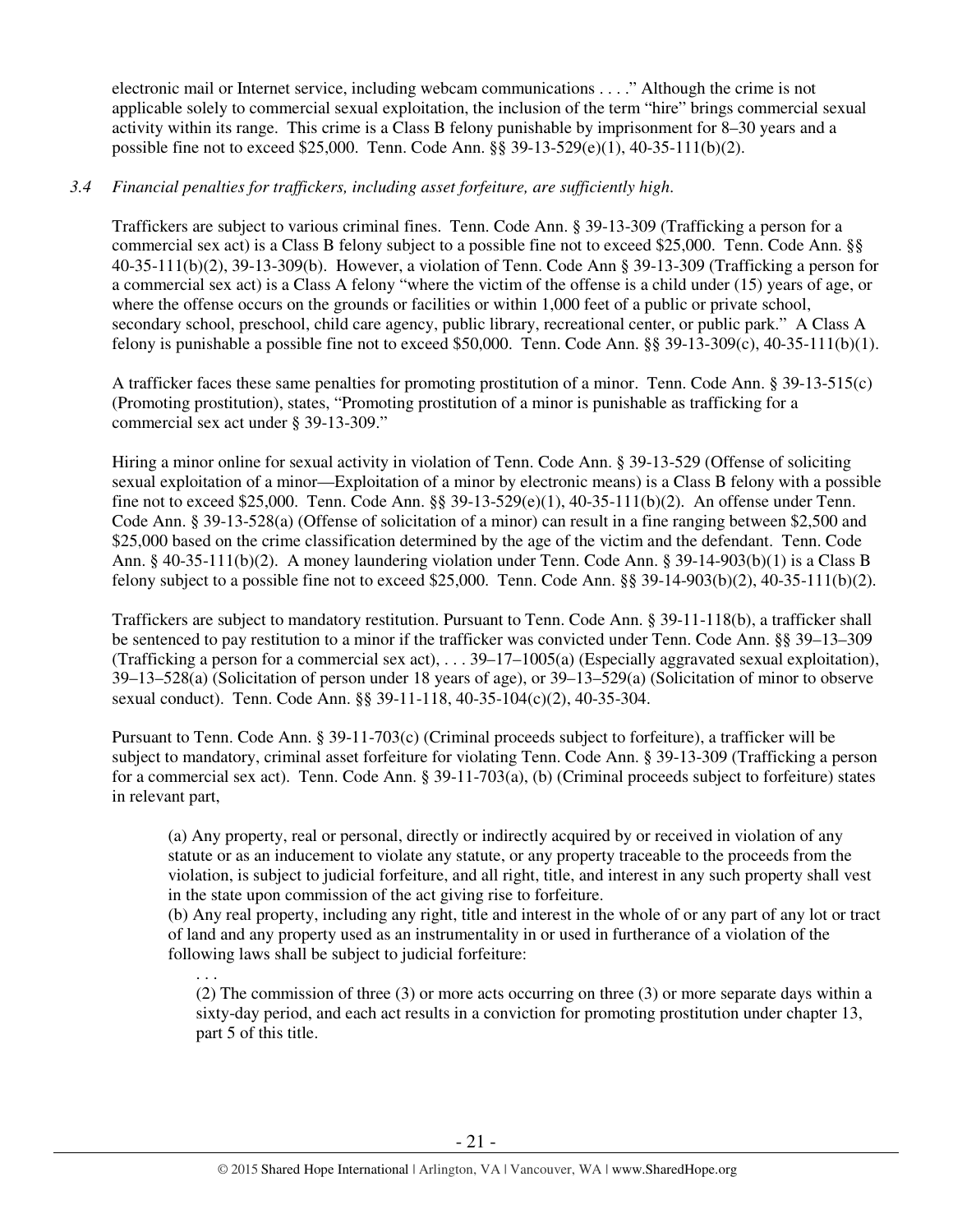In particular, Tenn. Code Ann. § 39-11-703(c) (Criminal proceeds subject to forfeiture) identifies the following items as subject to judicial forfeiture:<sup>43</sup>

> (1) Conveyances, including aircraft, motor vehicles, and other vessels when used or intended to be used in connection with a violation of Sections 39-13-307 [Involuntary labor servitude– Restitution], 39-13-308 [Trafficking for forced labor or services] and 39-13-309 [Trafficking a person for a commercial sex act] committed on or after July 1, 2011; (2) Books, records, telecommunication equipment, or computers when used or intended to be used in connection with a violation of Sections 39-13-307, 39-13-308 and 39-13-309 committed on or after July 1, 2011; (3) Money or weapons when used or intended to be used in connection with a violation of

Sections 39-13-307, 39-13-308 39-13-309 committed on or after July 1, 2011; (4) Real property when used or intended to be used in connection with a violation of Sections 39-13-307, 39-13-308 and 39-13-309 committed on or after July 1, 2011;

(5) Everything of value furnished, or intended to be furnished, in exchange for an act in connection with a violation of Sections 39-13-307, 39-13-308 and 39-13-309 committed on or after July 1, 2011, all proceeds traceable to the exchange, and all negotiable instruments and securities used, or intended to be used, to facilitate the violation;

(6) Any property, real or personal, directly or indirectly acquired by or received in violation of such violation or as an inducement to violate such statues, or any property traceable to the proceeds from the violation; and

(7) Any real property, including any right, title and interest in the whole of or any part of any lot or tract of land and any property used as an instrumentality in or used in furtherance of a in connection with a violation of Sections 39-13-307, 39-13-308 and 39-13-309 committed on or after July 1, 2011.

Seizure of forfeitable property is governed by Tenn. Code Ann. §39-11-707, which provides that the property "may be seized by the attorney general, the attorney general's agents, or any law enforcement officer, when acting pursuant to a lawful arrest or search, the execution of a search warrant, a petition to abate a nuisance, or a court order." Disposition of forfeited property is governed by Tenn. Code Ann. §39-11-713, which provides first for the sale of the property and the use of sale proceeds for expenses incurred. The court shall award the remainder of the funds to the state general fund. The funds shall be disbursed in other ways if the investigating agency is not a state agency.

A trafficker could also lose any conveyance used in the commission of other related crimes. Tenn. Code Ann. § 40-33-101 (Conveyances subject to forfeiture) provides for discretionary criminal asset forfeiture, upon conviction, of "[a]ny conveyance, including a vehicle, aircraft or vessel used in the commission of," among other things, a sexual "offense under title 39, chapter 13, part 5," which includes promoting prostitution, solicitation of a minor and soliciting sexual exploitation of a minor. Property subject to forfeiture under this section may be seized upon process issued by any circuit or criminal court with jurisdiction over the property. Seizure is permitted without process where it is incident to arrest or search, pursuant to a search warrant. Tenn. Code Ann. § 40-33-102. Disposition of the forfeited property is governed by Tenn. Code Ann. §40-33-110,

 $\overline{a}$ <sup>43</sup> Pursuant to Tenn. Code Ann. § 39-13-312(c) after using the proceeds to pay for the cost of the proceedings,  $20\%$ will be awarded "to the law enforcement agency conducting the investigation that resulted in the forfeiture for use in training and equipment for the enforcement of human trafficking laws," 20% will be awarded to "the district attorneys general conference for education, expenses, expert services, training or the enhancement of resources for the prosecution of and asset forfeiture in human trafficking cases." After an additional 5% is awarded to the clerk of the court where the proceedings occurred, the remainder will go into "the anti-human trafficking fund" for grants to non-profits for services to victims of human trafficking, prevention programs, and education programs. Tenn. Code Ann. § 39-13-312(d)–(f).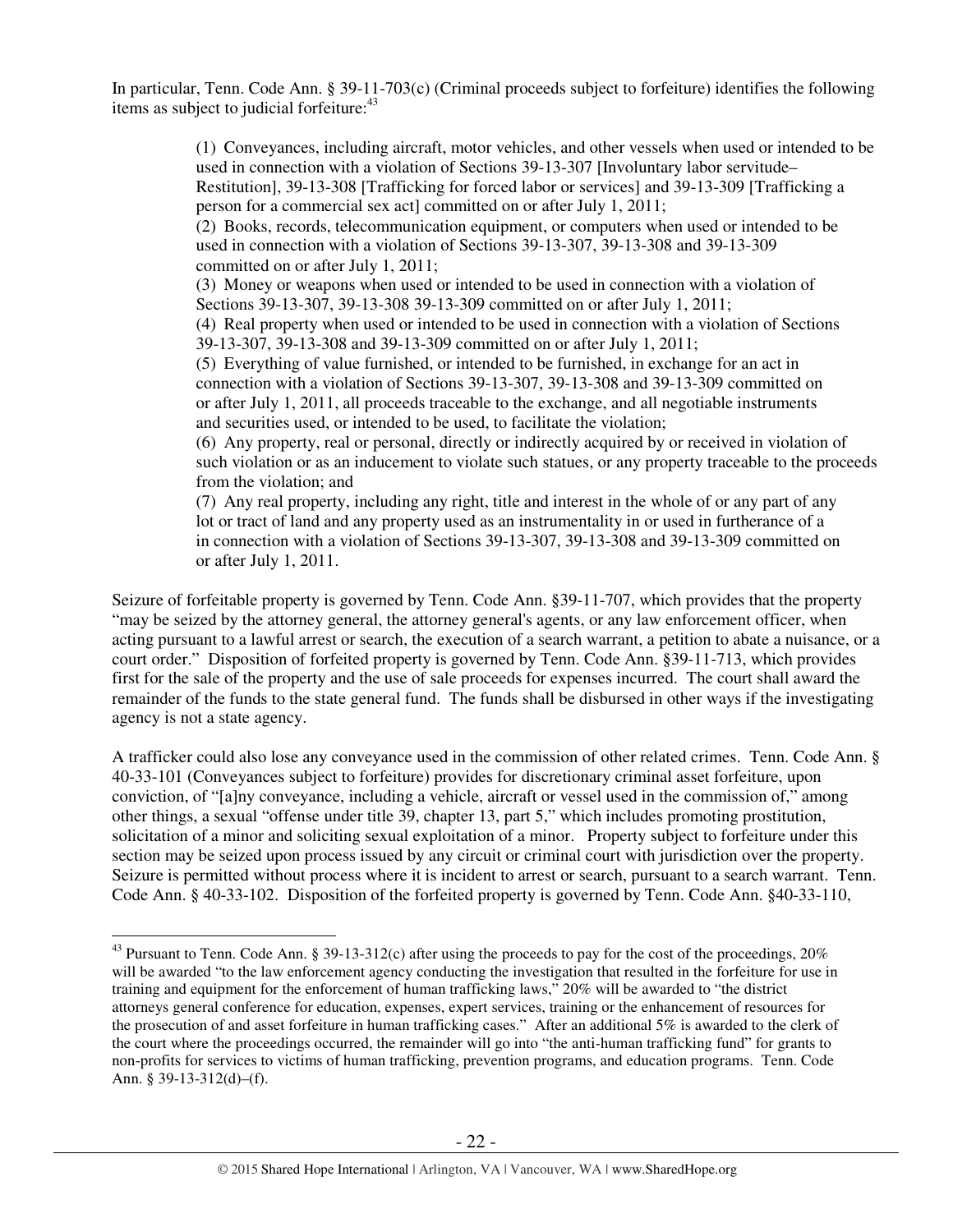which provides that the property "shall inure to the benefit of the county in which the goods were seized . . . provided, that the forfeited conveyance or the funds derived from the confiscated goods shall go to the law enforcement agency that seized the conveyance and shall be used exclusively for law enforcement purposes . . . In all other cases, the proceeds shall be transmitted to the state treasurer and deposited in the state treasury."

More specifically, this discretionary, criminal forfeiture provision is reiterated in Tenn. Code Ann. § 39-13- 530(a) (Forfeiture of any conveyance or real or personal property used in a sexual offense committed against minors), with a particular emphasis in crimes involving minors. Tenn. Code Ann. §29-13-530(a) provides for the forfeiture of "[a]ny conveyance or real or personal property used in the commission of an offense under this part [Sexual offenses]," which is committed "against a person under eighteen (18) years of age and was committed on or after July 1, 2006." Forfeiture proceedings under this section are subject to the provisions of title 40, chapter 33, part 2. However, "the proceeds from all forfeitures made pursuant to this section shall be transmitted to the general fund, where there is established a general fund reserve to be allocated through the general appropriations act, which shall be known as the child abuse fund." Tenn. Code Ann. §39-13-530(b).

Finally, vehicle forfeiture specifically for sexual exploitation of children crimes is found in Tenn. Code Ann. § 39-17-1008(a) (Forfeiture of any conveyance or real or personal property used in commission of an offense under this part), which provides that "[a]ny conveyance or real or personal property used in the commission of an offense under this part [Sexual exploitation of children] is subject to forfeiture under the provisions of title 40, chapter 33, part 2 [Forfeiture procedures generally]." However, "the proceeds from all forfeitures made pursuant to this section shall be transmitted to the general fund, where there is established a general fund reserve to be allocated through the general appropriations act, which shall be known as the child abuse fund." Tenn. Code Ann. §39-17-1008(b).

Furthermore, Tenn. Code Ann. § 29-3-101(e) (Definitions—Maintenance and abatement of nuisance— Forfeiture of property—Payment of moneys from forfeiture into general funds) states,

(1) Upon a person's second or subsequent conviction for promoting prostitution or patronizing prostitution, any vehicle in which such offense was committed is subject to seizure and forfeiture in accordance with the procedure established in title 39, chapter 11, part 7; provided, however, that nothing contained within the provisions of this subsection (e) shall be construed to authorize seizure of such vehicle at any time prior to such conviction.

(2) The provisions of subdivision  $(e)(1)$  apply only if the violations making the vehicle subject to seizure and forfeiture occur in Tennessee and at least one (1) of the previous violations occurs on or after July 1, 2002, and the second or subsequent offense after July 1, 2002, occurs within five (5) years of the most recent prior offense occurring after July 1, 2002.

## *3.5 Convicted traffickers are required to register as sex offenders.*

Persons convicted of a violent sexual offense or a sexual offense are required to register as sex offenders. Tenn. Code Ann. § 40-39-212(a). A "sexual offense" under Tenn. Code Ann. § 40-39-202(20) includes Tenn. Code Ann. § 39-13-529 (Soliciting sexual exploitation of a minor—Exploitation of a minor by electronic means) and Tenn. Code Ann § 39-13-515 (Promotion of prostitution). Tenn. Code Ann. §§ 40-39-202(20)(A)(iv), (xvii). Pursuant to Tenn. Code Ann. § 40-39-202(30) (Part definitions). A "violent sexual offense" under Tenn. Code Ann. § 40-39-202(30) includes: "(F) Aggravated sexual exploitation of a minor, under § 39-17-1004; (G) Especially aggravated sexual exploitation of a minor under § 39-17-1005; . . . (K) Solicitation of a minor, under § 39-13-528 when the offense is classified as a Class B or Class C felony; . . . (Y) Trafficking a person for a commercial sex act, under § 39-13-309."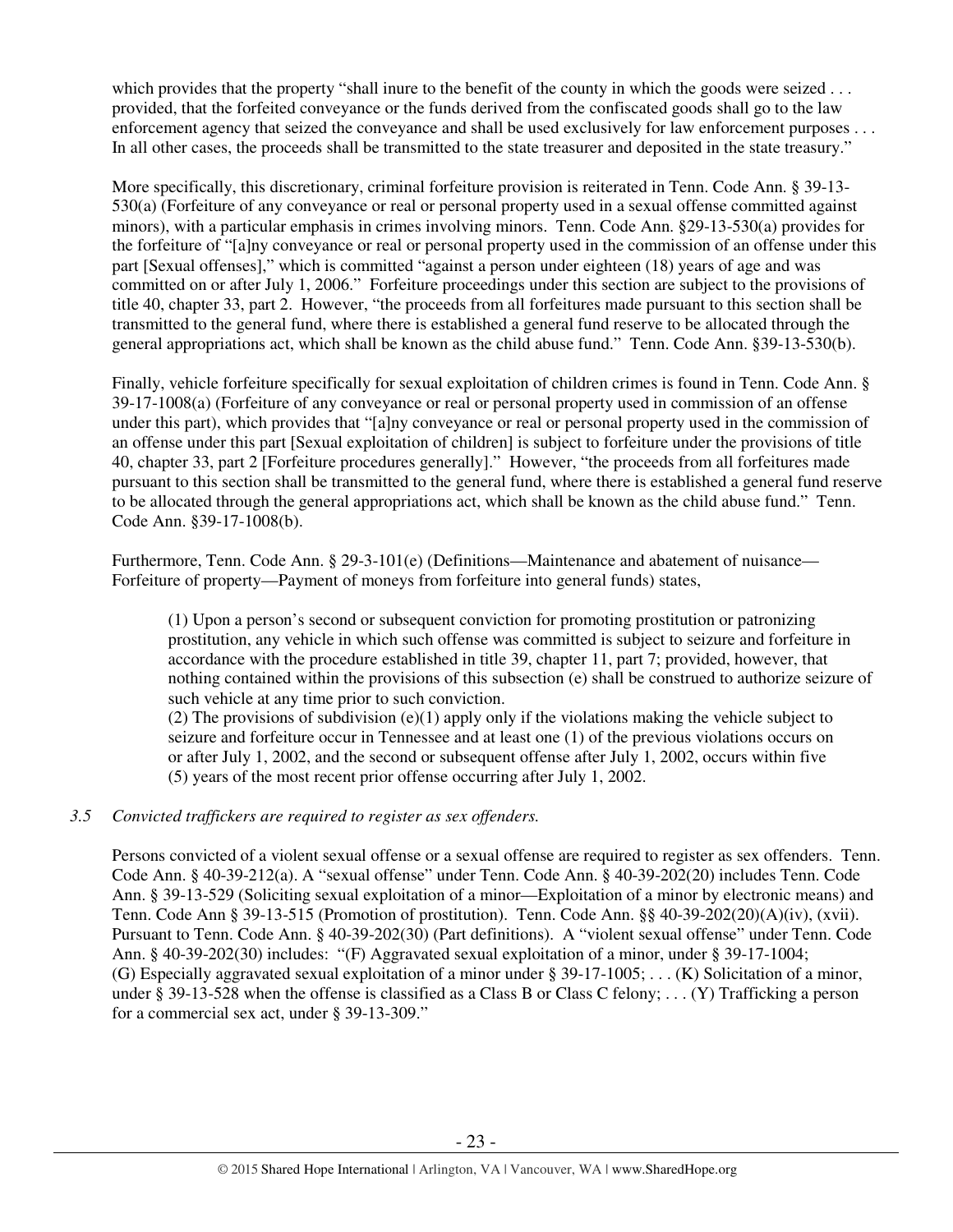*3.6 Laws relating to termination of parental rights for certain offenses include sex trafficking or commercial sexual exploitation of children (CSEC) offenses in order to remove the children of traffickers from their control and potential exploitation.* 

Pursuant to Tenn. Code Ann. § 37-1-147 (Termination of parental rights), the reasons and methods for terminating parental rights are governed by Tenn. Code Ann. title 36, chapter 1, part 1 (Domestic Relations; Adoption; General Provisions). Tenn. Code Ann. § 36-1-113(a)<sup>44</sup> (Termination of parental rights) states, "The chancery and circuit courts shall have concurrent jurisdiction with the juvenile court to terminate parental or guardianship rights to a child in a separate proceeding, or as a part of the adoption proceeding by utilizing any grounds for termination of parental or guardianship rights permitted in this part or in title 37, chapter 1, part 1 [General provisions] and title 37, chapter 2, part 4 [Foster care]." Under subsection (c), "Termination of parental or guardianship rights must be based upon: (1) A finding by the court by clear and convincing evidence that the grounds for termination of parental or guardianship rights have been established; and (2) That termination of the parent's or guardian's rights is in the best interests of the child." Under subsection (g),

Initiation of termination of parental or guardianship rights may be based upon any of the grounds listed in this subsection (g). The following grounds are cumulative and non-exclusive, so that listing conditions, acts or omissions in one ground does not prevent them from coming within another ground:

. . . . (3) The child has been removed from the home of the parent or guardian by order of a court for a period of six (6) months and:

 (A) The conditions that led to the child's removal or other conditions that in all reasonable probability would cause the child to be subjected to further abuse or neglect and that, therefore, prevent the child's safe return to the care of the parent(s) or guardian(s), still persist;

 (B) There is little likelihood that these conditions will be remedied at an early date so that the child can be safely returned to the parent(s) or guardian(s) in the near future; and (C) The continuation of the parent or guardian and child relationship greatly diminishes the

child's chances of early integration into a safe, stable and permanent home;

(4) The parent or guardian has been found to have committed severe child abuse<sup>45</sup> as defined in

 $\overline{a}$ 

(A)(i) The knowing exposure of a child to or the knowing failure to protect a child from abuse or neglect that is likely to cause serious bodily injury or death and the knowing use of force on a child that is likely to cause serious bodily injury or death;

 (ii) "Serious bodily injury" shall have the same meaning given in Section 39-15-402(d). (B) Specific brutality, abuse or neglect towards a child that in the opinion of qualified experts has caused or will reasonably be expected to produce severe psychosis, severe neurotic disorder, severe depression, severe developmental delay or intellectual disability, or severe impairment of the child's ability to function adequately in the child's environment, and the knowing failure to protect a child from such conduct; (C) The commission of any act towards the child prohibited by §§ 39-13-502 [Aggravated rape], 39-13-504 [Aggravated sexual battery], 39-13-515 [Promoting prostitution], 39-13-522 [Rape of a child], 39-15-302 [Incest], 39-15-402 [Haley's Law—Aggravated child abuse and aggravated child neglect or endangerment—Definitions], and 39-17-1005 [Offense of especially aggravated sexual exploitation of a minor] or the knowing failure to protect the child from the commission of any such act towards the child; or

(D) Knowingly allowing a child to be present within a structure where the act of creating methamphetamine, as that substance is identified in § 39-17-408(d)(2), is occurring.

 $44$  The text of Tenn. Code Ann. § 36-1-113 included here and elsewhere in this report includes amendments made by the passage of House Bill 308 during the Tennessee 109th General Assembly. 2015 Tenn. Public Acts 237 (effective July 1, 2015).

<sup>&</sup>lt;sup>45</sup> "Severe child abuse" is defined in Tenn. Code Ann. § 37-1-102(b)(23) (Definitions) as,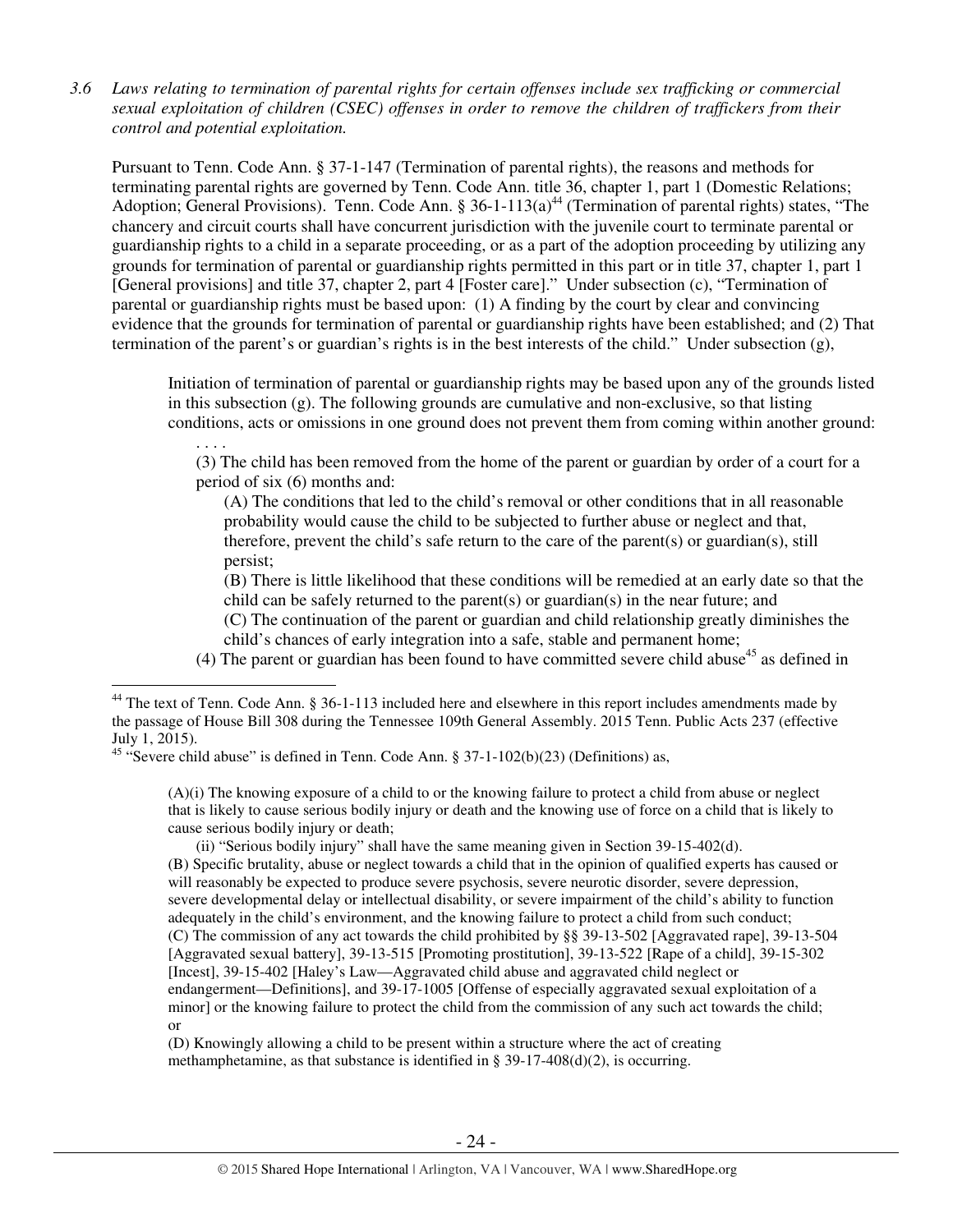§ 37-1-102 [Definitions], under any prior order of a court or is found by the court hearing the petition to terminate parental rights or the petition for adoption to have committed severe child abuse against the child who is the subject of the petition or against any sibling or half-sibling of such child, or any other child residing temporarily or permanently in the home of such parent or guardian;

(5) The parent or guardian has been sentenced to more than two (2) years' imprisonment for conduct against the child who is the subject of the petition, or for conduct against any sibling or half-sibling of the child or any other child residing temporarily or permanently in the home of such parent or guardian, that has been found under any prior order of a court or that is found by the court hearing the petition to be severe child abuse, as defined in § 37-1-102. Unless otherwise stated, for purposes of this subdivision  $(g)(5)$ , "sentenced" shall not be construed to mean that the parent or guardian must have actually served more than two (2) years in confinement, but shall only be construed to mean that the court had imposed a sentence of two (2) or more years upon the parent or guardian;

(6) The parent has been confined in a correctional or detention facility of any type, by order of the court as a result of a criminal act, under a sentence of ten (10) or more years, and the child is under eight (8) years of age at the time the sentence is entered by the court;

. . . .

 $\overline{a}$ 

 $(11)$  (A) The parent has been found to have committed severe child sexual abuse<sup>46</sup> under any prior order of a criminal court.

(12) The parent or guardian has been convicted of trafficking for commercial sex act under § 39-13- 309.

(13) The parent or guardian has been convicted on or after July 1, 2015, of sex trafficking of children or by force, fraud, or coercion under 18 U.S.C. § 1591, or a sex trafficking of children offense under the laws of another state that is substantially similar to § 39-13-309.

Additionally, parental rights may be terminated for specific crimes. Pursuant to Tenn. Code Ann. § 36-1- 113(h)(1)(C) (Termination of parental rights) the Department of Human Services shall file a petition to terminate parental rights, among other reasons,

If a court of competent jurisdiction has made a determination in a criminal or civil proceeding that the parent has committed murder of any sibling or half-sibling of the child who is the subject of the petition or any other child residing temporarily or permanently in the home, committed voluntary manslaughter of another such child, aided or abetted, attempted, conspired, or solicited to commit such a murder or such a voluntary manslaughter of the child that is the subject of the petition or any sibling or halfsibling of the child who is the subject of the petition or any other child residing temporarily or permanently in the home, or committed a felony assault that has resulted in serious bodily injury or severe child abuse as defined at § 37-1-102 to the child that is the subject of the petition or any sibling or half-sibling of the child who is the subject of the petition or any other child residing temporarily or permanently in the home. For the purposes of this subsection (h), such a determination shall be made by

<sup>&</sup>lt;sup>46</sup> Tenn. Code Ann. § 36-1-113(g)(11)(a)(ii) states, "For the purposes of this section, severe child sexual abuse means the parent is convicted of any of the following offenses towards a child:

<sup>(</sup>i) Aggravated rape, pursuant to Section 39-13-502;

<sup>(</sup>ii) Aggravated sexual battery, pursuant to Section 39-13-504;

<sup>(</sup>iii) Aggravated sexual exploitation of a minor, pursuant to Section 3917-1004;

<sup>(</sup>iv) Especially aggravated sexual exploitation of a minor, pursuant to Section 39-17-1005;

<sup>(</sup>v) Incest, pursuant to Section 39-15-302;

<sup>(</sup>vi) Rape, pursuant to Section 39-13-503; or

<sup>(</sup>vii) Rape of a child, pursuant to Section 39-13-522.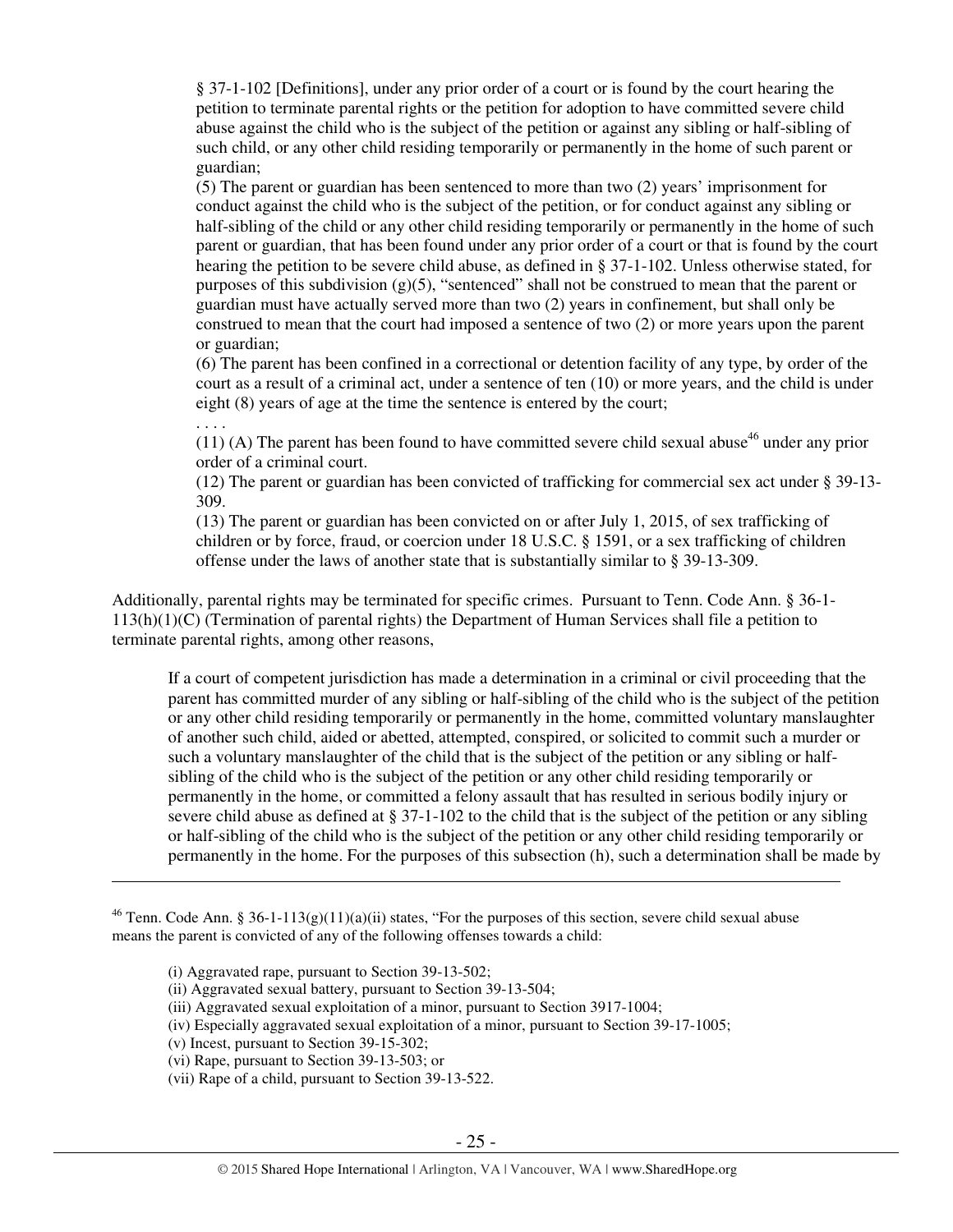a jury or trial court judge designated by § 16-2-502 [Titles of judges] through an explicit finding, or by such equivalent courts of other states or of the United States.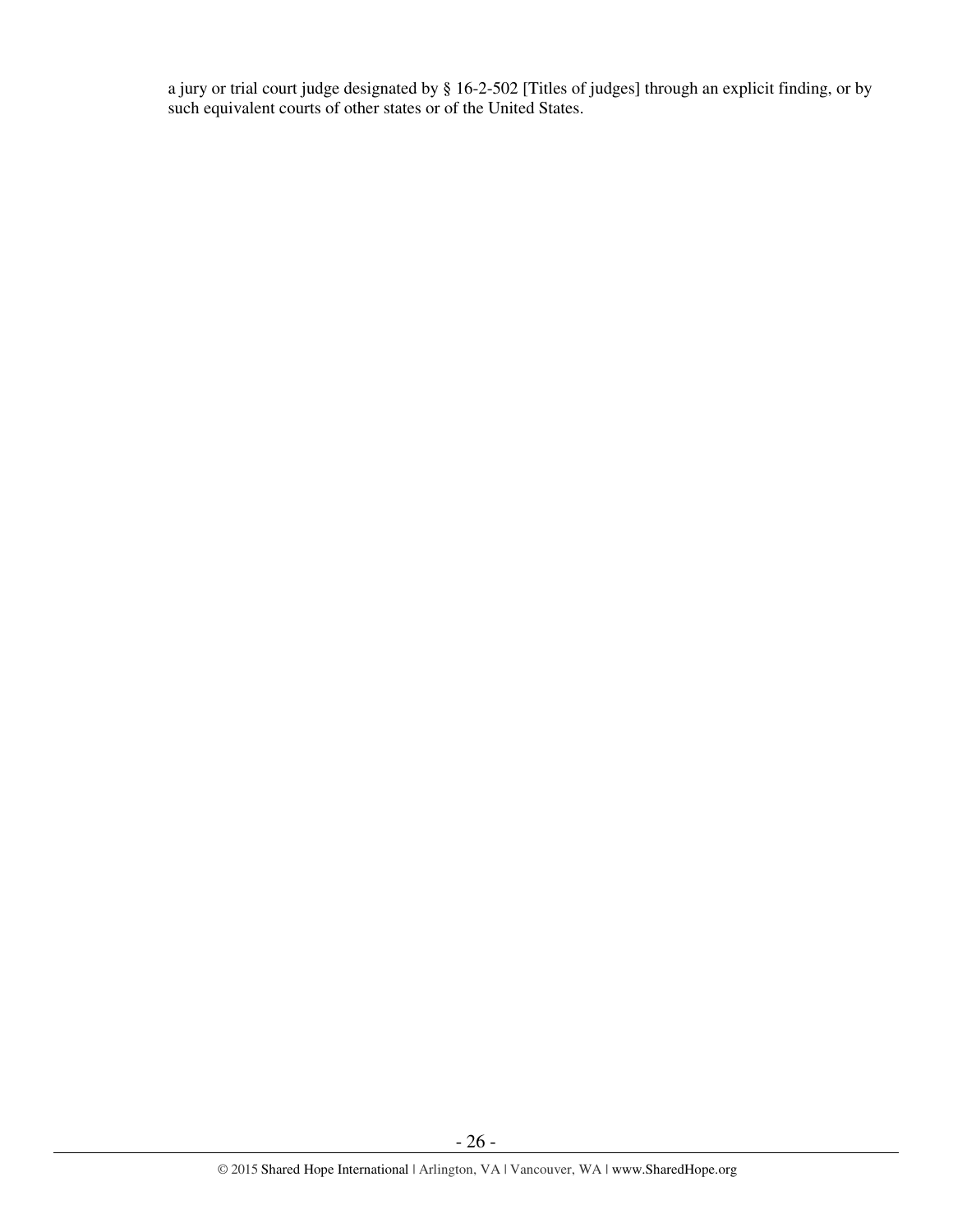# *Legal Components:*

- *4.1 The acts of assisting, enabling, or financially benefiting from child sex trafficking are included as criminal offenses in the state sex trafficking statute.*
- *4.2 Financial penalties, including asset forfeiture laws, are in place for those who benefit financially from or aid and assist in committing domestic minor sex trafficking.*

*\_\_\_\_\_\_\_\_\_\_\_\_\_\_\_\_\_\_\_\_\_\_\_\_\_\_\_\_\_\_\_\_\_\_\_\_\_\_\_\_\_\_\_\_\_\_\_\_\_\_\_\_\_\_\_\_\_\_\_\_\_\_\_\_\_\_\_\_\_\_\_\_\_\_\_\_\_\_\_\_\_\_\_\_\_\_\_\_\_\_\_\_\_\_* 

- *4.3 Promoting and selling child sex tourism is illegal.*
- *4.4 Promoting and selling child pornography is illegal.*

# *Legal Analysis:*

*4.1 The acts of assisting, enabling, or financially benefiting from child sex trafficking are included as criminal offenses in the state sex trafficking statute*.

Tenn. Code Ann. § 39-13-309(a)(1), (2) (Trafficking a person for a commercial sex act) includes all facilitators as it applies to a person who "knowingly . . . benefits from or attempts to benefit from another person's provision of a commercial sex act . . . . or [r]ecruits, entices, harbors, transports, provides, purchases or obtains by any means another person for the purpose of providing a commercial sex act."

Corporate facilitators can also be prosecuted for a violation of Tenn. Code. Ann. § 39-13-309 subject to certain conditions according to Tenn. Code Ann. § 39-13-311 (Violations by corporations). Pursuant to Tenn. Code Ann. § 39-13-311,

A corporation may be prosecuted for a violation of §§ 39-13-308 and 39-13-309 for an act or omission constituting a crime under this part only if an agent of the corporation performs the conduct that is an element of the crime while acting within the scope of the agent's office or employment and on behalf of the corporation and the commission of the crime was either authorized, requested, commanded, performed or within the scope of the agent's employment on behalf of the corporation or constituted a pattern of illegal activity that an agent of the company knew or should have known was occurring.

Facilitators who knowingly advertise the sale of minors for commercial sex acts are subject to criminal liability. Pursuant to Tenn. Code Ann. § 39-13-315 (Offense of advertising commercial sexual abuse of a minor), "A person commits the offense of advertising commercial sexual abuse of a minor if the person knowingly sells or offers to sell an advertisement that would appear to a reasonable person to be for the purpose of engaging in what would be a commercial sex act, as defined in § 39-13-309, with a minor." Tenn. Code Ann. § 39-13- 315(a) (Offense of advertising commercial sexual abuse of a minor). Advertising commercial sexual abuse of a minor is a Class C felony and is punishable by 3–15 years imprisonment. Tenn. Code Ann. §§ 39-13-315(b)(1), 40-35-111(b)(3).

A facilitator could be charged with violating certain CSEC statutes. Tenn. Code Ann. § 39-13-515(c) (Promoting prostitution) is penalized under Tenn. Code Ann. § 39-13-309 (Trafficking a person for a commercial sex act) when the victim is a minor. Tenn. Code Ann. § 39-13-515(c). "Promoting prostitution of a minor" is defined as "engaging in any of the activities described in subdivision  $(4)$  when one  $(1)$  or more of the persons engaged in prostitution is less than eighteen (18) years of age or has an intellectual disability." Tenn. Code Ann. § 39-13-512(5). Pursuant to Tenn. Code Ann. § 39-13-512(4) (Prostitution—Definitions), "promoting prostitution" is defined as

(A) Owning, controlling, managing, supervising, or in any way keeping, alone or in association with others, a business for the purpose of engaging in prostitution, or a house of prostitution;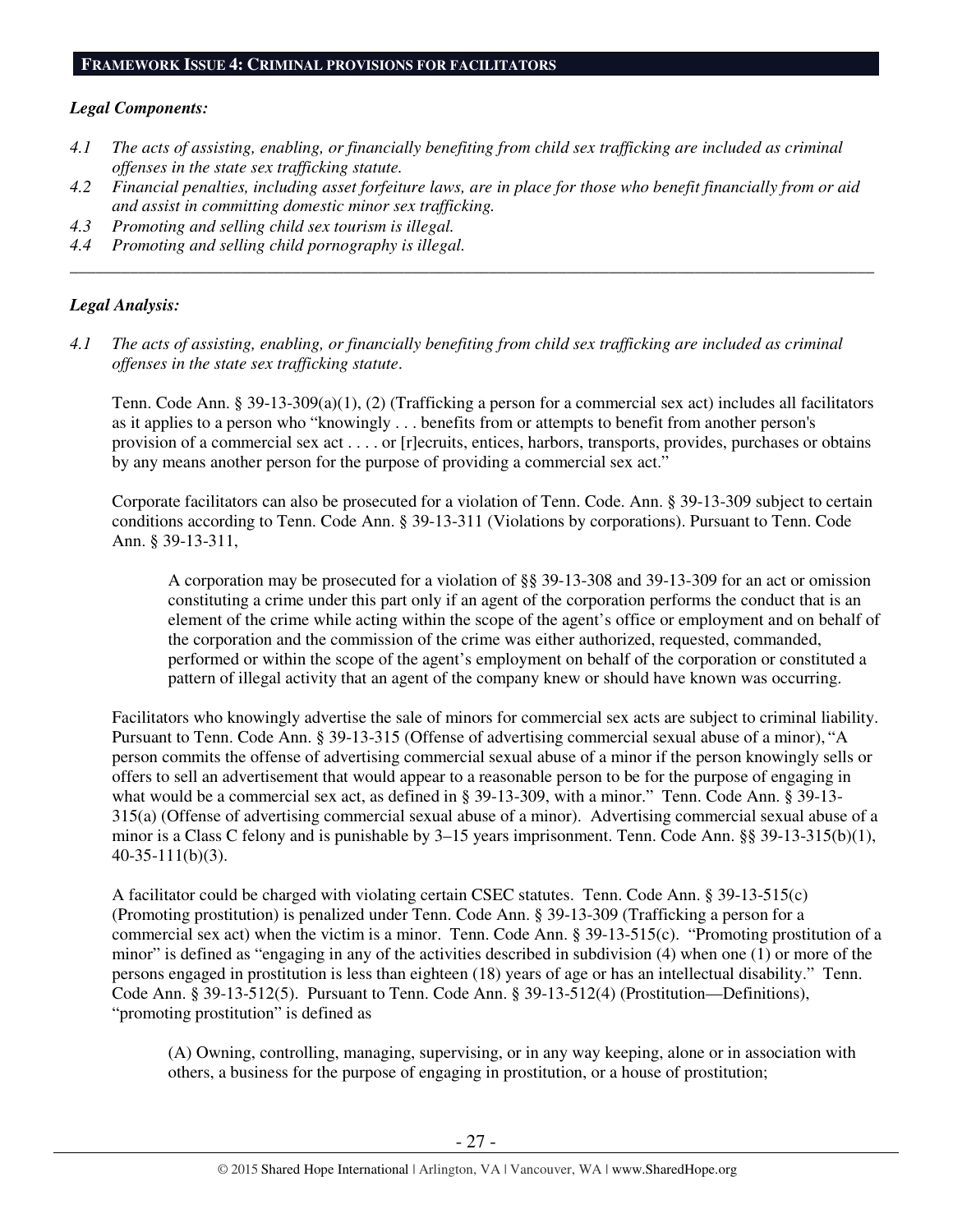(B) Procuring an inmate for a house of prostitution;

(C) Encouraging, inducing, or otherwise purposely causing another to become a prostitute;

(D) Soliciting a person to patronize a prostitute;

(E) Procuring a prostitute for a patron; or

 (F) Soliciting, receiving, or agreeing to receive any benefit for engaging in any of the activities defined in subdivisions  $(4)(A)$ – $(E)$ .

Additionally, a facilitator could be found guilty of money laundering pursuant to Tenn. Code Ann. § 39-14-903. Tenn. Code Ann. § 39-14-903(b)(1) states, "It is an offense to knowingly use proceeds<sup>47</sup> derived directly or indirectly from a specified unlawful activity<sup>48</sup> with the intent to promote, in whole or in part, the carrying on of a specified unlawful activity." A violation of this statute constitutes a Class B felony punishable by imprisonment for 8–30 years and a possible fine not to exceed \$25,000. Tenn. Code Ann. §§ 39-14-903 (b)(2), 40-35-111(b)(2).

## *4.2 Financial penalties, including asset forfeiture laws, are in place for those who benefit financially from or aid and assist in committing domestic minor sex trafficking.*

For those facilitators charged with Tenn. Code Ann. § 39-13-309 (Trafficking a person for a commercial sex act), the facilitator would be subject to fines, restitution orders, and asset forfeiture. Tenn. Code Ann. § 39-13- 309(b) is a Class B felony punishable by a possible fine not to exceed \$25,000. Tenn. Code Ann. § 40-35- 111(b)(2). Facilitators charged with Tenn. Code Ann. § 39-13-309 (Trafficking a person for a commercial sex act) "where the victim of the offense is a child under (15) years of age, or where the offense occurs on the grounds or facilities or within 1,000 feet of a public or private school, secondary school, preschool, child care agency, public library, recreational center, or public park" are subject to a Class A felony punishable by a possible fine not to exceed \$50,000. Tenn. Code Ann. §§ 39-13-309(c), 40-35-111(b)(1). Tenn. Code Ann. § 39-13-515(c) (Promoting prostitution) is punishable under Tenn. Code Ann. § 39-13-309 (Trafficking a person for a commercial sex act when the victim is a minor. Tenn. Code Ann. § 39-13-515(c).

Violations of Tenn. Code Ann. § 39-13-309 (Trafficking a person for a commercial sex act) and § 39-13-515 (Promoting prostitution) also subject the offender to mandatory criminal asset forfeiture under Tenn. Code Ann. § 39-11-703(a), (b) (Criminal proceeds subject to forfeiture), which states,

(a) Any property, real or personal, directly or indirectly acquired by or received in violation of any statute or as an inducement to violate any statute, or any property traceable to the proceeds from the violation, is subject to judicial forfeiture, and all right, title, and interest in any such property shall vest in the state upon commission of the act giving rise to forfeiture.

(b) Any real property, including any right, title and interest in the whole of or any part of any lot or tract of land and any property used as an instrumentality in or used in furtherance of a violation of the following laws shall be subject to judicial forfeiture:

(2) The commission of three (3) or more acts occurring on three (3) or more separate days within a sixty-day period, and each act results in a conviction for promoting prostitution under chapter 13, part 5 of this title.

Seizure of forfeitable property is governed by Tenn. Code Ann. §39-11-707, which provides that the property "may be seized by the attorney general, the attorney general's agents, or any law enforcement officer, when acting pursuant to a lawful arrest or search, the execution of a search warrant, a petition to abate a nuisance, or a court order." Disposition of forfeited property is governed by Tenn. Code Ann. §39-11-713, which provides

 $\overline{a}$ 

. . . .

<sup>47</sup>*See supra* note 33.

<sup>48</sup>*See supra* note 34.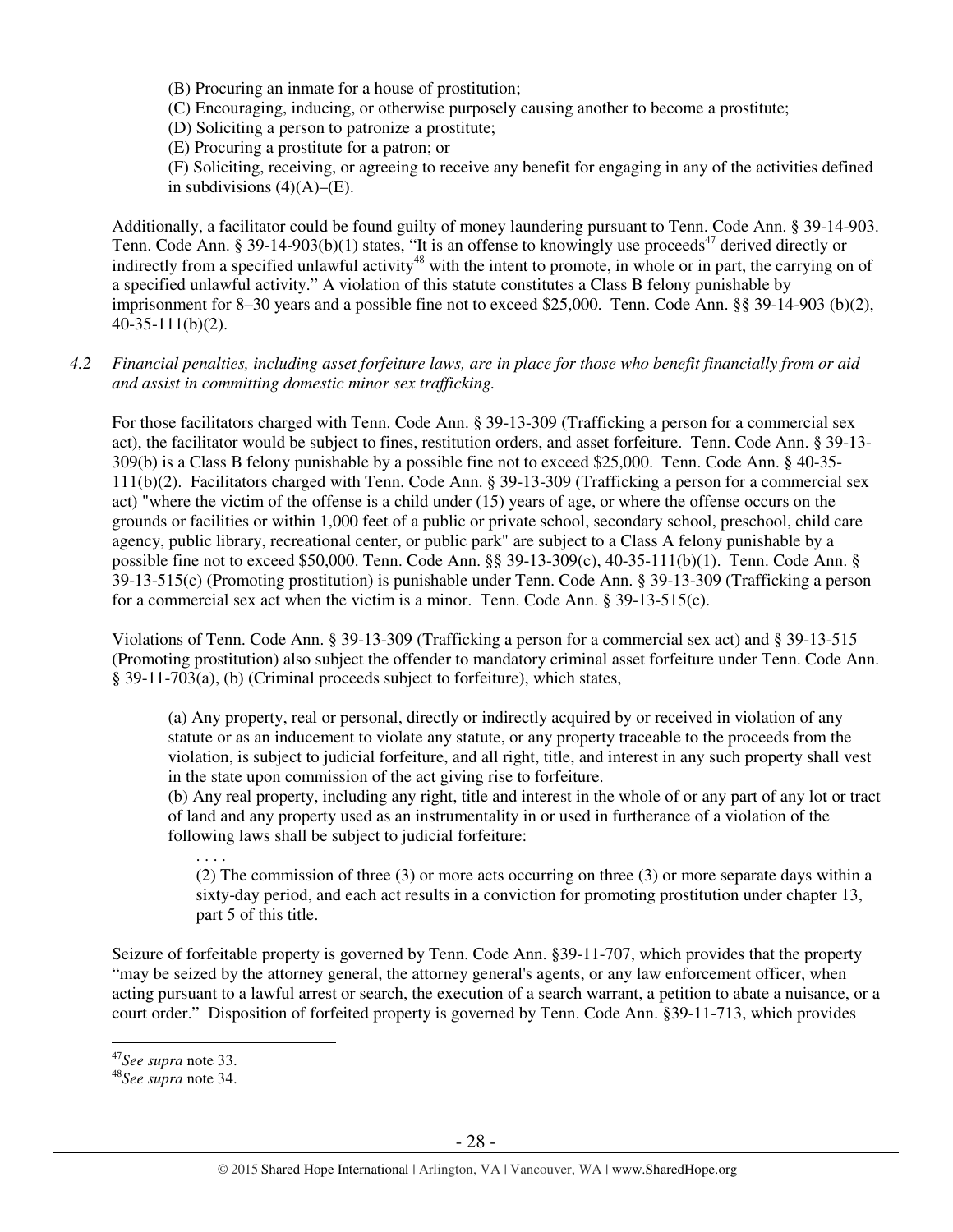first for the sale of the property and the use of sale proceeds for expenses incurred. The court shall award the remainder of the funds to the state general fund. The funds shall be disbursed in other ways if the investigating agency is not a state agency.

Additionally, a facilitator could lose any conveyance used in committing certain crimes. Pursuant to Tenn. Code Ann. § 40-33-101 (Conveyances subject to forfeiture), which provides for discretionary, criminal asset forfeiture, "Any conveyance, including a vehicle, aircraft or vessel used in the commission of an offense under title 39, chapter 13, part 5 [Sexual offenses including Tenn. Code Ann. § 39-13-515 (Promoting prostitution)] . . . where there is a final judgment of conviction is, in the discretion of the court, subject to forfeiture" subject to some exceptions. Property subject to forfeiture under this section may be seized upon process issued by any circuit or criminal court with jurisdiction over the property. Seizure is permitted without process where it is incident to arrest or search, pursuant to a search warrant. Tenn. Code Ann. § 40-33-102. Disposition of the forfeited property is governed by Tenn. Code Ann. §40-33-110, which provides that the property "shall inure to the benefit of the county in which the goods were seized . . . provided, that the forfeited conveyance or the funds derived from the confiscated goods shall go to the law enforcement agency that seized the conveyance and shall be used exclusively for law enforcement purposes . . . In all other cases, the proceeds shall be transmitted to the state treasurer and deposited in the state treasury."

This discretionary, criminal forfeiture provision is reiterated, with special emphasis on minor victims, in Tenn. Code Ann. § 39-13-530(a) (Forfeiture of any conveyance or real or personal property used in a sexual offense committed against minors—Child abuse fund) which provides for the forfeiture of "[a]ny conveyance or real or personal property used in the commission of an offense under this part [Sexual offenses including Tenn. Code Ann. § 39-13-515 (Promoting prostitution)]," which is committed "against a person under eighteen (18) years of age and was committed on or after July 1, 2006." This forfeiture is subject to the provisions of title 40, chapter 33, part 2. However, "the proceeds from all forfeitures made pursuant to this section shall be transmitted to the general fund, where there is established a general fund reserve to be allocated through the general appropriations act, which shall be known as the child abuse fund." Tenn. Code Ann. §39-13-530(b).

Pursuant to Tenn. Code Ann. § 29-3-101(b), (c) (Definitions—maintenance and abatement of nuisance forfeiture of property—payment of moneys from forfeiture into general funds),

(b) Any person who uses, occupies, establishes or conducts a nuisance,  $49$  or aids or abets therein, and the owner, agent or lessee of any interest in any such nuisance, together with the persons employed in or in control of any such nuisance by any such owner, agent or lessee, is guilty of maintaining a nuisance and such nuisance shall be abated as provided hereinafter.

(c) All motor vehicles, furnishings, fixtures, equipment, moneys and stock, used in or in connection with the maintaining or conducting of a nuisance, are subject to seizure, immediately upon detection by any law enforcement officer and are subject to forfeiture to the state . . . .

Tenn. Code Ann. § 29-3-101(e) further states,

(1) Upon a person's second or subsequent conviction for promoting prostitution or patronizing prostitution, any vehicle in which such offense was committed is subject to seizure and forfeiture in accordance with the procedure established in title 39, chapter 11, part 7; provided, however, that nothing contained within the provisions of this subsection (e) shall be construed to authorize seizure of such vehicle at any time prior to such conviction.

 $\overline{a}$  $^{49}$ The definition of "nuisance" includes "[a]ny place in or upon which lewdness, prostitution, promotion of prostitution, patronizing prostitution, . . . any sale, exhibition or possession of any material determined to be obscene or pornographic with intent to exhibit, sell, deliver or distribute . . . are carried on or permitted . . . ." Tenn. Code Ann. § 29-3-101(a)(2)(A).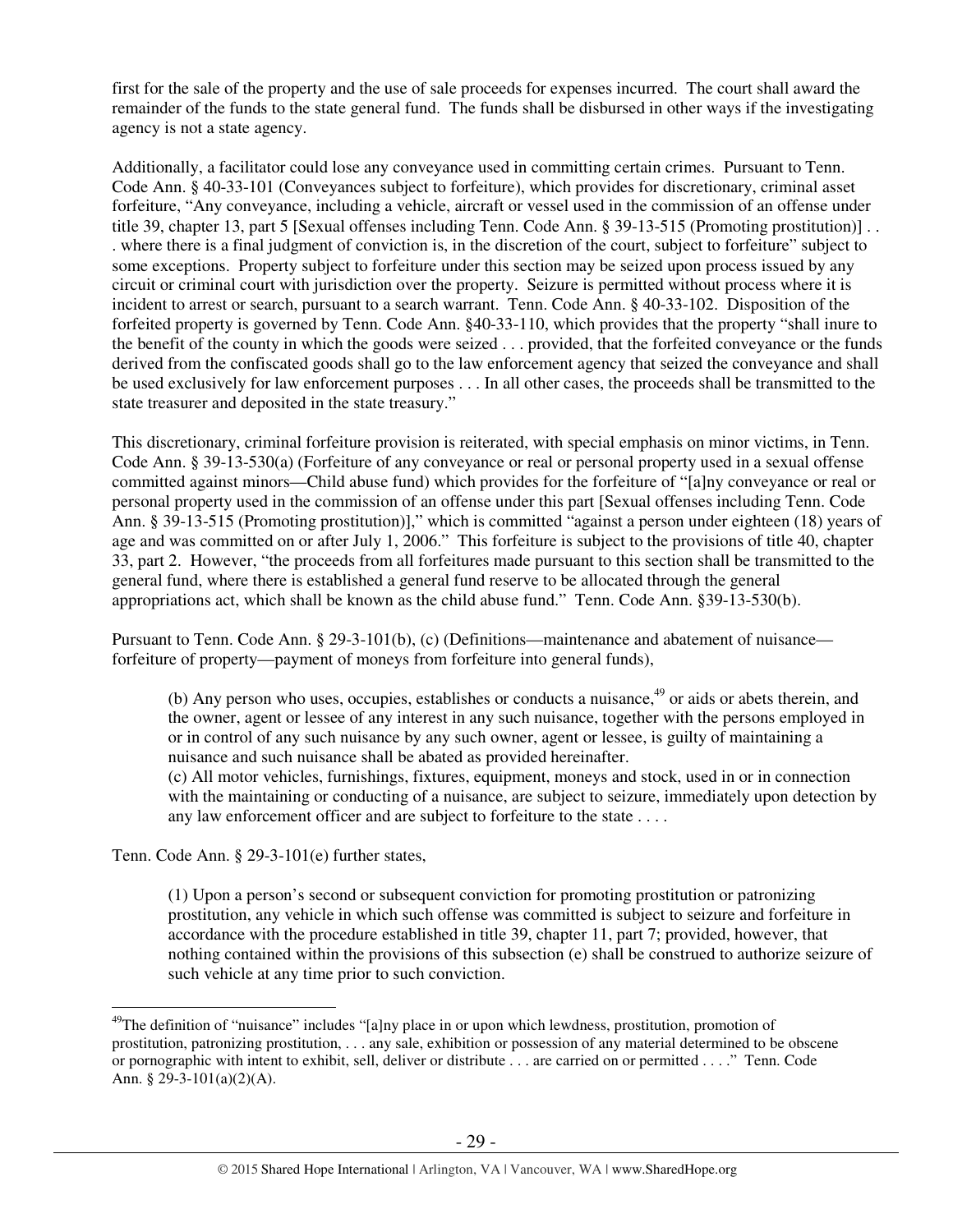(2) The provisions of subdivision (e)(1) apply only if the violations making the vehicle subject to seizure and forfeiture occur in Tennessee and at least one (1) of the previous violations occurs on or after July 1, 2002, and the second or subsequent offense after July 1, 2002, occurs within five (5) years of the most recent prior offense occurring after July 1, 2002.

Victims of human trafficking and CSEC offenses are entitled to mandatory restitution. Tenn. Code Ann. §§ 39- 11-118, 40-35-104(c)(2), 40-35-304. Tenn. Code Ann. § 39-11-118 (Restitution to victims of crime) states,

(a) it is a part of the punishment for any offense committed in this state that the person committing the offense may be sentenced by the court to pay restitution to the victim or victims of the offense in accordance with the provisions of  $\S$ § 40-35-104(c)(2) [Sentencing alternatives] and 40-35-304 [Restitution as condition for probation—Petition to modify—Civil judgment for non-payment– Procedure].

(b) In addition to the punishment authorized by the specific statute prohibiting the conduct, it is a part of the punishment for the offenses named in this subsection that the defendant be sentenced by the court to pay restitution to the victim or victims of §§ 39–13–309 [Trafficking a person for a commercial sex act], 39-13-514 [Patronizing prostitution], 39–17–1005(a) [Especially aggravated sexual exploitation], 39–13–528(a) [Solicitation of person under 18 years of age], and 39–13–529(a) [Solicitation of minor to observe sexual conduct] in accordance with the provisions of  $\S$ § 40–35–104(c)(2) [Alternative sentences] and 40–35–304 [Restitution; amount; definition; waiver; procedure].

*4.3 Promoting and selling child sex tourism is illegal*.

Tennessee criminalizes the sale of travel services for prostitution. Pursuant to Tenn. Code Ann. § 39-13-533 (Promoting travel services for prostitution),

(a) A person commits the offense of promoting travel for prostitution if the person knowingly sells or offers to sell travel services<sup>50</sup> that include or facilitate travel for the purpose of engaging in what would be prostitution if occurring in the state.

Promoting travel for prostitution is a Class D punishable by imprisonment for 2–12 years and a possible fine not to exceed \$5,000. Tenn. Code Ann. §§ 39-13-533(c), 40-35-111(b)(4).

*4.4 Promoting and selling child pornography is illegal*.

Pursuant to Tenn. Code Ann. § 39-17-1004(a)(1), (Offense of aggravated sexual exploitation of a minor),  $"(a)(1)$  It is unlawful for a person to knowingly promote, sell, distribute, transport, purchase or exchange material, or possess with the intent to promote, sell, distribute, transport, purchase or exchange material, that includes a minor engaged in: (A) Sexual activity; or (B) Simulated sexual activity that is patently offensive."<sup>51</sup> Under subsection (b)(1), "It is unlawful for a person to knowingly promote, sell, distribute, transport, purchase or exchange material that is obscene, as defined in § 39-17-901,<sup>52</sup> or possess material that is obscene, with the intent to promote, sell, distribute, transport, purchase or exchange the material, which includes a minor engaged in: (A) Sexual activity; or (B) Simulated sexual activity that is patently offensive."

<sup>&</sup>lt;sup>50</sup> "Travel services" includes, but is not limited to, "transportation by air, sea, road or rail, related ground transportation, hotel accommodations, or package tours, whether offered on a wholesale or retail basis." Tenn. Code Ann. § 39-13-533(b).

<sup>51</sup>*See supra* note 7.

<sup>52</sup>*See supra* note 25.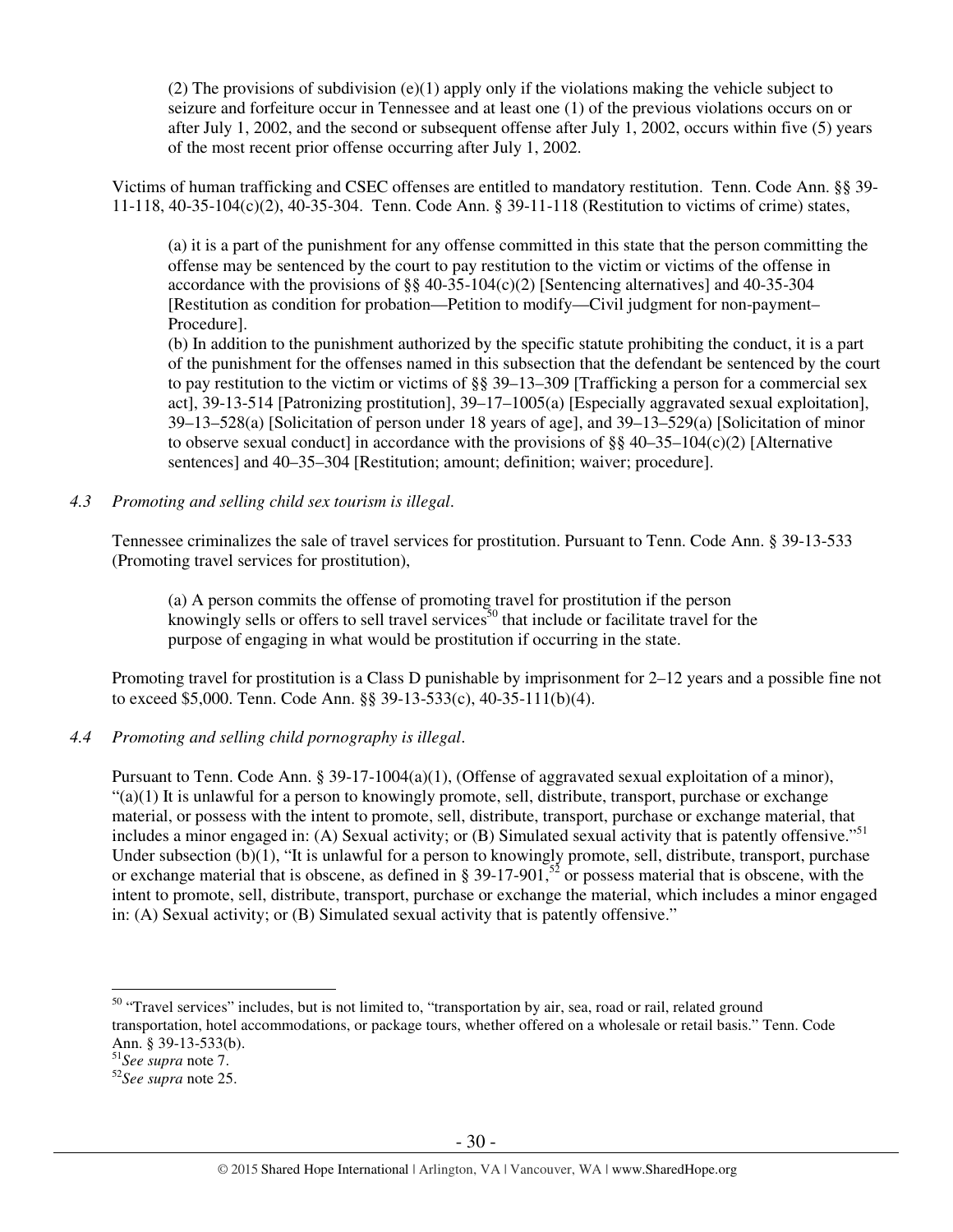Violating either subsection is a Class C felony and the individual can be charged on individual counts for each image. Tenn. Code Ann. § 39-17-1004(a)(2), (4), (b)(2), (4). Class C felonies are punishable by imprisonment for 3–15 years and a possible fine not to exceed \$10,000. Tenn. Code Ann. § 40-35-111(b)(3). However, if the number of individual images is greater than 25, the crime is a Class B felony punishable by imprisonment for 8– 30 years and a possible fine not to exceed \$25,000. Tenn. Code Ann. §§ 1004(a)(4), (b)(4), 40-35-111(b)(2).

Additionally, Tenn. Code Ann. § 39-17-1005(a), (d) (Offense of especially aggravated sexual exploitation of a minor) makes it a Class B felony "for a person to knowingly promote, employ, use, assist, transport or permit a minor to participate in the performance of, or in the production of, acts or material that includes the minor engaging in: (1) Sexual activity; or (2) Simulated sexual activity that is patently offensive." The crime is punishable by imprisonment for 8–30 years and a possible fine not to exceed \$25,000. Tenn. Code Ann. § 40-35-111(b)(2). A person may be separately charged "for each individual performance, image, picture, drawing, photograph, motion picture film, videocassette tape, or other pictorial representation." Tenn. Code Ann. § 39-17-1005(b).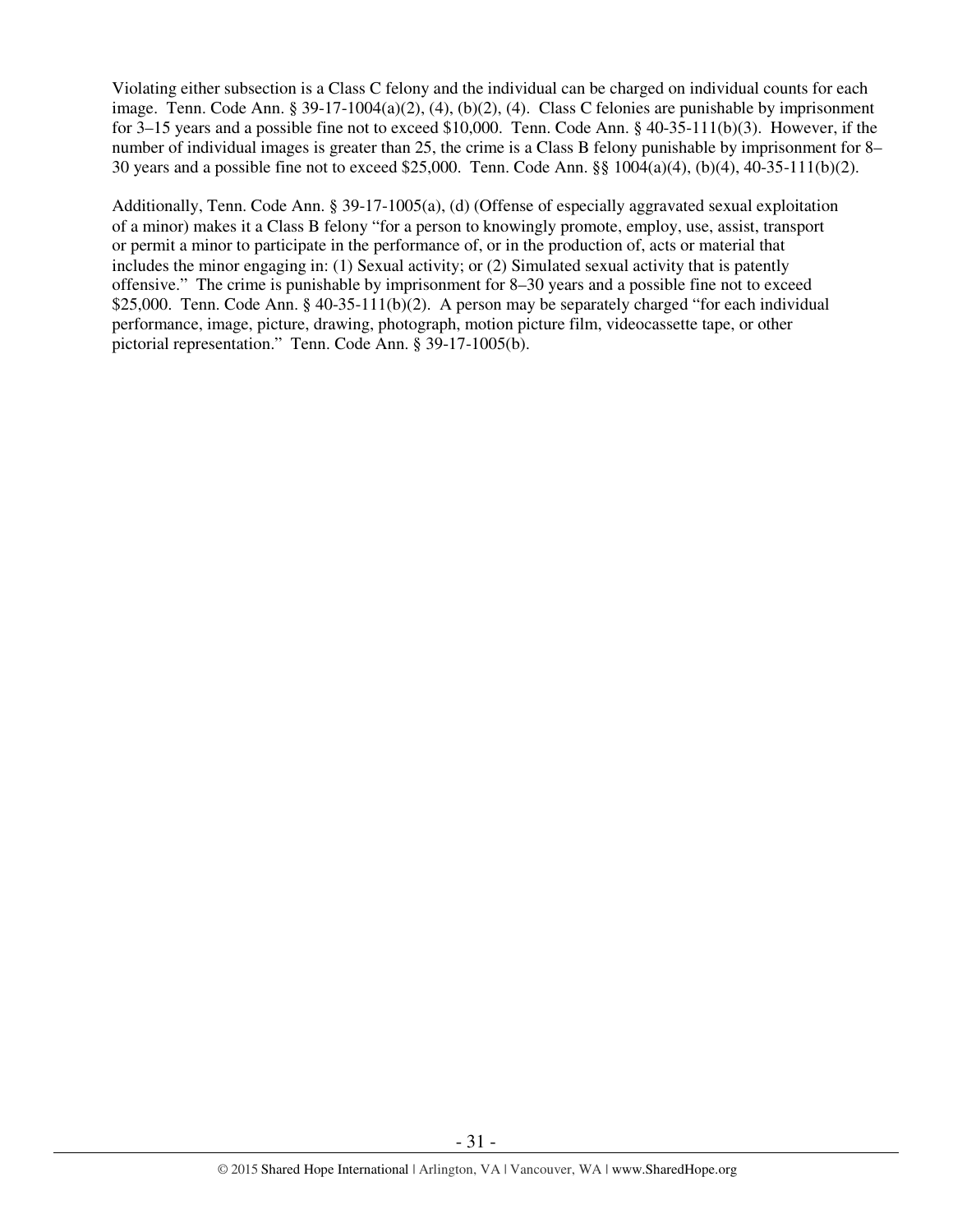## **FRAMEWORK ISSUE 5: PROTECTIVE PROVISIONS FOR THE CHILD VICTIMS**

## *Legal Components:*

- *5.1 Statutorily-mandated victim services define "victim" to specifically include victims of domestic minor sex trafficking or commercial sexual exploitation of children (CSEC) to ensure prompt identification and access to victims' rights and services.*
- *5.2 The state sex trafficking statute expressly prohibits a defendant from raising consent of the minor to the commercial sex acts as a defense.*
- *5.3 Prostitution laws apply only to adults, preventing criminalization of minors under 18 for prostitution offenses.*
- *5.4 State law provides a non-punitive avenue to specialized services through one or more points of entry.*
- *5.5 Commercial sexual exploitation or sex trafficking is identified as a type of abuse and neglect within child protection statutes.*
- *5.6 The definition of "caregiver" or another related term in the child welfare statutes is not a barrier to a sex trafficked child accessing the protection of child welfare.*
- *5.7 Crime victims' compensation is specifically available to a child victim of sex trafficking or commercial sexual exploitation of children (CSEC) without regard to ineligibility factors.*
- *5.8 Victim-friendly procedures and protections are provided in the trial process for minors under 18.*
- *5.9 Expungement or sealing of juvenile delinquency records resulting from arrests or adjudications for prostitutionrelated offenses committed as a result of, or in the course of, the commercial sexual exploitation of a minor is available within a reasonable time after turning 18.*
- *5.10 Victim restitution and civil remedies for victims of domestic minor sex trafficking or commercial sexual exploitation of children (CSEC) are authorized by law.*
- *5.11 Statutes of limitations for civil and criminal actions for child sex trafficking or commercial sexual exploitation of children (CSEC) offenses are eliminated or lengthened sufficiently to allow prosecutors and victims a realistic opportunity to pursue criminal action and legal remedies.*

*\_\_\_\_\_\_\_\_\_\_\_\_\_\_\_\_\_\_\_\_\_\_\_\_\_\_\_\_\_\_\_\_\_\_\_\_\_\_\_\_\_\_\_\_\_\_\_\_\_\_\_\_\_\_\_\_\_\_\_\_\_\_\_\_\_\_\_\_\_\_\_\_\_\_\_\_\_\_\_\_\_\_\_\_\_\_\_\_\_\_\_\_\_\_* 

## *Legal Analysis:*

 $\overline{a}$ 

*5.1 Statutorily-mandated victim services define "victim" to specifically include victims of domestic minor sex trafficking or commercial sexual exploitation of children (CSEC) to ensure prompt identification and access to victims' rights and services.* 

Pursuant to Tenn. Code Ann. § 29-13-102(12) (Definitions) within the Criminal Injuries Compensation provisions, a "victim" is defined as "a person who suffers personal injury or death as a direct and proximate result of any act of a person which is within the description of any of the offenses specified in § 29-13-104 [Offenses to which compensation applies]."<sup>53</sup>

Additionally, for the purposes of civil action, pursuant to Tenn. Code Ann. § 29-13-402(4)(A) (Definitions), for the purpose of part 4 of title 29 (Victims' Compensation from the Proceeds of Crime), a "victim" is defined as including "[a] person, not an accomplice of the defendant, who suffers a specific physical, mental, or pecuniary injury as a direct result of a crime."

5.1.1 Recommendation: Amend Tenn. Code Ann. § 37-5-103 (Chapter definitions) to expressly define a "victim" to include victims of Tenn. Code Ann. § 39-13-309 (Trafficking for commercial sex acts) and CSEC crimes.

 $53$  Pursuant to Tenn. Code Ann. § 29-13-104(1), compensation can be paid, with some exceptions, for injury or death that was caused by "[a]n act committed in this state, which if committed by a mentally competent, criminally responsible adult, would constitute a crime under state or federal law . . . ."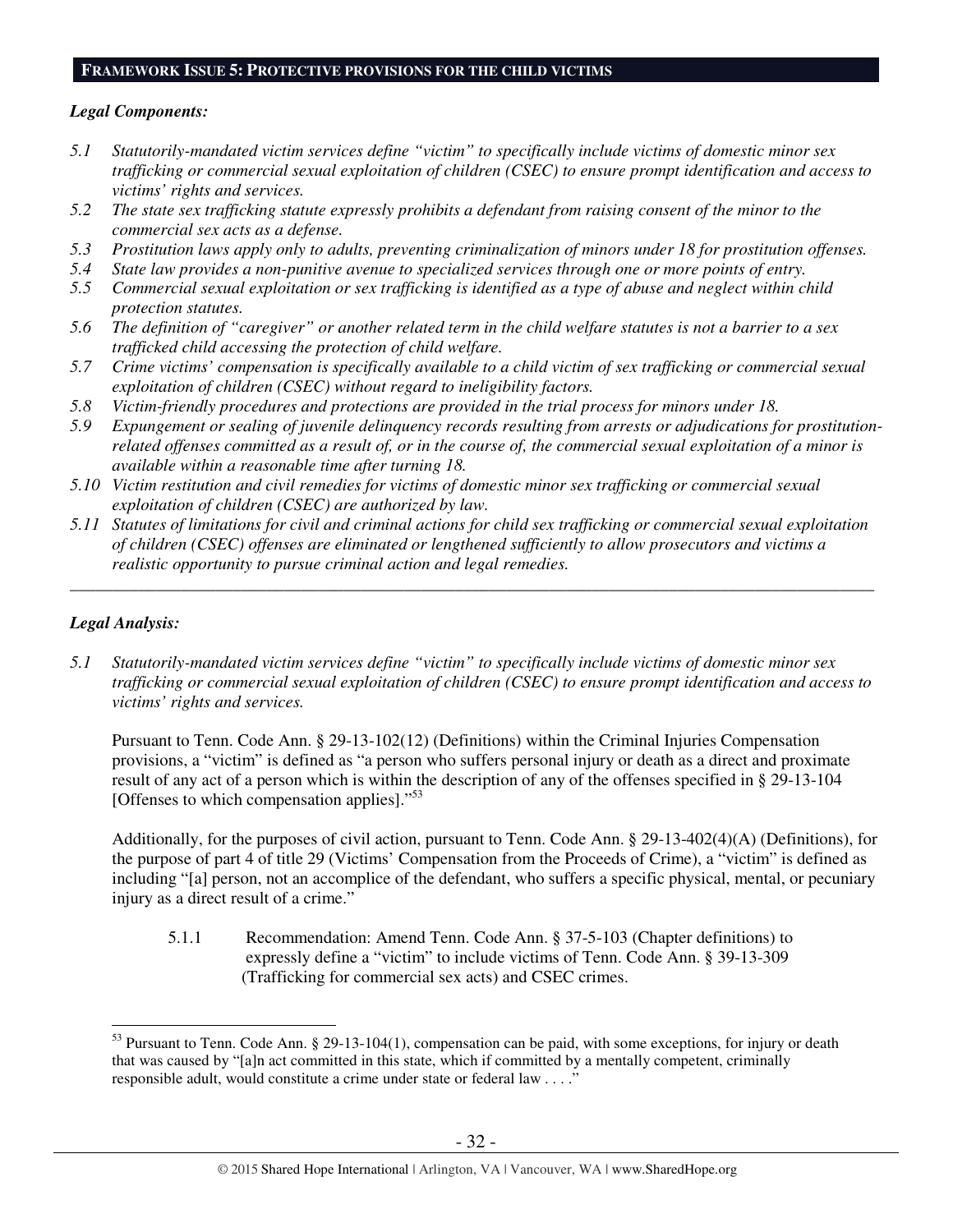*5.2 The state sex trafficking statute expressly prohibits a defendant from raising consent of the minor to the commercial sex acts as a defense.* 

Tenn. Code Ann. § 39-13-309 (Trafficking a person for a commercial sex act) neither references a defense based on consent of the minor to the commercial sex act nor specifically prohibits a defendant from raising such a defense. However, Tenn. Code Ann.§ 39-17-1005 (Offense of especially aggravated sexual exploitation of a minor), § 39-13-515 (Promoting prostitution), Tenn. Code Ann. § 39-13-514 (Patronizing prostitution), § 39-17- 1004 (Offense of aggravated sexual exploitation of a minor), § 39-17-1003 (Offense of sexual exploitation of a minor), and § 39-13-529 (Offense of soliciting sexual exploitation of a minor—Exploitation of a minor by electronic means) specifically state that defendants cannot raise consent as a defense.

*5.3 Prostitution laws apply only to adults, preventing criminalization of minors under 18 for prostitution offenses.* 

Minors under 18 are barred from being charged with Tenn. Code Ann. § 39-13-513<sup>54</sup> (Prostitution). Pursuant to Tenn. Code Ann. § 39-13-513(d),

Notwithstanding any provision of this section to the contrary, if it is determined after a reasonable detention for investigative purposes, that a person suspected of or charged with a violation of this section is under eighteen (18) years of age, that person shall be immune from prosecution for prostitution as a juvenile or adult. A law enforcement officer who takes a person under eighteen (18) years of age into custody for a suspected violation of this section shall, upon determination that the person is a minor, provide the minor with the telephone number for the Tennessee human trafficking resource center hotline and release the minor to the custody of a parent or legal guardian or transport the minor to a shelter care facility designated by the juvenile court judge to facilitate the release of the minor to the custody of a parent or legal guardian.

Additionally, a defense is available for a victim charged with prostitution for conduct that occurred because the person was a victim of sex trafficking or involuntary labor servitude. An offender convicted of prostitution is subject to a Class B misdemeanor, or a Class A misdemeanor if the offense was committed within proscribed distances from a school or church. Tenn. Code Ann. § 39-13-513(b). However, House Bill 2823 amended Tenn. Code Ann. § 39-16-513 to add the following defense for trafficking victims:

(e) It is a defense to prosecution under this section that a person charged with a violation of this section was so charged for conduct that occurred because the person was a victim of an act committed in violation of § 39-13-307 or § 39-13-309, or because the person was a victim as defined under the Trafficking Victims Protection Act, 22 U.S.C. § 7102.<sup>55</sup>

*5.4 State law provides a non-punitive avenue to specialized services through one or more points of entry.* 

#### **Child Identified as Abused/Neglected**

Pursuant to Tenn. Code Ann. § 37-1-102(b)(12) (Chapter and part Definitions),<sup>56</sup> a sexually exploited child is likely to be identified as abused or neglected. If a child is identified as abused or neglected under Tenn. Code

<sup>54</sup> *See supra* note 10.

<sup>&</sup>lt;sup>55</sup> Victim is defined under 22 U.S.C. § 7102 as a person subjected to either "sex trafficking in which a commercial sex act is induced by force, fraud, or coercion, or in which the person induced to perform such act has not attained 18 years of age" or "the recruitment, harboring, transportation, provision, or obtaining of a person for labor or services, through the use of force, fraud, or coercion for the purpose of subjection to involuntary servitude, peonage, debt bondage, or slavery." 22 U.S.C. § 7102 (8)(A), (B).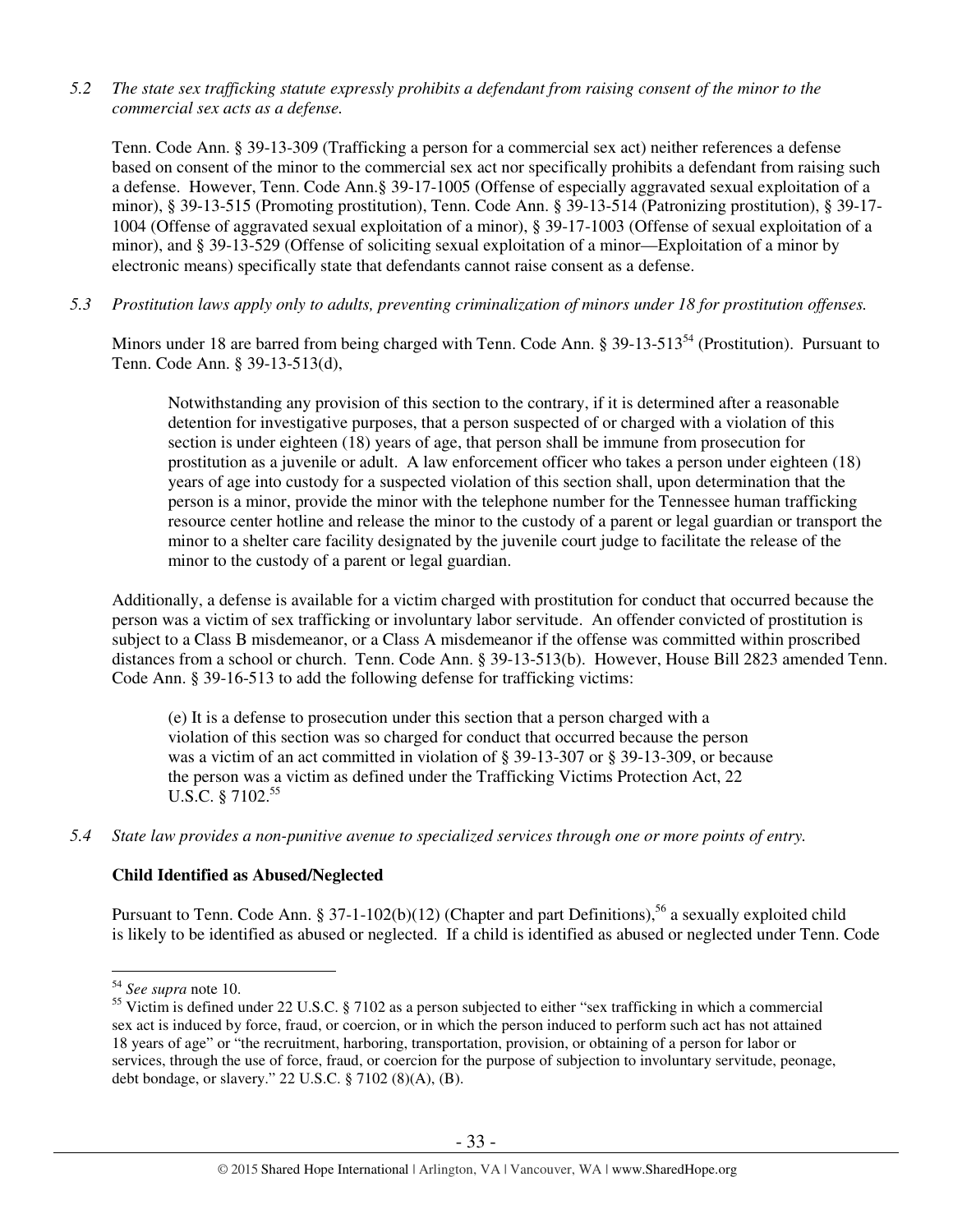Ann. § 37-1-102(b)(12), Child Protective Services may become involved in investigations where the child is in the custody of a person who "physically possesses or controls the child". Tenn. Code Ann.  $\S 37$ -1-114(a)(2) (Detention or placement in shelter care).

Additionally, childhood sexual abuse victims,<sup>57</sup> including victims of commercial sexual exploitation under 13 years of age, may be referred to a child protective response team for investigation.

Tenn. Code Ann. §§ 37-1-602(a)(3)(C)(vi), 37-1-605(b)(2). Pursuant to Tenn. Code Ann. § 37-1-605(b)(2) (Reports of known or suspected child sexual abuse—Investigations—Notification to parents of abuse on school grounds or while under school supervision—Confidentiality of records), "If a law enforcement official or judge becomes aware of known or suspected child sexual abuse, through personal knowledge, receipt of a report or otherwise, such information shall be reported to the department immediately and the child protective team shall be notified to investigate the report for the protection of the child in accordance with the provisions of this part [Child Sexual Abuse]." The child protective investigation team must conduct an "on-site child protective investigation." Tenn. Code Ann. § 37-1-607(b)(2)(A).

To the extent that a victim of domestic minor sex trafficking is identified as abused or neglected, law enforcement agencies have certain reporting duties related to a domestic minor sex trafficking victim. Pursuant to Tenn. Code Ann. § 37-1-403 (Reporting of brutality, abuse, neglect or child sexual abuse—Notification to parents of abuse on school grounds or under school supervision—Confidentiality of records),

(a) (1) Any person who has knowledge of or is called upon to render aid to any child who is suffering from or has sustained any wound, injury, disability, or physical or mental condition shall report such harm immediately if the harm is of such a nature as to reasonably indicate that it has been caused by brutality, abuse or neglect or that, on the basis of available information, reasonably appears to have been caused by brutality, abuse or neglect.

(3) If any such person knows or has reasonable cause to suspect that a child has been sexually abused, the person shall report such information in accordance with § 37-1-605 [Reports of known or suspected child sexual abuse—Investigations—Notification to parents of abuse on school grounds or while under school supervision—Confidentiality of records], relative to the sexual abuse of children, regardless of whether such person knows or believes that the child has sustained any apparent injury as a result of such abuse.

. . . .

. . . .

(c) (1) If a law enforcement official or judge becomes aware of known or suspected child abuse, through personal knowledge, receipt of a report, or otherwise, such information shall be reported to the department immediately upon the receipt of such information, and, where appropriate, the child protective team shall be notified to investigate the report for the protection of the child in accordance with the provisions of this part.

 $\overline{a}$ <sup>56</sup> See *infra* section 5.5 for a full analysis of child abuse and neglect definitions.

<sup>&</sup>lt;sup>57</sup> "Child sexual abuse" is defined to include "The sexual exploitation of a child, which includes allowing, encouraging, or forcing a child to: (a) Solicit for or engage in prostitution; or (b) Engage in an act prohibited by § 39-17-1003 [Offense of sexual exploitation of a minor]." Tenn. Code Ann. § 37-1-602(3)(C)(vi). Although Tenn. Code Ann. § 37-1-602(a)(3)(C) (Part definitions—Harm to child's health or welfare) does not specify an age, other portions of the statute define "child sexual abuse" as limited to children under 13. Tenn. Code Ann. § 37-1-  $602(a)(3)(A)$ , (B). Furthermore, Tenn. Code Ann. § 37-1-602(a)(3)(D) states "For the purposes of the reporting, investigation, and treatment provisions of §§ 37-1-603–37-1-615 'child sexual abuse' also means the commission of any act specified in subdivisions (a)(3)(A)–(C) against a child thirteen (13) years of age through seventeen (17) years of age if such act is committed against the child by a parent, guardian, relative, person residing in the child's home, or other person responsible for the care and custody of the child," creating the same assumption that the child must be under 13 for purposes of Tenn. Code Ann. § 37-1-603(a)(3)(C).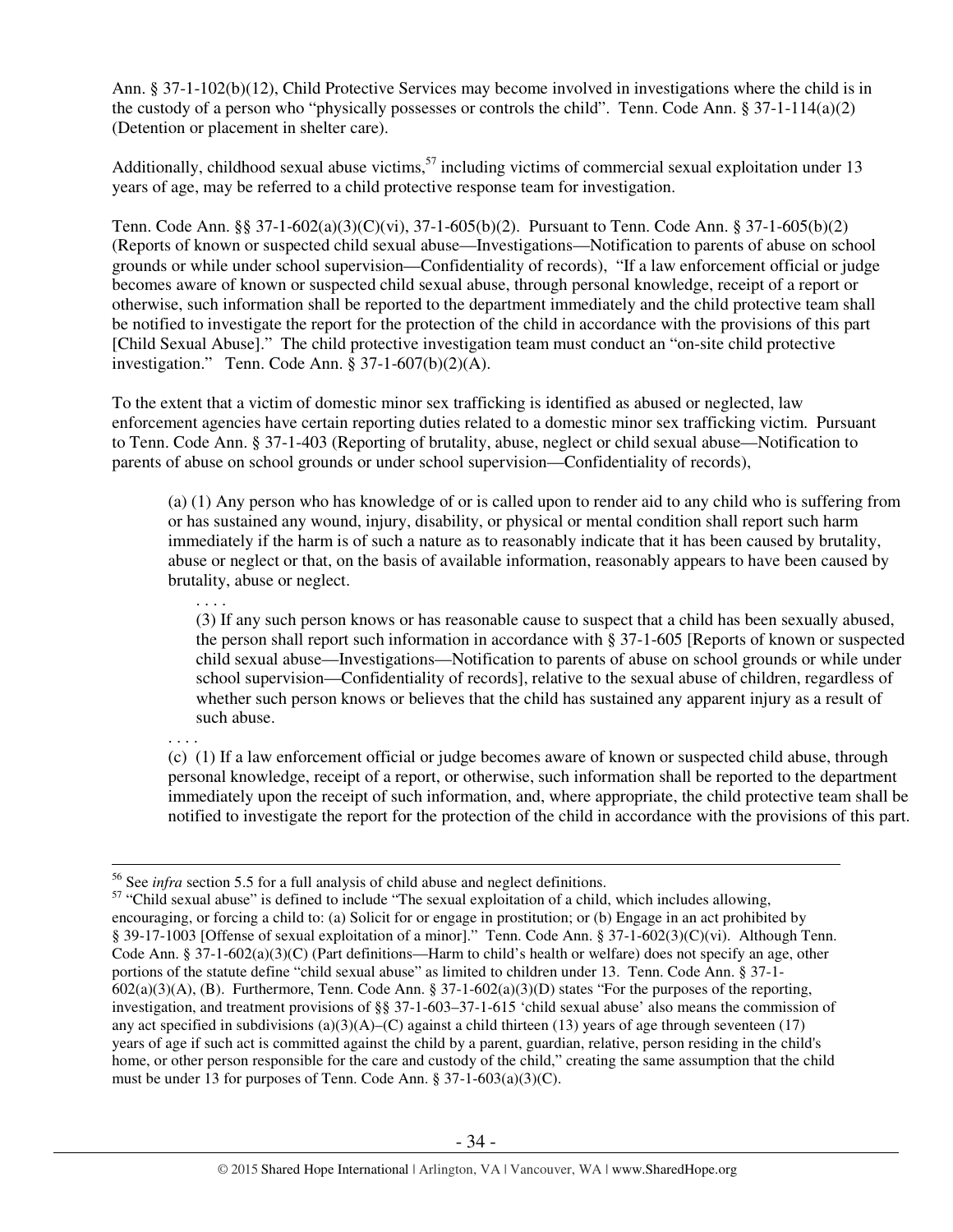Further criminal investigation by such official shall be appropriately conducted in coordination with the team or department to the maximum extent possible.

. . . . (3) (A) If the department receives information containing references to alleged human trafficking or child pornography which does or does not result in an investigation by the department, the department shall notify the appropriate law enforcement agency immediately upon receipt of such information. (B) If the department initiates an investigation of severe child abuse, including, but not limited to, child sexual abuse, the department shall notify the appropriate local law enforcement agency immediately upon assignment of such case to a department child protective services worker. (C) Both the department and law enforcement shall maintain a log of all such reports of such

information received and confirmation that the information was sent to the appropriate party, pursuant to this subdivision  $(c)(3)$ .

# I. Initial Custody

# *a. Authority for initial custody*

Under Tenn. Code Ann. § 37-1-113(a) (Taking into custody—grounds), which is codified in part 1 of the chapter, a minor may be taken into custody under the following circumstances:

- (1) Pursuant to an order of the court under this part;
- (2) Pursuant to the laws of arrest;

(3) By a law enforcement officer, social worker of the department of human services, or duly authorized officer of the court, if there are reasonable grounds to believe that the conditions specified in § 37-1- 114(a)(2) [Detention or shelter care of child prior to hearing on petition] exist; or (4) By a law enforcement officer or duly authorized officer of the court if there are reasonable grounds

to believe that the child has run away from the child's parents, guardian or other custodian.

Thus, if the law enforcement officer has "reasonable grounds to believe" that the child is "a neglected, dependent or abused child," then the law enforcement officer may take the child into custody. Tenn. Code Ann. §§ 37-1-(a)(3), 37-1-114(a)(2). Pursuant to Tenn. Code Ann. § 37-1-102(b)(12)(I) (Definitions), a "dependent and neglected child" includes a child "[w]ho is or has been allowed, encouraged or permitted to engage in prostitution or obscene or pornographic photographing, filming, posing, or similar activity and whose parent, guardian or other custodian neglects or refuses to protect such child from further such activity." Finally, the taking of a child into custody is not an arrest under this section. Tenn. Code Ann. § 37-1-113(b).

II. Process following initial custody

If an abused or neglected child is taken into custody under Tenn. Code Ann.  $\S 37$ -1-113(a)(3) before a petition is filed, "a petition under § 37-1-120 shall be filed as soon as possible but in no event later than two (2) days after the child is taken into custody excluding Saturdays, Sundays and legal holidays." Tenn. Code Ann. § 37-1- 115(a)(2).Additionally, "the petition may be made by any person, including a law enforcement officer, who has knowledge of the facts alleged or is informed and believes that they are true." Tenn. Code Ann. § 37-1-119 (Petition – who may make). Pursuant to Tenn. Code Ann. § 37-1-114(a) (Detention or shelter care of child prior to hearing on petition),

(a) A child taken into custody shall not be detained or placed in shelter care prior to the hearing on the petition unless there is probable cause to believe that the child: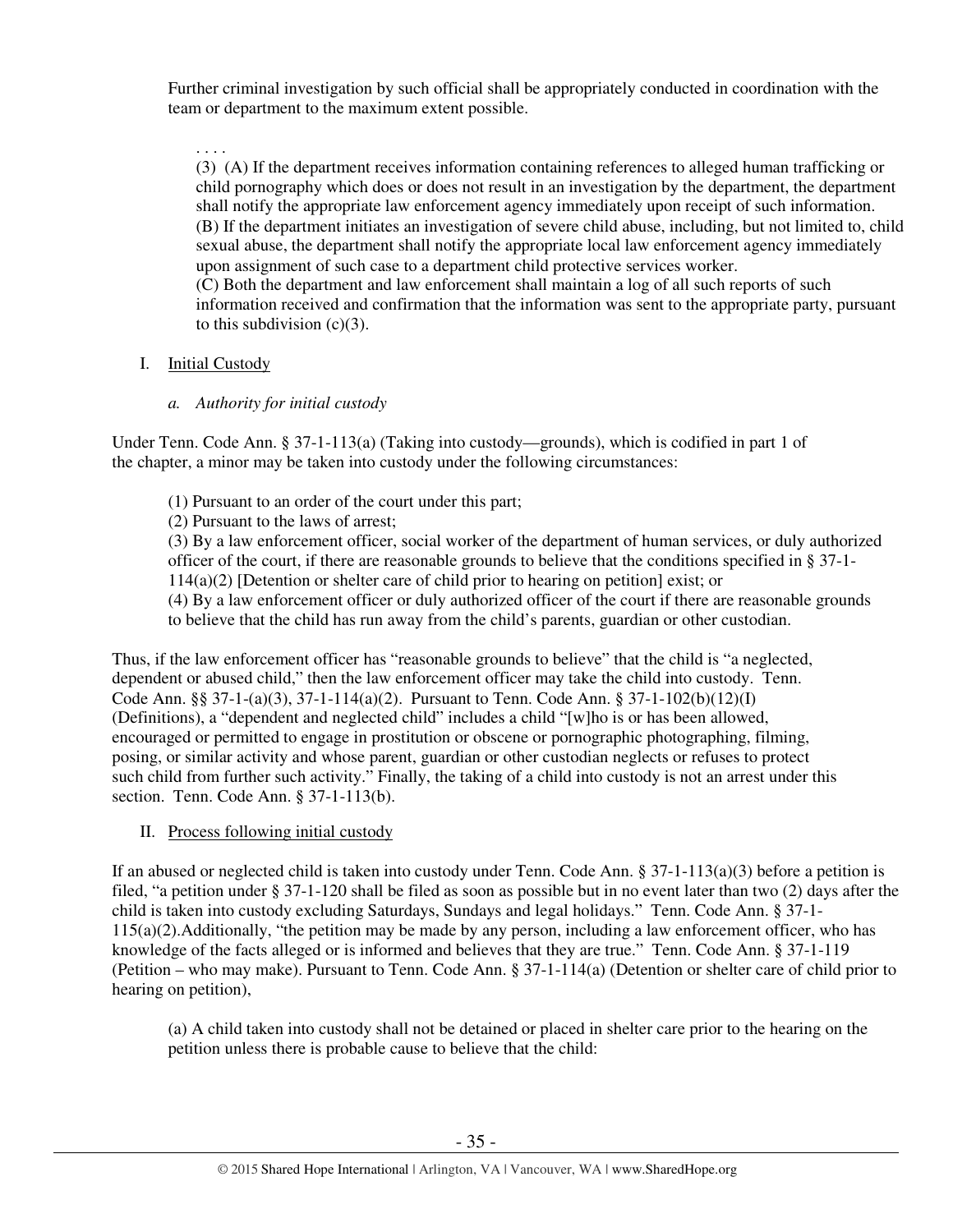(2) Is a neglected, dependent or abused child, and in either case the child's detention or shelter care is required because the child is subject to an immediate threat to the child's health or safety to the extent that delay for a hearing would be likely to result in severe or irreparable harm, or the child may abscond or be removed from the jurisdiction of the court, and in either case, there is no less drastic alternative to removal of the child from the custody of the child's parent, guardian or legal custodian available that would reasonably and adequately protect the child's health or safety or prevent the child's removal from the jurisdiction of the court pending a hearing.

## III. Placement Process pending Adjudication/Investigation

Pursuant to Tenn. Code Ann. § 37-1-116(a), (Place of detention—Escape or attempted escape—Shelter Care), an allegedly dependent child may be placed in

(1) A licensed foster home or a home approved by the court;

(2) A facility operated by a licensed child care agency;

. . . .

. . . .

(4) Subject to subsection (e), any other suitable place or facility designated or operated by the court. The child may be detained in a jail or other facility for the detention of adults only if:

(A) Other facilities in subdivision (a)(3) are not available;

(B) The detention is in a room separate and removed from those for adults; and

 (C) It appears to the satisfaction of the court that public safety and protection reasonably require detention, and it so orders.

Furthermore, "[a] child alleged to be dependent or neglected may be detained or placed in shelter care only in the facilities stated in subdivisions (a)(1), (2) and (4), and shall not be detained in a jail or other facility intended or used for the detention of adults charged with criminal offenses or of children alleged to be delinquent." Tenn. Code Ann. § 37-1-116(d).

Allegedly dependent or neglected children may not be placed in "[a] detention home or center for delinquent children that is under the direction or supervision of the court or other public authority or of a private agency approved by the court" except for under this specific exception. Tenn. Code Ann. § 37-1-116(a)(3), (a)(4)(A).

## IV. Adjudication of abuse/neglect

## *a) Adjudicatory/dispositional hearing*

Pursuant to Tenn. Code Ann. § 37-1-129(a) (Hearings—Findings—Disposition of child—Interdepartmental case management team—Pilot projects),

(1)After hearing the evidence on the petition, the court shall make and file its findings as to whether the child is a dependent or neglected child . . . If the court finds that the child is not a dependent or neglected child . . ., it shall dismiss the petition and order the child discharged from any detention or other restriction theretofore ordered in the proceeding.

(2) If the petition alleged the child was dependent and neglected as defined in § 37-1-102(b)(12)(G), or if the court so finds regardless of the grounds alleged in the petition, the court shall determine whether the parents or either of them or another person who had custody of the child committed severe child abuse. The court shall file written findings of fact that are the basis of its conclusions on that issue within thirty (30) days of the close of the hearing or, if an appeal or a petition for certiorari is filed, within five (5) days thereafter, excluding Sundays.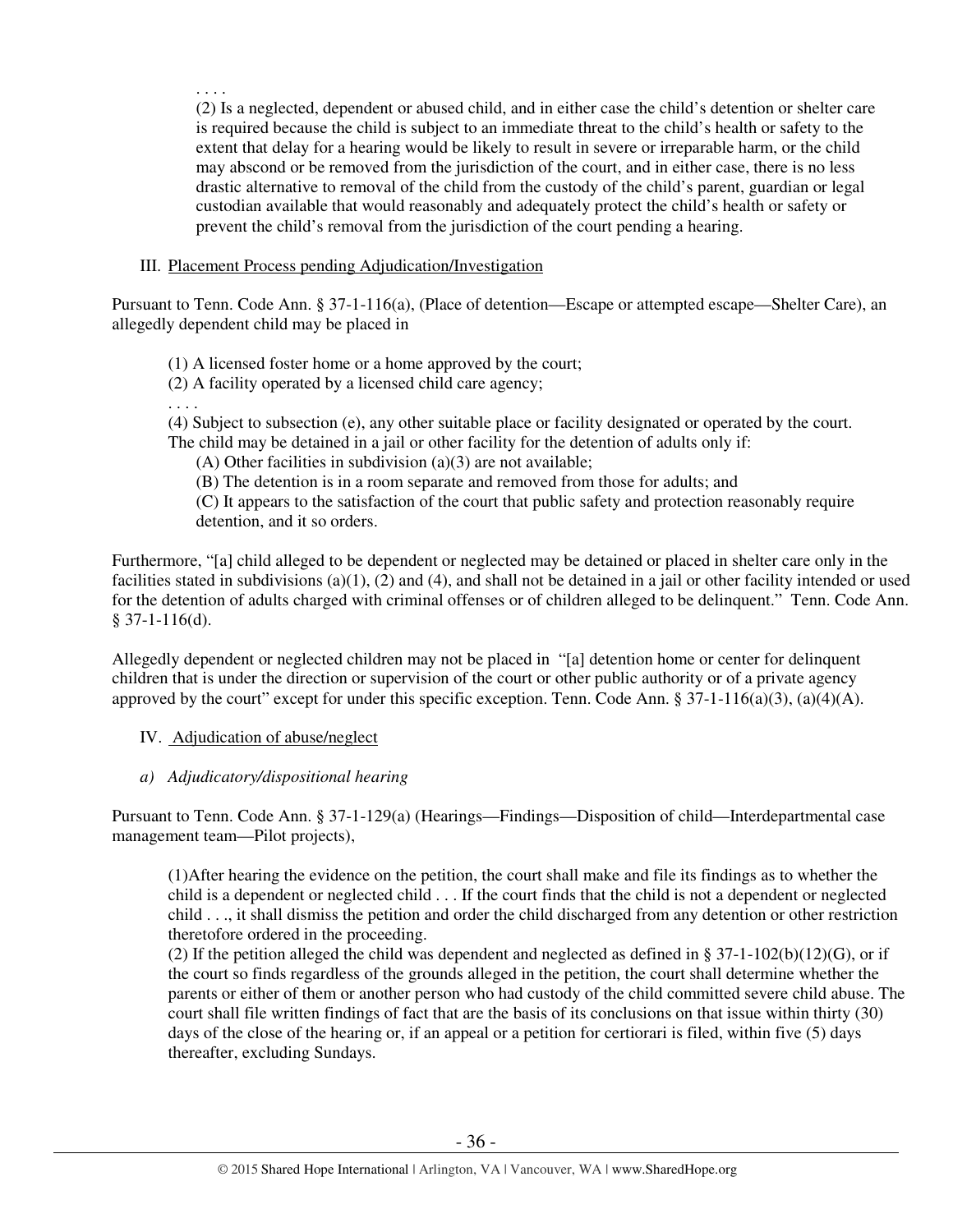The court then may vest custody of the child with the department for placement under Tenn. Code Ann. § 37-1- 129(e) (Hearings—Findings—Disposition of child—Interdepartmental case management team—Pilot projects) which states that,

(1) Any order of the court that places custody of a child with the department shall empower the department to select any specific residential or treatment placements or programs for the child according to the determination made by the department, its employees, agents or contractors.

(2) The court may review the residential or treatment placement of a child placed in the department's custody, and within ninety (90) days of the placement, the court may, on its own motion, order a hearing to receive evidence and testimony with regard to the appropriateness of the child's residential or treatment placement. The court shall provide notice of the hearing to the department, to the child's biological parent or parents, and any other person who has been primarily responsible for the care of the child during the twelve  $(12)$  months prior to the child's placement in the department's custody . . . .

V. Outcomes

If after a hearing, a child is found dependent or neglected, then pursuant to Tenn. Code Ann. § 37-1-130(a) (Dependent or neglected child—Disposition), the child may be allowed to remain in the custody of the parents, guardian, or other custodian, subject to the court's conditions, or temporary custody may be transferred to a person "qualified to receive and care for the child," the department of children's services, "[a]n agency or other private organization licensed or otherwise authorized by law to receive and provide care for the child," or "[a]n individual in another state with or without supervision by an appropriate officer under § 37-1-142 [Nonresident child— Transfer from another state]." Moreover, pursuant to Tenn. Code Ann. § 37-1-130(d),

No child who has been found to be a victim of severe child abuse shall be returned to the custody or residence of any person who engaged in or knowingly failed to protect the child from the brutality or abuse unless the court finds on the basis of clear and convincing evidence that the child will be provided a safe home free from further such brutality and abuse. . . .

Tennessee has not enacted statutorily mandated ongoing services following placement, a formal multidisciplinary approach to victim services, or specialized long-term placement option available for victims of domestic minor sex trafficking that may be identified as abused, neglected, or dependent. In response to the absence of procedures and services specific to domestic minor sex trafficking victims, Tennessee is developing a multi-agency plan to identify victims and provide community-based services and benefits to which they may be entitled.<sup>58</sup>

- (1) Department of children's services;
- (2) Department of health;
- (3) Department of intellectual and developmental disabilities;
- (4) Department of mental health; and
- (5) Tennessee bureau of investigation.

(b) The plan developed under subsection (a) shall include, but not be limited to, provisions to:

(1) Identify victims of human trafficking in this state;

(2) Identify community-based services for victims of human trafficking

(3) Assist victims of human trafficking through the provision of information regarding access to

benefits and services to which those victims may be entitled

 $\overline{a}$ <sup>58</sup> Tennessee is developing a plan to identify and provide services to victims of human trafficking. Tenn. Code Ann. § 71-1-135 (Victims of human trafficking; plan for delivery of services) requires that:

<sup>(</sup>a) the commissioner of the department of human services shall establish a plan for the delivery of services to victims of human trafficking after consultation with the following departments: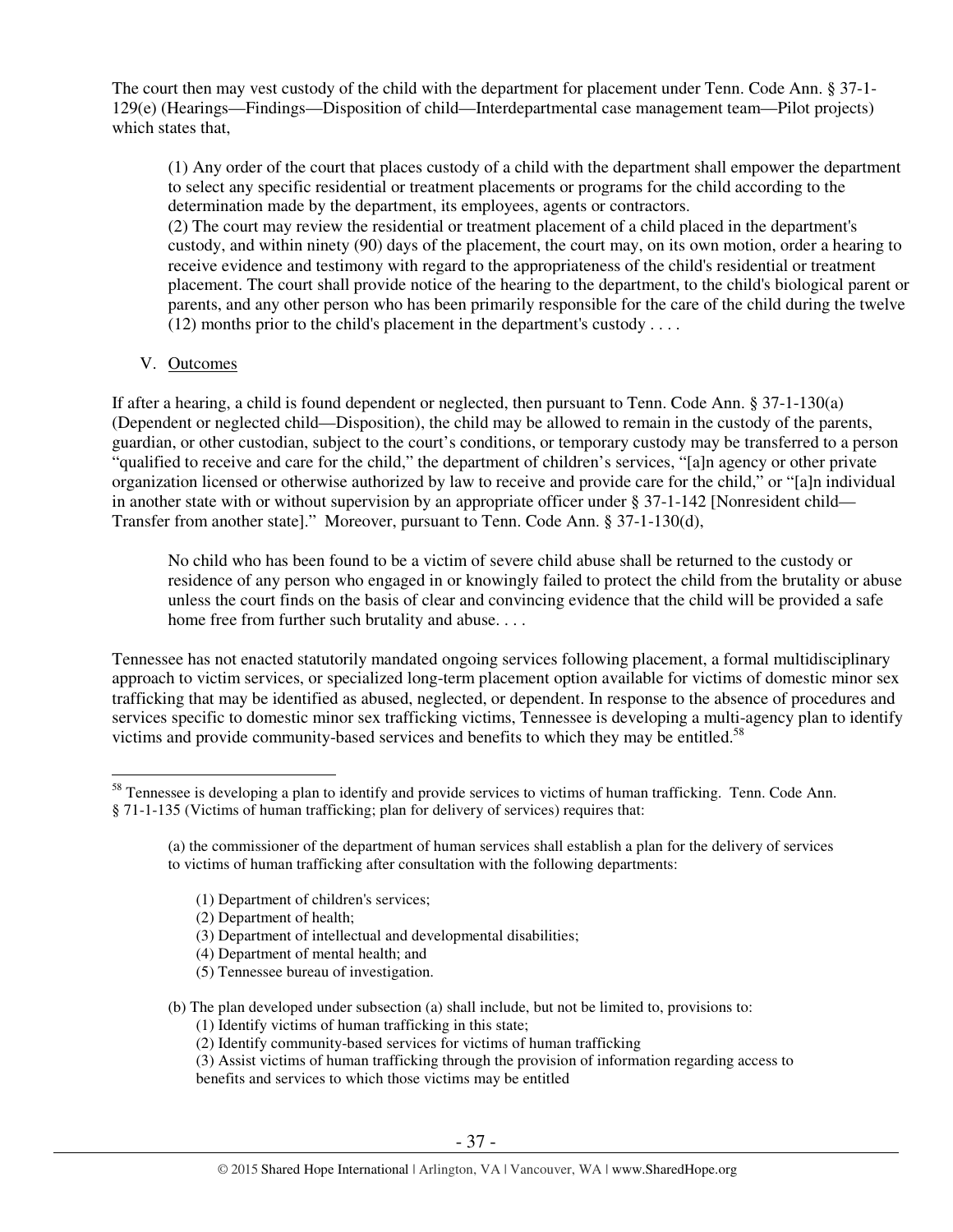## **Child Identified as in Need of Services**

# I. Initial Custody

*a) Authority for initial custody* 

Pursuant to Tenn. Code Ann. § 37-1-102(b)(23)(A) (Definitions), a domestic minor sex trafficking victim could be classified as an "unruly child," which is a child who is,

 (i) Habitually and without justification is truant from school while subject to compulsory school attendance under § 49-6-3007 [Attendance and truancy reports–Enforcement of compulsory attendance];

(ii) Habitually is disobedient of the reasonable and lawful commands of the child's parent(s), guardian or other legal custodian to the degree that such child's health and safety are endangered;

(iii) Commits an offense that is applicable only to a child; or

(iv) Is away from the home, residence or any other residential placement of the child's parent(s), guardian or other legal custodian without their consent. Such child shall be known and defined as a "runaway."

Under Tenn. Code Ann. § 37-1-113(a) (Taking into custody—Grounds), which is codified in part 1 of the chapter, an unruly child may be taken into custody under the following circumstances:

- (1) Pursuant to an order of the court under this part;
- (2) Pursuant to the laws of arrest;

 $\overline{a}$ 

(3) By a law enforcement officer, social worker of the department of human services, or duly authorized officer of the court, if there are reasonable grounds to believe that the conditions specified in § 37-1- 114(a)(2) [Detention or shelter care of child prior to hearing on petition] exist; or

(4) By a law enforcement officer or duly authorized officer of the court if there are reasonable grounds to believe that the child has run away from the child's parents, guardian or other custodian.

Thus, if the child has "committed the delinquent or unruly act with which the child is charged," then the law enforcement officer may take the child into custody. Tenn. Code Ann. §§ 37-1-113(a)(3), 37-1-114(a)(1).

II. Placement process pending Adjudication/Investigation

An allegedly unruly child may not be detained more than 24 hours, "excluding nonjudicial days unless there has been a detention hearing and a judicial determination that there is probable cause to believe the child has violated a valid court order, and in no event shall such a child be detained for more than seventy-two (72) hours exclusive of nonjudicial days prior to an adjudicatory hearing." Tenn. Code Ann. § 37-1-114(b). However, pursuant to

 (5) Prepare and disseminate educational materials and provide training programs to increase awareness of human trafficking and the services available to victims; and

(c) In addition to the requirements of subsection (b), the plan shall include a timeline for which the department anticipates the state would be capable of implementing the plan, along with anticipated rates of assistance to victims of human trafficking, cost of implementation, an itemized rationale for both, and any other factor that the department opines will significantly contribute to or detract from the success of implementing the plan.

<sup>(4)</sup> Coordinate delivery of services and information concerning health care, mental health care, legal services, housing, job training, education and victim's compensation funds;

 <sup>(6)</sup> Assist victims of human trafficking with family reunification.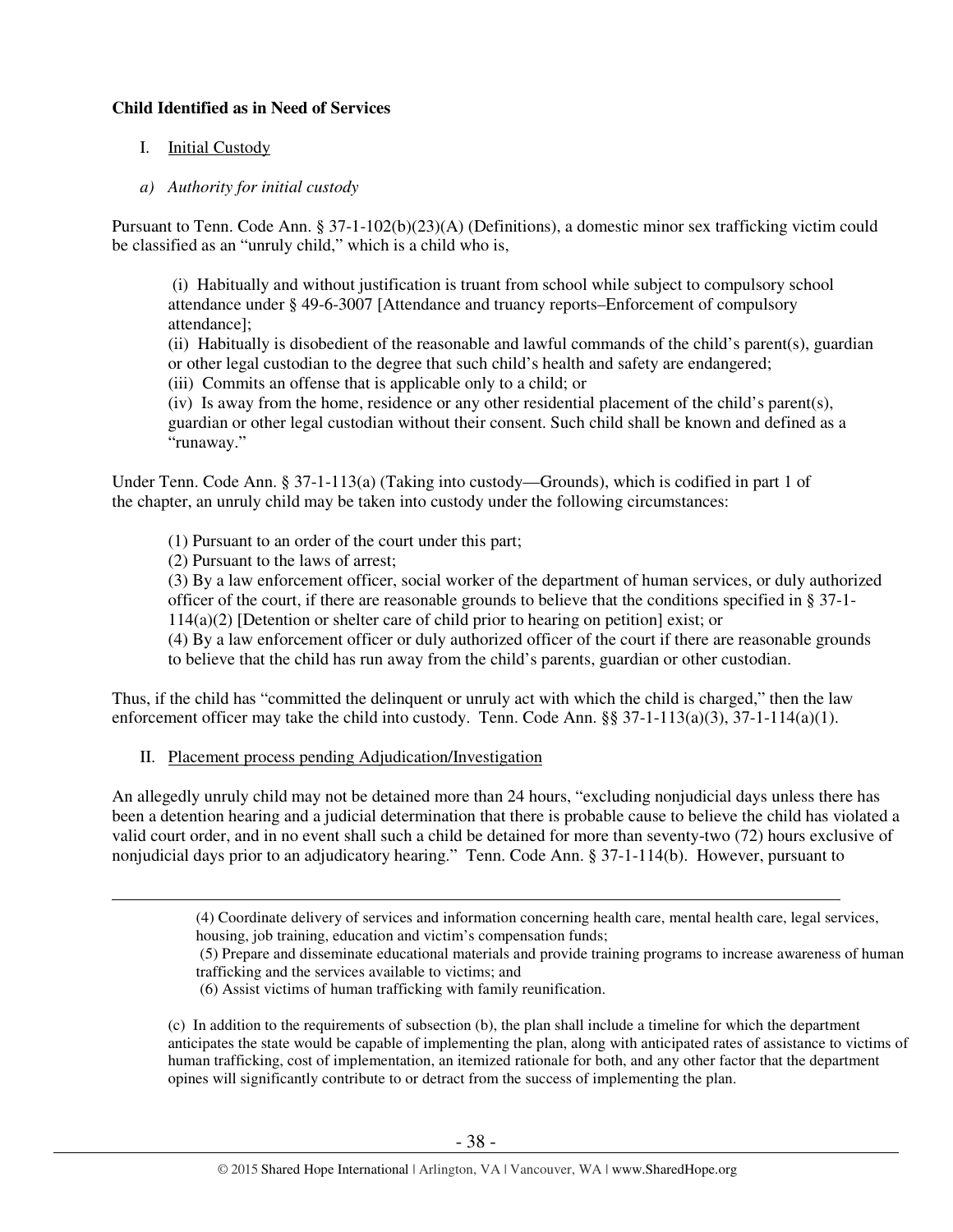subsection (b), "Nothing herein prohibits the court from ordering the placement of children in shelter care where appropriate, and such placement shall not be considered detention within the meaning of this section."

Pursuant to Tenn. Code Ann. § 37-1-116(a), (Place of detention—Escape or attempted escape—Shelter Care), an allegedly unruly child may be placed in

(1) A licensed foster home or a home approved by the court;

(2) A facility operated by a licensed child care agency;

(3) A detention home or center for delinquent children that is under the direction or supervision of the court or other public authority or of a private agency approved by the court; or

(4) Subject to subsection (e), any other suitable place or facility designated or operated by the court.

The child may be detained in a jail or other facility for the detention of adults only if:

(A) Other facilities in subdivision  $(a)(3)$  are not available;

(B) The detention is in a room separate and removed from those for adults; and

 (C) It appears to the satisfaction of the court that public safety and protection reasonably require detention, and it so orders.

# III. Adjudication

Under Tenn. Code Ann. § 37-1-119 (Petition—Who may make), a petition may be filed "by any person, including a law enforcement officer, who has knowledge of the facts alleged or is informed and believes that they are true."

The court will then hear the petition concerning an allegedly unruly child. Pursuant to Tenn. Code Ann. § 37-1-129 (Hearings—Findings—Disposition of child—Interdepartmental case management team—Pilot projects) in relevant part,

 $(a)(1)$  After hearing the evidence on the petition, the court shall make and file its findings as to ... whether the acts ascribed to the child were committed by that child. If the court finds that the child is not a dependent or neglected child or that the allegations of delinquency or unruly conduct have not been established, it shall dismiss the petition and order the child discharged from any detention or other restriction theretofore ordered in the proceeding.

. . . .

(c) If the court finds from clear and convincing evidence that the child is . . . unruly, the court shall proceed immediately or at a postponed hearing to make a proper disposition of the case.

# IV. Process outcome

When a child is determined to be an unruly child then the court may, among other dispositions, place the child in any of the same dispositions as a dependent or neglected child, place the child on probation, order community service, or assess a fine. Tenn. Code Ann. § 37-1-132(a), 37-1-131(a). If an unruly child is removed from the home, then the child must be placed in the "least drastic or restrictive alternative." Tenn. Code Ann. § 37-1-132(b)(1). Tennessee is also developing a plan to identify services and benefits to which a domestic minor sex trafficking victim identified as an unruly child may be entitled.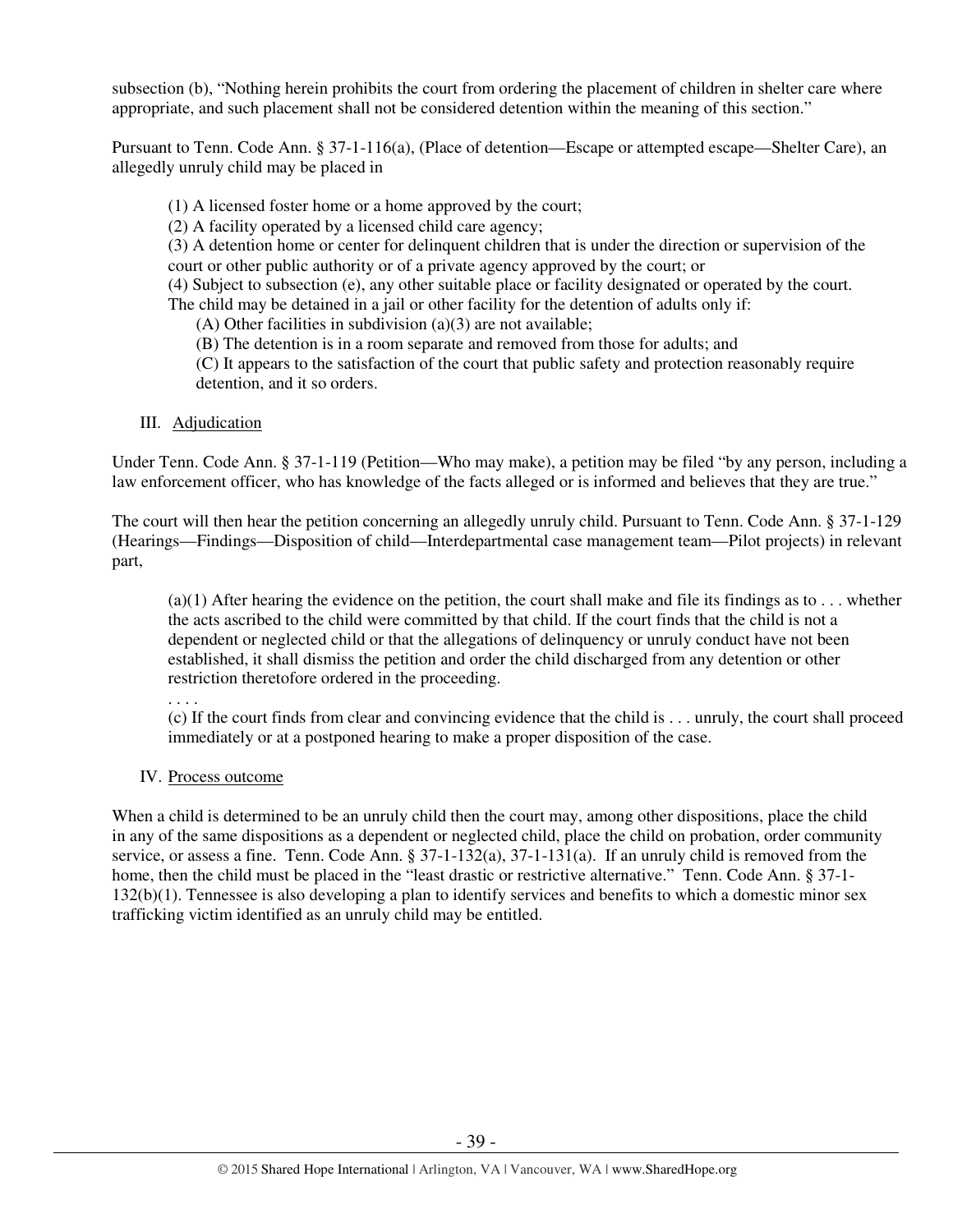# **Child Initially Identified as Delinquent**

# I. Initial custody

# *a) Authority for initial custody*

Since minors in Tennessee are not subject to prosecution for Tenn. Code Ann. § 39-13-513<sup>59</sup> (Prostitution), a commercially sexually exploited minor will not be subject to delinquency charges for prostitution.<sup>60</sup> Once a police officer determines the age of the minor after taking the minor into custody for a prostitution offense, the officer shall not charge the minor as a delinquent but instead shall "provide the minor with the telephone number for the Tennessee human trafficking resource center hotline and release the minor to the custody of a parent or legal guardian or transport the minor to a shelter care facility designated by the juvenile court judge to facilitate the release of the minor to the custody of a parent or legal guardian." Tenn. Code Ann. § 39-13- 513(d).

However, juvenile sex trafficking victims may be charged with other delinquent offenses for conduct related to their victimization. A "delinquent child" is "a child who has committed a delinquent act and is in need of treatment or rehabilitation." Tenn. Code Ann. § 37-1-102(b)(10). A "delinquent act" is defined in part as "an act designated a crime under the law, including local ordinances of this state, or of another state if the act occurred in that state, or under federal law, and the crime is not a status offense under subdivision  $(b)(25)(A)(iii)$  [definition of severe child abuse] . . . ." Tenn. Code Ann. § 37-1-102(b)(9).

# *b) Placement*

If a sex trafficked minor is charged with a delinquent offense, in certain circumstances outlined in Tenn. Code Ann. § 37-1-116(h) (Place of detention—Escape or attempted escape—Shelter care), the minor victim may be detained in an adult jail for up to 48 hours if

The juvenile is accused of a serious crime against persons, including criminal homicide, forcible rape, mayhem, kidnapping, aggravated assault, robbery and extortion accompanied by threats of violence; (2) The county has a low population density not to exceed thirty-five (35) persons per square mile; (3) The facility and program have received prior certification by the Tennessee corrections institute as providing detention and treatment with total sight and sound separation from adult detainees and prisoners, including no access by trustees;

(4) There is no juvenile court or other public authority, or private agency as provided in subsection (f), able and willing to contract for the placement of the juvenile; and

(5) A determination is made that there is no existing acceptable alternative placement available for the juvenile.

## II. Placement Process pending Adjudication/Investigation

Pursuant to Tenn. Code Ann. § 37-1-116(a) (Place of detention – Escape or attempted escape—Shelter care), a variety of placement options are available to children alleged to be delinquent, including

(1) A licensed foster home or a home approved by the court;

(2) A facility operated by a licensed child care agency;

(3) A detention home or center for delinquent children that is under the direction or supervision of the court or other public authority or of a private agency approved by the court; or

<sup>59</sup> *See supra* note 10.

<sup>&</sup>lt;sup>60</sup> See *supra* section 5.3 for a full analysis of protection from prosecution regarding prostitution offenses.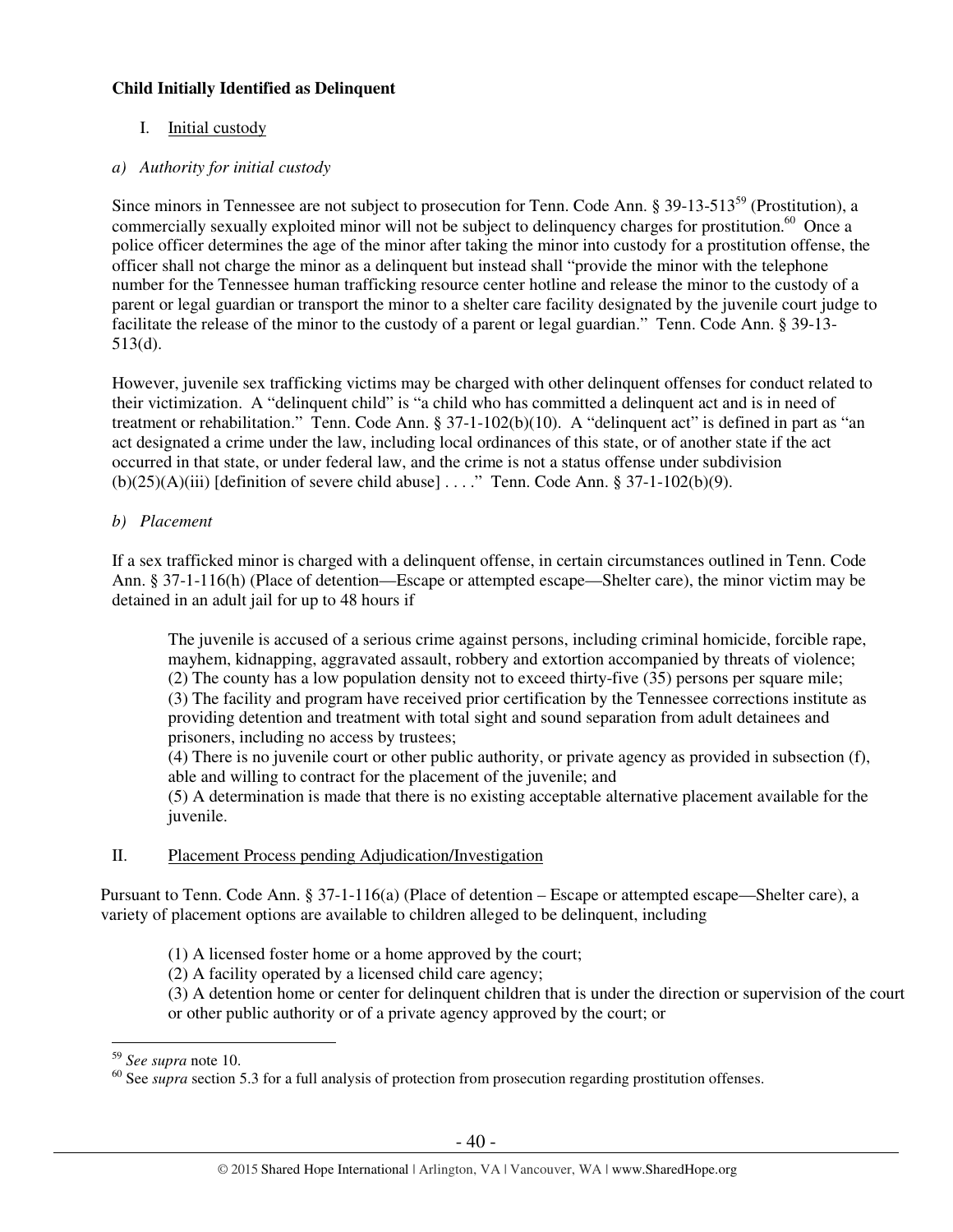(4) Subject to subsection (e), any other suitable place or facility designated or operated by the court. The child may be detained in a jail or other facility for the detention of adults only if

(A) Other facilities in subdivision  $(a)(3)$  are not available;

(B) The detention is in a room separate and removed from those for adults; and

 (C) It appears to the satisfaction of the court that public safety and protection reasonably require detention, and it so orders.

Additionally, under Tenn. Code Ann. § 37-1-116(h) a juvenile may be temporarily detained for as short a time as feasible, not to exceed forty-eight (48) hours, in an adult jail or lockup under certain circumstances described in the preceding section.

## III. Adjudication

*a) Adjudication/dispositional hearing* 

Pursuant to Tenn. Code Ann. § 37-1-129 (Hearings—Findings—Disposition of child—Interdepartmental case management team—Pilot projects) in relevant part,

(a)(1) After hearing the evidence on the petition, the court shall make and file its findings as to whether the child is a dependent [and] whether the acts ascribed to the child were committed by that child. If the court finds that . . . the allegations of delinquency or unruly conduct have not been established, it shall dismiss the petition and order the child discharged from any detention or other restriction theretofore ordered in the proceeding.

. . . .

(b) If the court finds on proof beyond a reasonable doubt that the child committed the acts by reason of which the child is alleged to be delinquent, it shall proceed immediately or at a postponed hearing to hear evidence as to whether the child is in need of treatment or rehabilitation and to make and file its findings thereon. If the court finds that the child is not in need of treatment or rehabilitation, it may dismiss the proceeding and discharge the child from any detention or other restriction theretofore ordered. In the absence of evidence to the contrary, evidence of the commission of acts that constitute a felony or that reflect recidivistic delinquency is sufficient to sustain a finding that the child is in need of treatment or rehabilitation.

IV. Outcomes

Pursuant to Tenn. Code Ann. § 37-1-131 (Delinquent child—Disposition—Restitution), a child adjudicated as a delinquent may be ordered by the court to the "disposition best suited to the child's treatment, rehabilitation, and welfare," which includes

(1) Any order authorized by § 37-1-130 for the disposition of a dependent or neglected child;<sup>61</sup> (2) (A) Placing the child on probation under the supervision of the probation officer of the court or the department of children's services, any person, or persons or agencies designated by the court, or the court of another state as provided in § 37-1-143, under conditions and limitations the court prescribes.

5.4.1 Recommendation: Enact a mandatory protective response for juvenile sex trafficking victims that provides an avenue to specialized services outside detention.

 $\overline{a}$ <sup>61</sup> *See supra* section 5.4(I)(d) for a full analysis of placement options for a dependent or neglected child.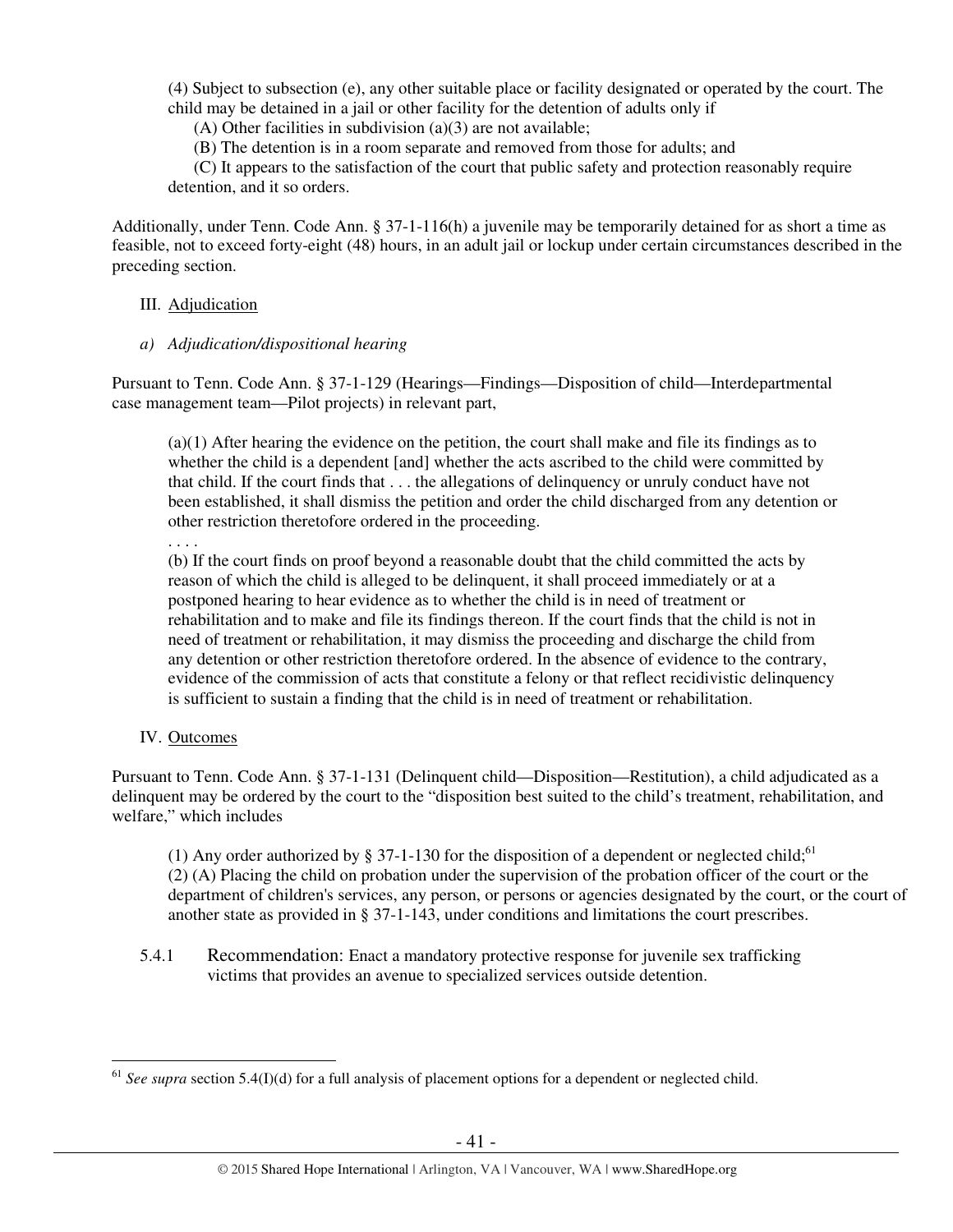# *5.5 Commercial sexual exploitation or sex trafficking is identified as a type of abuse and neglect within child protection statutes.*

Commercial sexual exploitation is identified as a type of abuse and neglect in Tennessee. Pursuant to Tenn. Code Ann. § 37-1-102(b)(12) (Definitions), a "dependent and neglected child" includes a child who is subject to any of the following situations:

(B) Whose parent, guardian or person with whom the child lives, by reason of cruelty, mental incapacity, immorality or depravity is unfit to properly care for such child;

. . . .

(E) Who, because of lack of proper supervision, is found in any place the existence of which is in violation of law;

(F) Who is in such condition of want or suffering or is under such improper guardianship or control as to injure or endanger the morals or health of such child or others;

(G) Who is suffering from abuse<sup>62</sup> or neglect;

(H) Who has been in the care and control of one (1) or more agency or person not related to such child by blood or marriage for a continuous period of six (6) months or longer in the absence of a power of attorney or court order, and such person or agency has not initiated judicial proceedings seeking either legal custody or adoption of the child;

(I) Who is or has been allowed, encouraged or permitted to engage in prostitution or obscene or pornographic photographing, filming, posing, or similar activity and whose parent, guardian or other custodian neglects or refuses to protect such child from further such activity; . . .

. . . .

 $\overline{a}$ 

Additionally, "severe child abuse" is defined as including "[t]he commission of any act towards the child prohibited by §§ 39-13-502 [Aggravated rape], 39-13-504 [Aggravated sexual battery], 39-13-515 [Promoting prostitution], 39-13-522 [Rape of a child], 39-15-302 [Incest], 39-15-402 [Haley's Law—Aggravated child abuse and aggravated child neglect or endangerment—Definitions], and 39-17-1005 [Offense of especially aggravated sexual exploitation of a minor] or the knowing failure to protect the child from the commission of any such act towards the child . . . ." Tenn. Code Ann.  $\S 37-1-102(b)(23)(C)$ .

*5.6 The definition of "caregiver" or another related term in the child welfare statutes is not a barrier to a sex trafficked child accessing the protection of child welfare.* 

Tenn. Code Ann. § 37-1-102(b)(7) (Chapter and part definitions) defines "custodian" for purposes of the "General Provisions" part of the "Juvenile Courts and Proceedings" chapter, which includes the dependent and neglected children provisions ("unless the context otherwise requires"), as "a person, other than a parent or legal guardian, who stands in loco parentis to the child or a person to whom temporary legal custody of the child has been given by order of a court." This definition is not broad enough to include all third party traffickers or buyers who commercially exploit minor victims.

In addition, Tenn. Code Ann. § 37-1-102(b)(12) requires that a "parent, guardian or other custodian" be at fault in order for a minor who is commercial sexual exploited to fall within the definition of a "dependent and neglected child." Tenn. Code Ann. § 37-1-102(b)(12)(I) defines "dependent and neglected child" in part as a child "[w]ho is or has been allowed, encouraged or permitted to engage in prostitution or

 $62$  Pursuant to Tenn. Code Ann. § 37-1-102(b)(1) (Definitions), "'Abuse' exists when a person under the age of eighteen (18) is suffering from, has sustained, or may be in immediate danger of suffering from or sustaining a wound, injury, disability or physical or mental condition caused by brutality, neglect or other actions or inactions of a parent, relative, guardian or caretaker." *See infra* Section 5. 6 for discussion the definitions of "abuse" and "dependent and neglected child".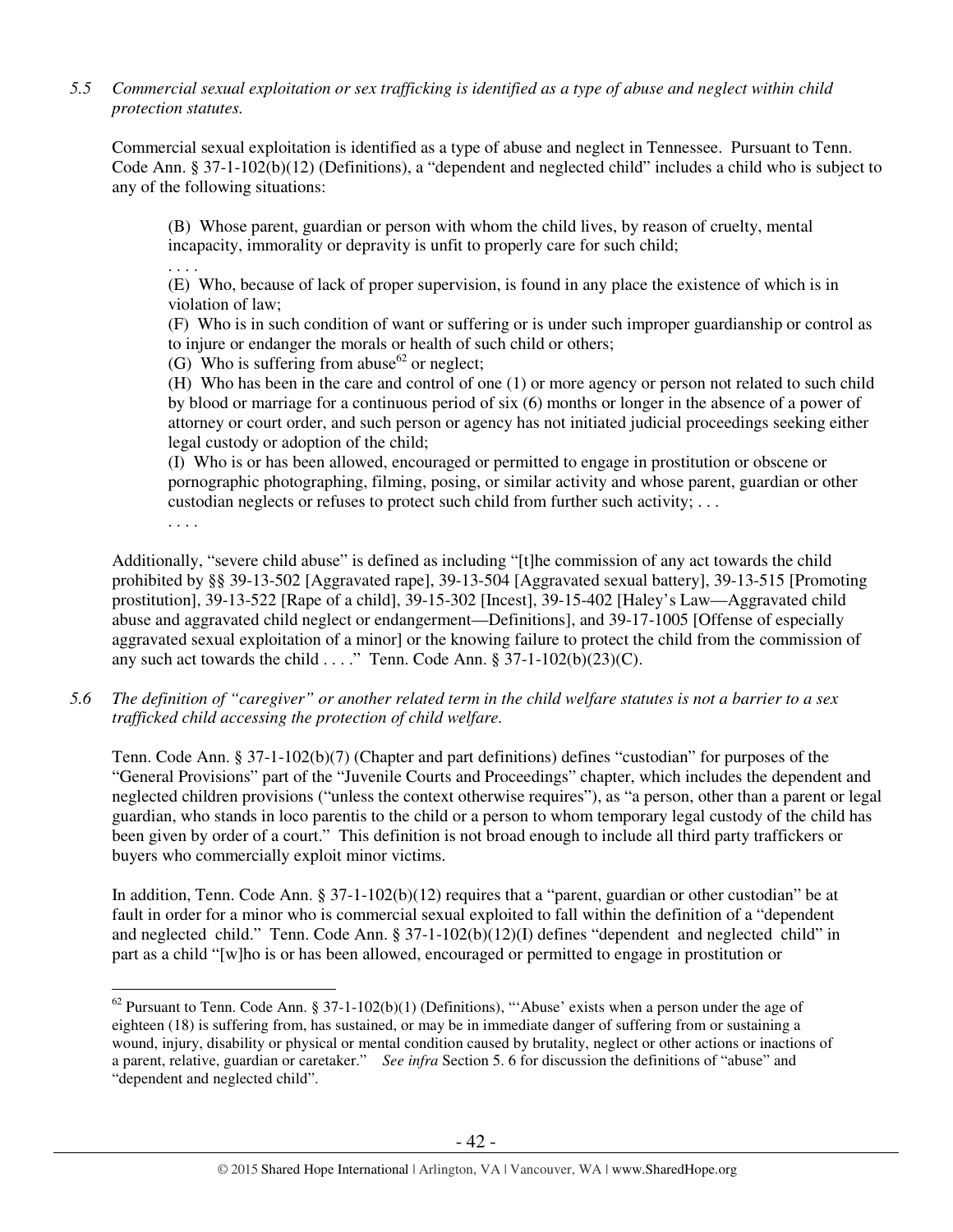obscene or pornographic photographing, filming, posing, or similar activity *and* whose parent, guardian or other custodian neglects or refuses to protect such child from further such activity . . . ." (*emphasis added*).

Similarly, Tenn. Code Ann. § 37-1-102(b)(1) restricts the definition of "abuse" to harm caused by a "parent, relative, guardian or caretaker" stating,

"Abuse" exists when a person under the age of eighteen (18) is suffering from, has sustained, or may be in immediate danger of suffering from or sustaining a wound, injury, disability or physical or mental condition caused by brutality, neglect or other actions or inactions of a parent, relative, guardian or caretaker . . . .

The term, "caretaker" is not defined within Tenn. Code Ann. § 37-1-102.

- 5.6.1 Recommendation: Amend Tenn. Code Ann. § 37-1-102 (Chapter and part definitions) to allow child welfare protection for juvenile sex trafficking victims irrespective of the perpetrator of the abuse.
- *5.7 Crime victims' compensation is specifically available to a child victim of sex trafficking or commercial sexual exploitation of children (CSEC) without regard to ineligibility factors.*

Pursuant to Tenn. Code Ann. § 29-13-102(12) (Definitions), a "victim" is defined as "a person who suffers personal injury or death as a direct and proximate result of any act of a person which is within the description of any of the offenses specified in § 29-13-104 [Offenses to which compensation applies]." Domestic minor sex trafficking victims are considered to be victims of offenses for which compensation applies, because offenses allowing for claims include, with some exceptions, "[a]n act committed in this state, which, if committed by a mentally competent, criminally responsible adult, would constitute a crime under state or federal law . . . ." Tenn. Code Ann. § 29-13-104(1).

Compensation is not allowed for "any personal injury or loss alleged to have been incurred as a result of pain and suffering, except for victims of the crime of rape and victims of crime involving sexual deviancy, including minors who are victims of the crimes contained in the provisions of §§ 39-13-502–39-13-505 [Aggravated rape; Rape; Aggravated sexual battery; Sexual battery], 39-12-101 [Criminal attempt], 39-13-522 [Rape of a child], 39-15-302 [Incest], 39-17-902 [Producing, importing, preparing, distributing, processing or appearing in obscene material or exhibition], 39-17-1003–39-17-1005 [Offense of sexual exploitation of a minor; Offense of aggravated sexual exploitation of a minor; Offense of especially aggravated sexual exploitation of a minor], and/or any attempt, conspiracy or solicitation to commit such offenses." Tenn. Code Ann. § 29-13-106(c). This statute could be a barrier to compensation for victims of crimes stated in Tenn. Code Ann. § 39-13-309 (Trafficking a person for a commercial sex act), Tenn. Code Ann. § 39-13-515 (Promoting prostitution), or Tenn. Code Ann. § 39-13-514 (Patronizing prostitution) from recovering for pain and suffering.

Nonetheless, eligible compensation includes "[i]n the case of a sexually-oriented crime committed against a victim who is under eighteen (18) years of age, where the compensation is for unreimbursed or unreimbursable mental health counseling or treatment made necessary by the sexually-oriented crime, any sibling or nonoffending custodial parent of the victim, or both." Tenn. Code Ann. § 29-13-105(a)(6) (Persons eligible for compensation).

Pursuant to Tenn. Code Ann. § 29-13-108(a) (Claims for compensation—Procedure),

(a) A claim for compensation shall be filed not later than one (1) year after the occurrence of the crime upon which the claim is based or one (1) year after the death of the victim or one (1) year after any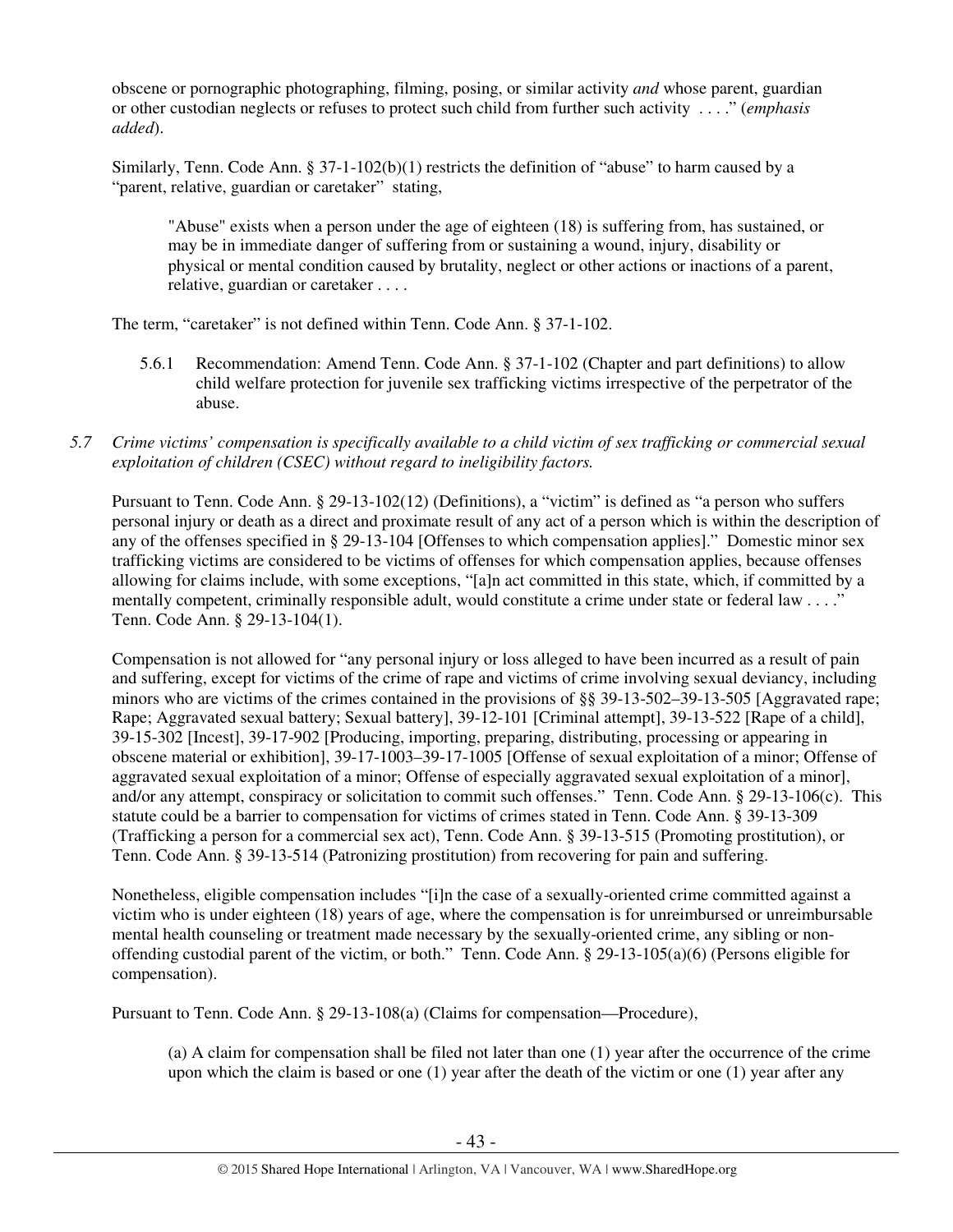mental or physical manifestation or injury is diagnosed as a result of an act committed against a minor that would constitute a criminal offense under the provisions of §§ 39-12-101 [Criminal attempt], 39- 13-502–39-13-505 [Aggravated rape; Rape; Aggravated sexual battery; Sexual battery], 39-13-522 [Rape of a child], 39-15-302 [Incest], . . . 39-17-1003–39-17-1005 [Offense of sexual exploitation of a minor; Offense of aggravated sexual exploitation of a minor; Offense of especially aggravated sexual exploitation of a minor], and/or any attempt, conspiracy or solicitation to commit such offenses; provided, that upon good cause shown, the time period for filing such claim may be extended either before or after the expiration of the filing period. No claim shall be filed until the crime upon which the claim is based shall have been reported by the victim, or a member of the victim's family, to the proper authorities; and in no case may an award be made where the law enforcement records show that such report was made more than forty-eight (48) hours after the occurrence of such crime unless, for good cause shown, it is found that the delay was justified. Failure of the victim to report a crime because:

(1) The victim is physically unable;

(2) The victim is a victim of sexual assault; or

(3) The victim is a victim of domestic abuse;

may all constitute good cause.

Lastly, for a victim to receive compensation, it must be proven that the victim "fully cooperated with the police and the district attorney general in the investigation and prosecution of the offender." Tenn. Code Ann. § 29-  $13-103(a)(4)$ .

- 5.7.1 Recommendation: Amend Tenn. Code Ann. § 29-13-108 (Claims for compensation—Procedure) and § 29-13-105(b) (Persons eligible for compensation) to stipulate an exception to the listed ineligibility criteria for minor victims of Tenn. Code Ann. § 39-13-309 (Trafficking a person for a commercial sex act), § 39-13-514 (Patronizing prostitution), § 39-13-515 (Promoting prostitution), § 39-13-529 (Offense of especially aggravated sexual exploitation of a minor), § 39-17-1004 (Offense of aggravated sexual exploitation of a minor), and § 39-17-1005 (Offense of especially aggravated sexual exploitation of a minor) in recognition of the challenges these victims face through trauma-bonding, denial, and delayed disclosure. Amend Tenn. Code Ann. § 29-13- 103(a)(4) to create a good cause exception for victims of the crimes listed above.
- *5.8 Victim-friendly procedures and protections are provided in the trial process for minors under 18.*

The court may order a child's testimony to be taken by closed circuit television if the judge makes the necessary findings, the child is 13 or younger at the time of the offense, and the child is a victim of any of the enumerated offenses. Tenn. Code Ann. § 24-7-120(a), (e). Pursuant to Tenn. Code Ann. § 24-7-120(e) (Child's testimony—Closed circuit television),

The offenses to which the provisions of this section apply are:

- (1) Aggravated sexual battery, as defined in § 39-13-504;
- (2) Rape of a child, as defined in  $\S$  39-13-522;

(3) Incest, as defined in § 39-15-302;

(4) Aggravated child abuse, as defined in § 39-15-402;

 $(5)$  Kidnapping, as defined in § 39-13-303;

(6) Aggravated kidnapping, as defined in § 39-13-304;

(7) Especially aggravated kidnapping, as defined in § 39-13-305; and

(8) Criminal attempt, as defined in § 39-12-101, to commit any of the offenses enumerated within this section;

(9) Trafficking for commercial sex act as defined in § 39–13–309;

(10) Patronizing prostitution as defined in § 39–13–514.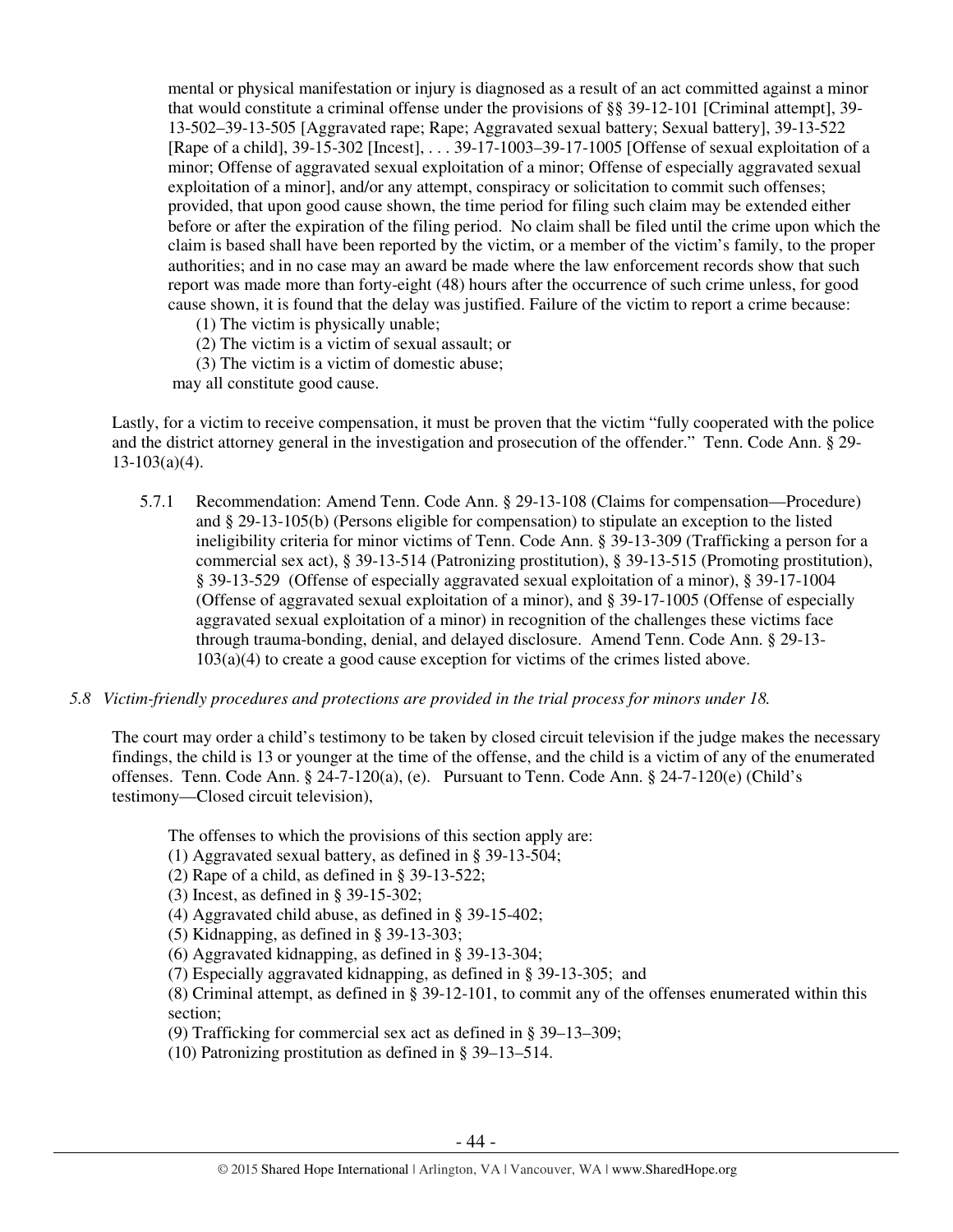However, pursuant to Tenn. Code Ann. § 24-7-123(a) (Admission of video recording of interview of child describing sexual conduct), "[A] video recording of an interview of a child by a forensic interviewer containing a statement made by the child under thirteen (13) years of age describing any act of sexual contact performed with or on the child by another is admissible and may be considered for its bearing on any matter to which it is relevant in evidence at the trial of the person for any offense arising from the sexual contact if the requirements of this section are met." One of the requirements is that the child will have to "testif[y], under oath, that the offered video recording is a true and correct recording of the events contained in the video recording and the child is available for cross examination." Tenn. Code Ann. § 24-7-123(b)(1).

Tenn. R. Evid. Rule 412 (Sex offense cases; relevance of victim's sexual behavior) prevents the admission into evidence of reputation or opinion evidence of the victim's sexual behavior, unless certain procedures are followed. Tenn. R. Evid. 412(a), (b). Rule 412 also excludes evidence of specific instances of a victim's sexual behavior unless it relates to certain issues, such as consent or to show a person other than the defendant committed the crime. Tenn. R. Evid. 412 (a), (c). Rule 412, however, does not apply to domestic minor sex trafficking cases. Tenn. R. Evid. Rule 412 only applies at

a criminal trial, preliminary hearing, deposition, or other proceeding in which a person is accused of an offense under Tenn. Code Ann. §§ 39-13-502 [aggravated rape], 39-13-503 [rape], 39-13-504 [aggravated sexual battery], 39-13-505 [sexual battery], 39-13-507 [spousal sexual offenses]<sup>63</sup>, 39-13-522 [rape of a child], 39-15-302 [incest], 39-13-506 [statutory rape], 39-13-527 [sexual battery by an authority figure], 39-13-528 [solicitation of minors for sexual acts], or the attempt to commit any such offense . . . .

"Child sexual abuse" victims are entitled to a guardian ad litem who will "represent the child in any child sexual abuse civil or juvenile judicial proceeding and in general sessions or criminal court at the discretion of the court." Tenn. Code Ann. § 37-1-610(a). Domestic minor sex trafficking victims are entitled to this guardian ad litem since the definition of "child sexual abuse" includes "[t]he sexual exploitation of a child, which includes allowing, encouraging, or forcing a child to: (a) Solicit for or engage in prostitution; or (b) Engage in an act prohibited by § 39-17-1003 [Offense of sexual exploitation of a minor]." Tenn. Code Ann. § 37-1- 602(a)(3)(C)(vi).

One victim-friendly criminal justice procedure that extends to all victims is the availability of a crime victim advocate. Tenn. Code Ann. § 40-38-115. Pursuant to Tenn. Code Ann. § 40-38-115(a) (Crime victim advocate), "Any victim of crime may have a crime victim advocate from a crime assistance program or a victim-witness coordinator as provided for in § 8-7-206 present at any defense interviews with the victim.  $\dots$ The role of the crime victim advocate or victim-witness coordinator is to provide emotional support to the victim."

*5.9 Expungement or sealing of juvenile delinquency records resulting from arrests or adjudications for prostitution-related offenses committed as a result of, or in the course of, the commercial sexual exploitation of a minor is available within a reasonable time after turning 18.* 

Expungement is available to juveniles in Tennessee upon petition to the juvenile court. Tenn. Code Ann. § 37- 1-153(f)(1). Pursuant to Tenn. Code Ann. § 37-1-153(f) (Court files and records—inspection limited exceptions for certain violent offenders—confidentiality),

(1) Notwithstanding the provisions of any law to the contrary, any person who is tried and adjudicated delinquent by a juvenile court may subsequently petition the juvenile court for expunction of all court

 $\overline{a}$  $63$  Tenn. Code. Ann. § 39-13-507 (Spousal sexual offenses) was repealed during the 2005 Tennessee Legislature, 2005 Tenn. Laws ch. 456 (effective June 18, 2005).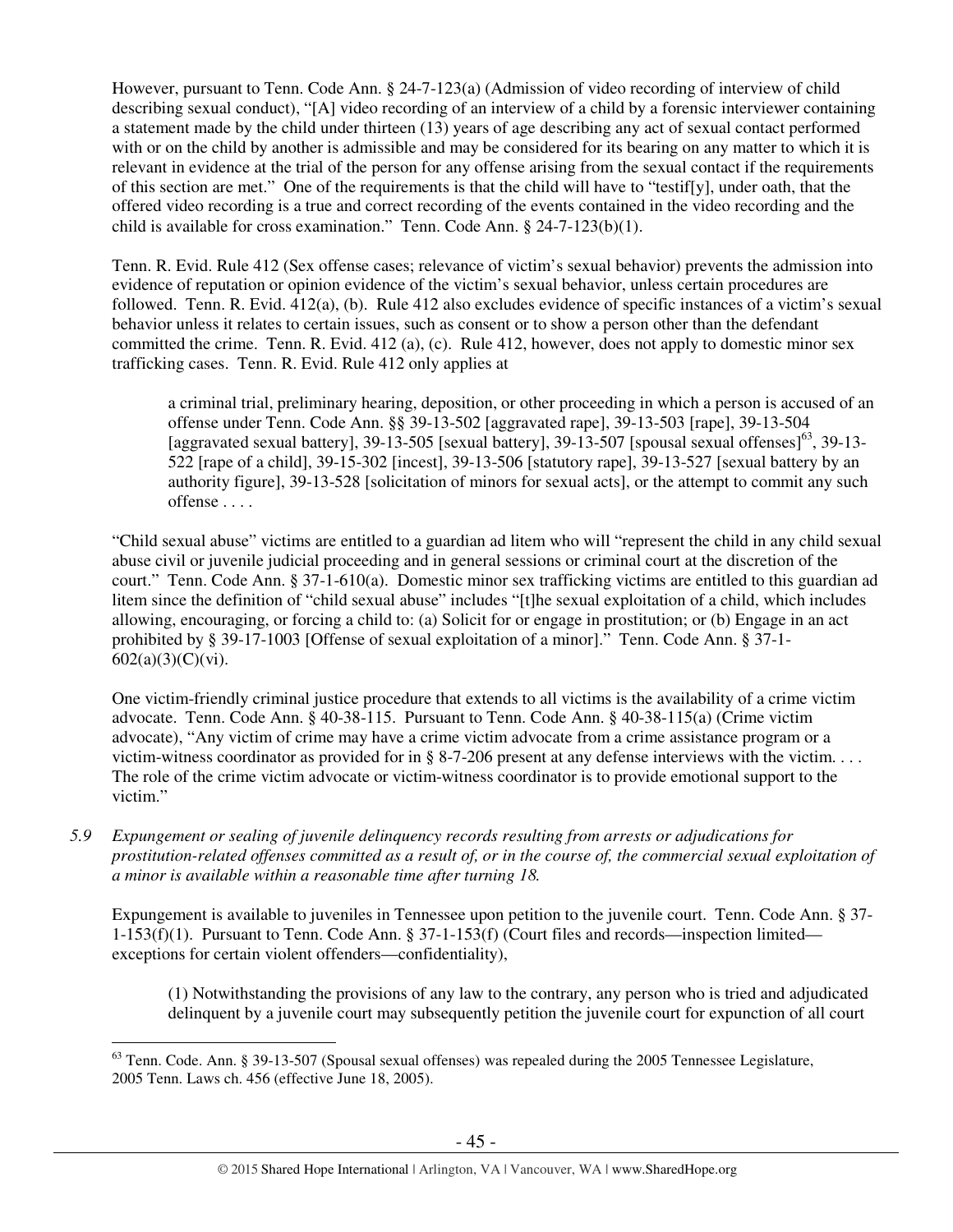files and records. The court may order all or any portion of the requested expunction if, by clear and convincing evidence, the court finds that the petitioner:

(A) (i) Is currently eighteen (18) years of age or older;

(ii) Is at least one (1) year removed from the person's most recent delinquency adjudication; and

(iii) Has never been convicted of a criminal offense as an adult, has never been convicted of a criminal offense following transfer from juvenile court pursuant to § 37-1-134 [Transfer from juvenile court], and has never been convicted of a sexual offense as defined in § 40-39-202 [Part definitions], whether in juvenile court, following transfer from juvenile court pursuant to § 37-1-134, or as an adult;

(iv) Does not have an adjudication of delinquency for a violent juvenile sexual offense as defined in Section 40-39-202(28).

(B) Has maintained a consistent and exemplary pattern of responsible, productive and civic-minded conduct for one (1) or more years immediately preceding the filing of the expunction petition; or (C) The juvenile has made such an adjustment of circumstances that the court, in its discretion, believes that expunction serves the best interest of the child and the community.

*5.10 Victim restitution and civil remedies for victims of domestic minor sex trafficking or commercial sexual exploitation of children (CSEC) are authorized by law.* 

Restitution is mandatory for victims of human trafficking and CSEC offenses in Tennessee. Tenn. Code Ann. §§ 39-11-118, 40-35-104(c)(2), 40-35-304. Tenn. Code Ann. § 39-11-118 (Restitution to victims of crime) states,

(a) it is a part of the punishment for any offense committed in this state that the person committing the offense may be sentenced by the court to pay restitution to the victim or victims of the offense in accordance with the provisions of  $\S$ § 40-35-104(c)(2) [Sentencing alternatives] and 40-35-304 [Restitution as condition for probation—Petition to modify—Civil judgment for non-payment– Procedure].

(b) In addition to the punishment authorized by the specific statute prohibiting the conduct, it is a part of the punishment for the offenses named in this subsection that the defendant be sentenced by the court to pay restitution to the victim or victims of  $\S$ § 39–13–309 [Trafficking a person for a commercial sex act], 39-13-514 [Patronizing prostitution], 39–17–1005(a) [Especially aggravated sexual exploitation], 39–13–528(a) [Solicitation of person under 18 years of age], and 39–13–529(a) [Solicitation of minor to observe sexual conduct] in accordance with the provisions of  $\S$ § 40–35–104(c)(2) [Alternative sentences] and 40–35–304 [Restitution; amount; definition; waiver; procedure].

Additionally, when a victim "not an accomplice of the defendant . . . suffers a specific physical, mental, or pecuniary injury as a direct result of a crime," the victim may bring a civil action for compensation. Tenn. Code Ann. § 29-13-402(4)(A). Pursuant to Tenn. Code Ann. § 29-13-403(a)(1) (Defendant's income— Collection—Deposit), "The attorney general and reporter shall collect all income, from whatever source derived, which is owing to the defendant, or representative or assignee of the defendant, after the date of the crime." Then, this money is to be placed in an interest bearing account payable to crime victims. Tenn. Code Ann. § 29-13-403(b). However, a crime victim may only receive money from this account if the victim "brings a civil action in a court of competent jurisdiction for money damages against the defendant within three (3) years from the date of the crime, subject to § 29-13-404." Tenn. Code Ann. § 29-13-403(b).

Buyers, facilitators, and traffickers may be liable to pay damages under a civil cause of action for trafficking victims. Tenn. Code Ann.§ 39-13-314 (Human trafficking; victims' civil actions; damages) states: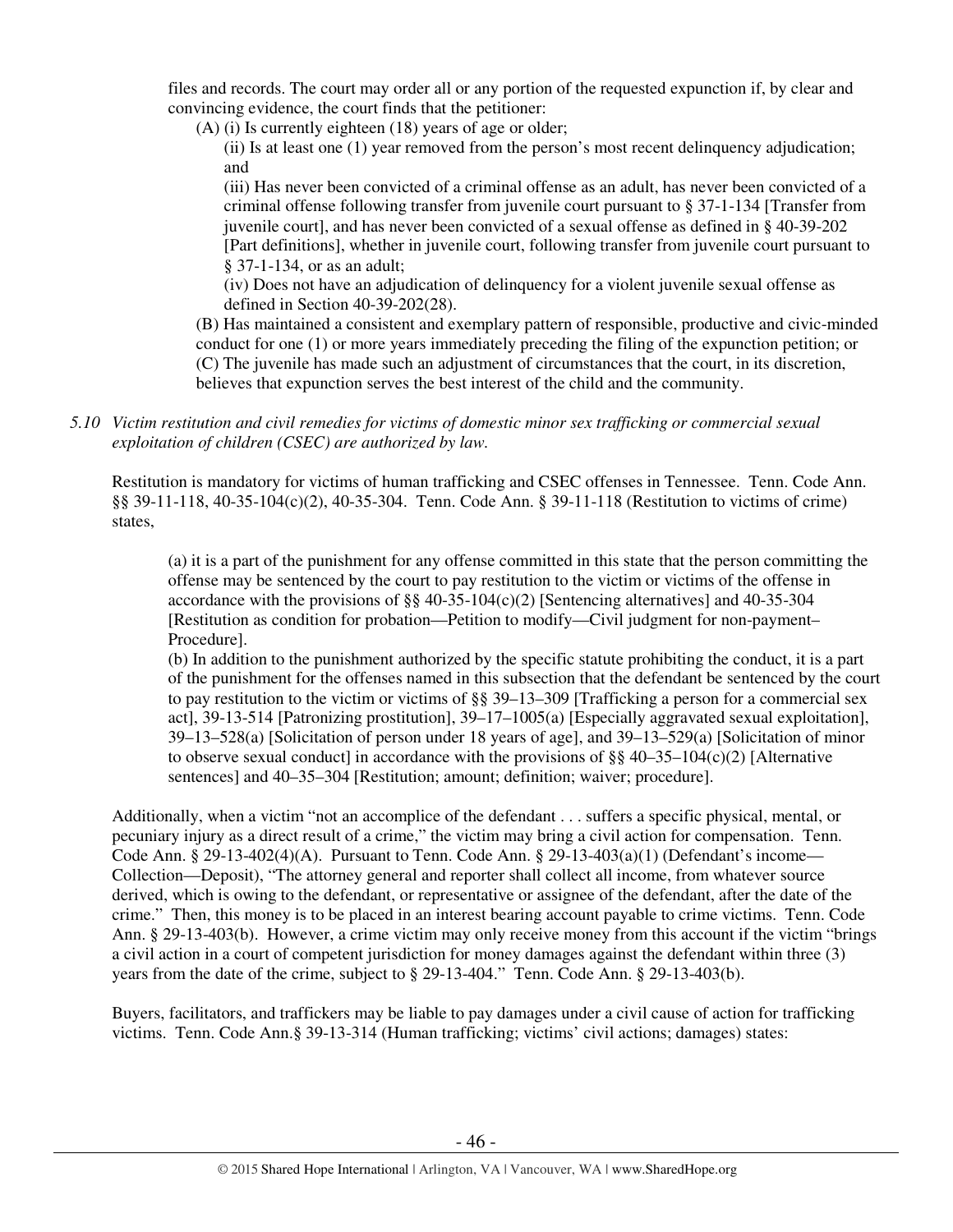(a) (1) 'Human trafficking offense' means the commission of any act that constitutes the criminal offense of:

(A) Involuntary labor servitude, under § 39-13-307;

(B) Trafficking persons for forced labor or services, under § 39-13-308;

(C) Trafficking a person for sexual servitude, under § 39-13-309; or

(D) Promoting the prostitution of a minor, under § 39-13-512.

(b)(1) A trafficked person may bring a civil action for actual damages, compensatory damages, punitive damages, injunctive relief, any combination of those or any other appropriate relief. (2) A prevailing plaintiff is entitled to an award of attorney's fees and costs.

Pursuant to Tenn. Code Ann.§ 39-13-314 subsection (c) provides,

(c) Restitution under this section shall include items covered by the criminal injuries compensation fund under § 40-24-107 and any of the following, if not already covered by the court's restitution order:

(1) Costs of medical and psychological treatment, including physical and occupational therapy and rehabilitation, at the court's discretion;

(2) Costs of necessary transportation, temporary housing, and child care, at the court's discretion;

(3) Attorney's fees and other court-related costs such as victim advocate fees;

(4) The greater of:

(A) The value of the victim's labor as guaranteed under the minimum wage and overtime provisions of the Fair Labor Standards Act (FLSA) or state equivalent; or

(B) The gross income or value to the defendant of the victim's labor or services or of any commercial sex acts engaged in by the victim while in the human trafficking situation;

(5) Return of property, cost of damage to property, or full value of property if destroyed or damaged beyond repair;

(6) Compensation for emotional distress, pain, and suffering;

(7)

(A) Expenses incurred by a victim and any household members or other family members in relocating away from the defendant or the defendant's associates, including, but not limited to, deposits for utilities and telephone service, deposits for rental housing, temporary lodging and food expenses, clothing, and personal items;

(B) Expenses incurred pursuant to subdivision (c) (7)(A) shall be verified by law enforcement to be necessary for the personal safety of the victim or household or family members, or by a mental health treatment provider to be necessary for the emotional well-being of the victim;

(8) Repatriation of the victim to their home country, if applicable; and

(9) Any and all other losses suffered by the victim as a result of human trafficking offenses.

Pursuant to Tenn. Code Ann. § 40-24-107(e), "A person named in this section may not receive any funds from restitution if such person engaged in violations of a human trafficking offense."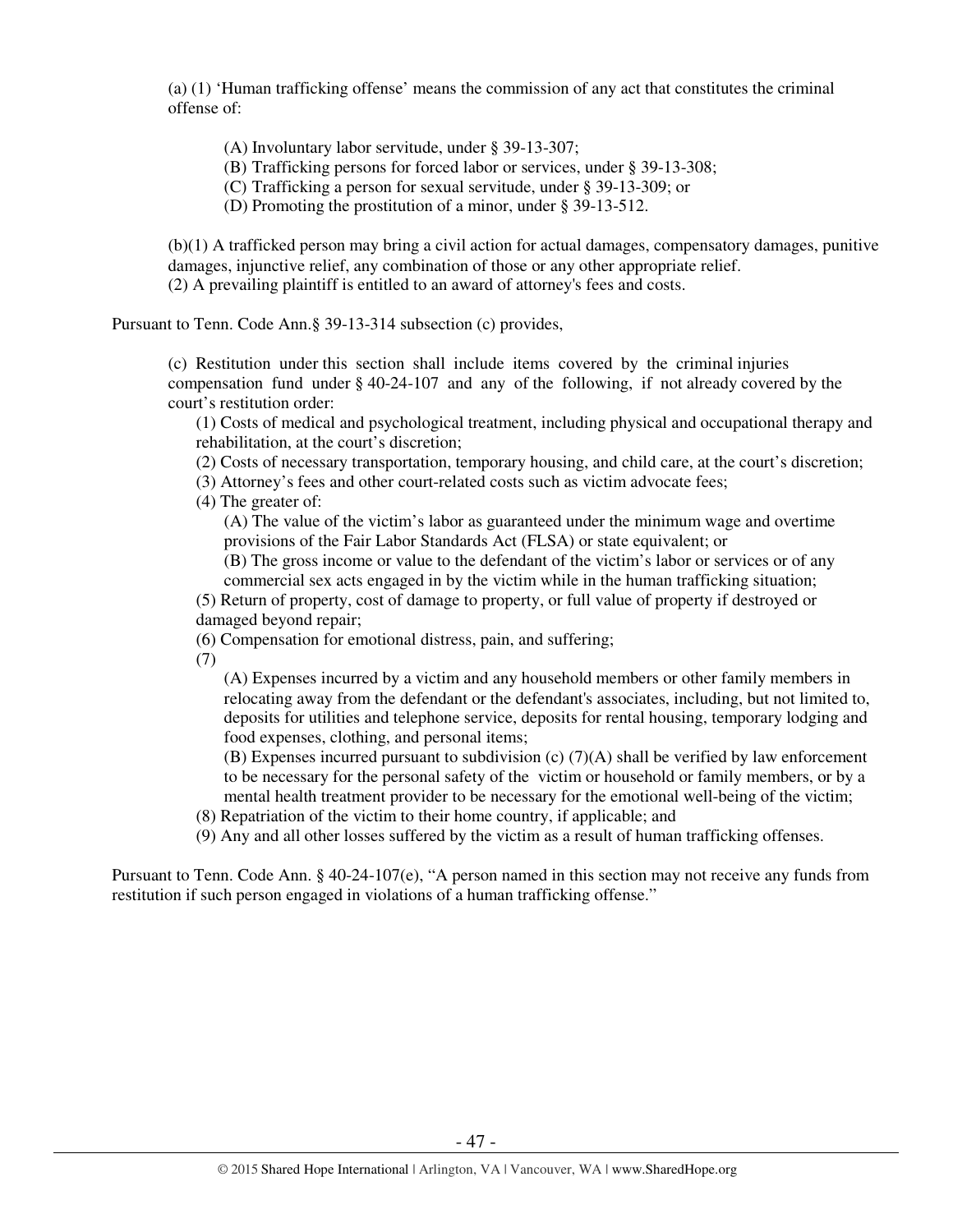*5.11 Statutes of limitations for civil and criminal actions for child sex trafficking or commercial sexual exploitation of children (CSEC) offenses are eliminated or lengthened sufficiently to allow prosecutors and victims a realistic opportunity to pursue criminal action and legal remedies.* 

While the criminal statute of limitations for the commission of certain sexual offenses against a child is tolled. Pursuant to Tenn. Code Ann.  $\S$  40-2-101<sup>64</sup> (Felonies),

(h) A person may be prosecuted, tried and punished for any offense committed against a child on or after June 20, 2006, that constitutes a criminal offense under the provisions of §§ 39-13-502–39-13-505 [Aggravated rape; Rape; Aggravated sexual battery; Sexual battery], § 39-13-522 [Rape of a child], § 39-13-527 [Sexual battery by authority figure] or § 39-15-302 [Incest], no later than twenty-five (25) years from the date the child becomes eighteen (18) years of age.

(i) A person may be prosecuted, tried and punished for any offense committed against a child on or after July 1, 2007, that constitutes a criminal offense under the provisions of § 39-13-531 [Aggravated rape of a child] or § 39-13-532 [Statutory rape by an authority figure], no later than twenty-five (25) years from the date the child becomes eighteen (18) years of age.

. . . .

(k) (1) A person may be prosecuted, tried and punished for any offense committed against a child on or after July 1, 2013, that constitutes a criminal offense under § 39-13-309 [Trafficking a person for a commercial sex act] or § 39-13-529 [Offense of soliciting sexual exploitation of a minor—Exploitation of a minor by electronic means], no later than fifteen (15) years from the date the child becomes eighteen (18) years of age.

 (2) A person may be prosecuted, tried, and punished for any offense committed against a child on or after July 1, 2013, that constitutes a criminal offense under § 39-13-514 [Patronizing prostitution—unacceptable defenses] no later than ten (10) years from the date the child becomes eighteen (18) years of age.

(3) (A) A person may be prosecuted, tried, and punished for any offense committed against a child on or after July 1, 2013 but prior to July 1, 2015, that constitutes a criminal offense under§ 39-13-515 [Promoting prostitution—Unacceptable defenses] no later than ten (10) years from the date the child becomes eighteen (18) years of age.

(B) A person may be prosecuted, tried, and punished for any offense committed against a child on or after July 1, 2015, that constitutes a criminal offense under § 39-13-515 [Promoting prostitution—Unacceptable defenses] no later than twenty-five (25) years from the date the child becomes eighteen (18) years of age.

For civil actions under Tenn. Code Ann. § 29-13-403 (Defendant's income—Collection—Deposit) a three-year statute of limitation exists, but it is tolled until "[a]n escrow account has been established for the benefit of the defendant's victims." Tenn. Code Ann. § 29-13-404(2). Additionally, the right to bring a civil action by an individual under 18 is tolled until the minor reaches 18. Tenn. Code Ann. § 28-1-106. Then, pursuant to Tenn. Code Ann. § 28-1-106 (Persons under disability on accrual of right), the individual may bring the action "after legal rights are restored [of minority], within the time of limitation for the particular cause of action, unless it exceeds three (3) years, and in that case within three (3) years from the restoration of legal rights."

5.11.1 Recommendation: Eliminate or lengthen the criminal statute of limitations for prosecutions of Tenn. Code Ann. § 39-13-309 (Trafficking a person for a commercial sex act), § 39-13-514 (Patronizing prostitution), § 39-13-515 (Promoting prostitution), § 39-13-529 (Offense of especially aggravated sexual exploitation of a minor),§ 39-17-1004 (Offense of aggravated sexual exploitation

 $\overline{a}$  $64$  The text of Tenn. Code Ann. § 40-2-101 included here and elsewhere in this report includes amendments made by enactment of Senate Bill 373 during the Tennessee 110th General Assembly. 2015 Tenn. Public Acts 310 (effective July 1, 2015).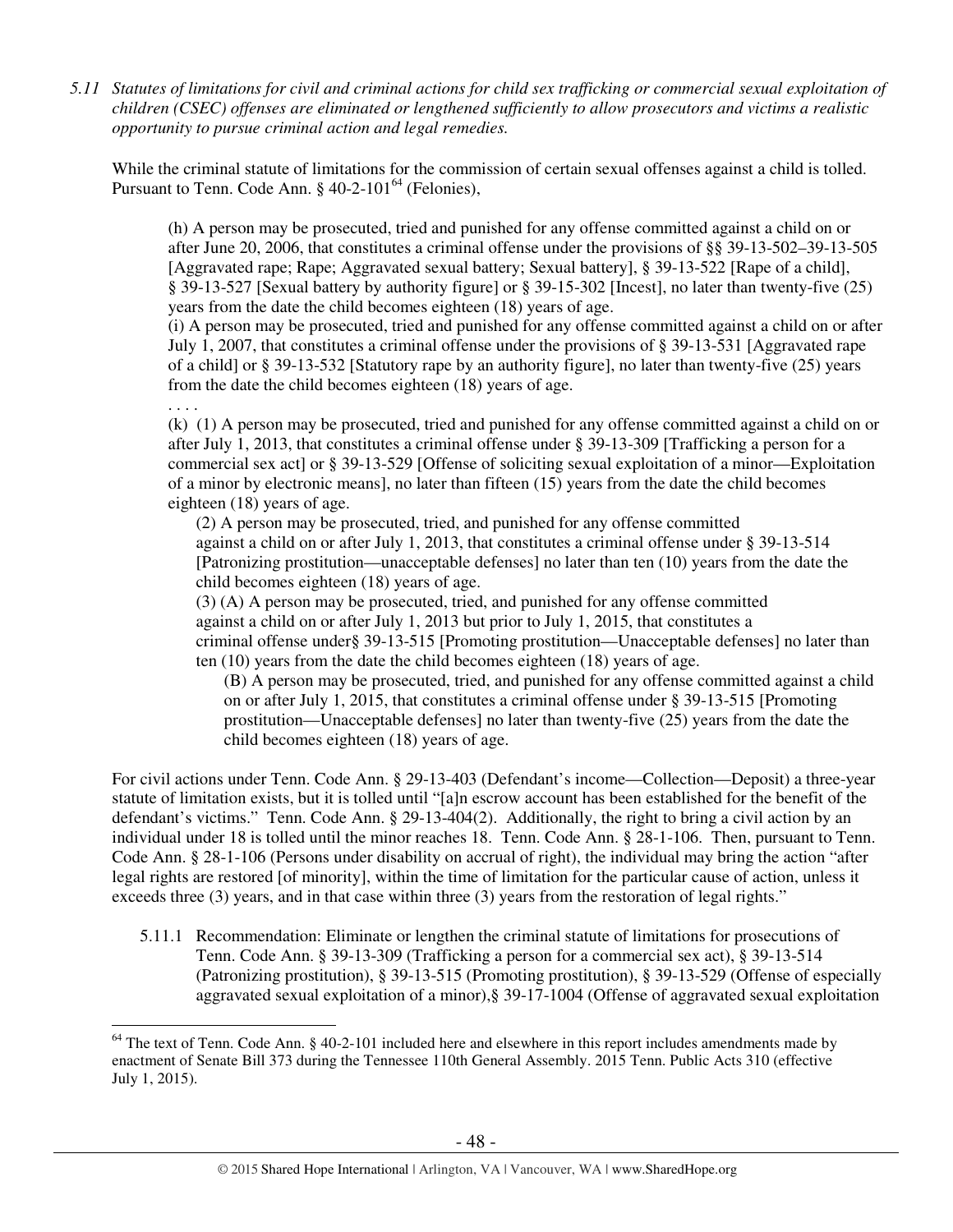of a minor), and § 39-17-1005 (Offense of especially aggravated sexual exploitation of a minor). Eliminate or lengthen the statute of limitations for civil claims for minors who are commercially sexually exploited.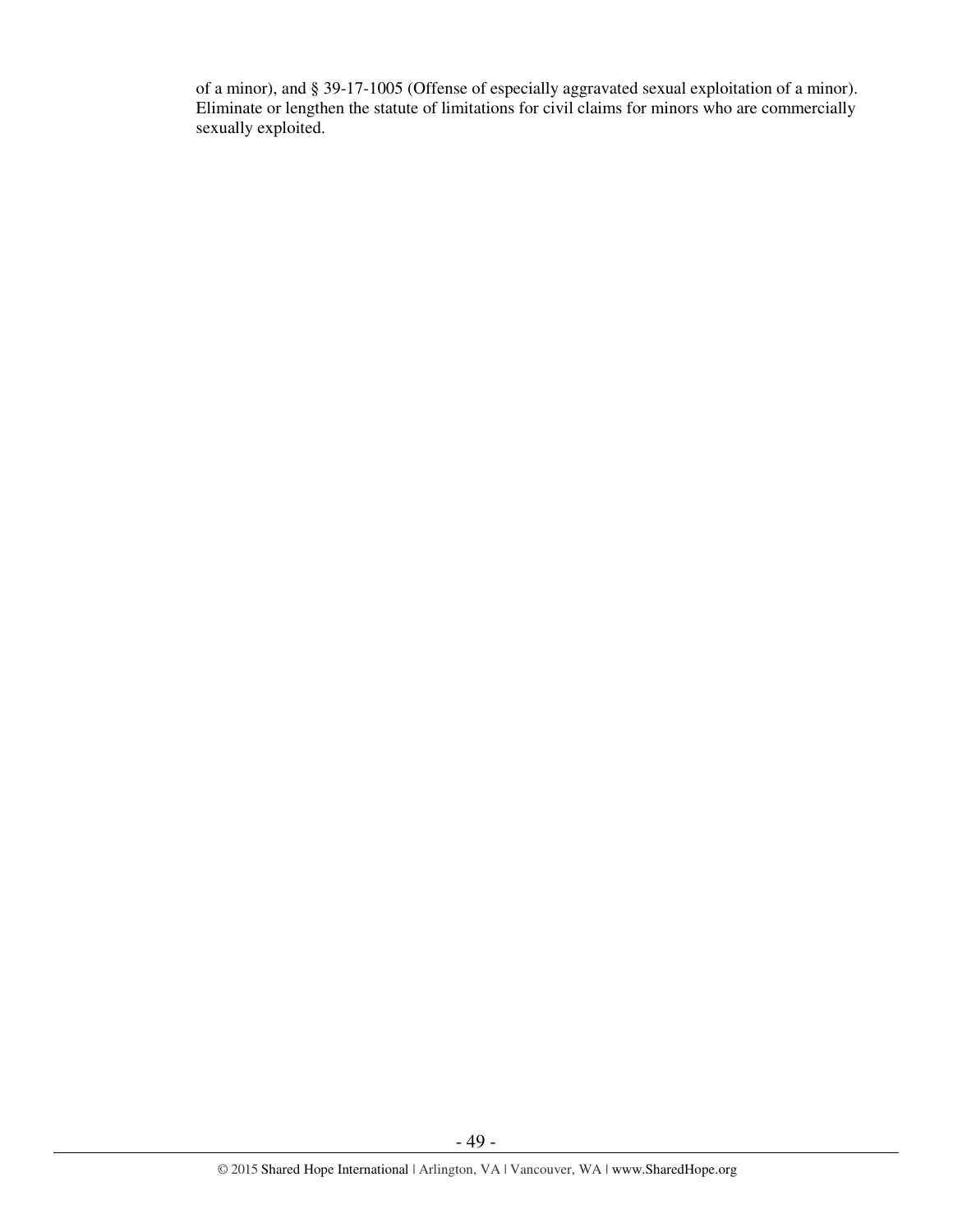#### **FRAMEWORK ISSUE 6: CRIMINAL JUSTICE TOOLS FOR INVESTIGATION AND PROSECUTIONS**

## *Legal Components:*

- *6.1 Training on human trafficking and domestic minor sex trafficking for law enforcement is statutorily mandated or authorized.*
- *6.2 Single party consent to audiotaping is permitted in law enforcement investigations.*
- *6.3 Wiretapping is an available tool to investigate domestic minor sex trafficking.*
- *6.4 Using a law enforcement decoy posing as a minor to investigate buying or selling of commercial sex acts is not a defense to soliciting, purchasing, or selling sex with a minor.*
- *6.5 Using the Internet to investigate buyers and traffickers is a permissible investigative technique.*
- *6.6 Law enforcement and child welfare agencies are mandated to promptly report missing and recovered children. \_\_\_\_\_\_\_\_\_\_\_\_\_\_\_\_\_\_\_\_\_\_\_\_\_\_\_\_\_\_\_\_\_\_\_\_\_\_\_\_\_\_\_\_\_\_\_\_\_\_\_\_\_\_\_\_\_\_\_\_\_\_\_\_\_\_\_\_\_\_\_\_\_\_\_\_\_\_\_\_\_\_\_\_\_\_\_\_\_\_\_\_\_\_*

## *Legal Analysis:*

 $\overline{a}$ 

*6.1 Training on human trafficking and domestic minor sex trafficking for law enforcement is statutorily mandated or authorized.*

Tennessee mandates training for law enforcement on human trafficking under Tenn. Code Ann. § 38-6-114<sup>65</sup> (Course of instruction concerning human trafficking).<sup>66</sup> Pursuant to Tenn. Code Ann. § 38-6-114(c)(1) (Human trafficking training), "a law enforcement officer who is assigned field or investigative duties shall complete a minimum of two (2) hours of training in a course or courses of instruction pertaining to the handling of human trafficking complaints . . . ." Tenn. Code Ann. § 38-6-114(c)(2) further requires that an officer "complete the training hours required by subdivision  $(c)(1)$  by July 1, 2017, or within six months from the officer's date of employment as a full-time law enforcement officer, whichever is later."

Tenn. Code Ann. § 38-6-114(b) sets out the topics to be covered in the human trafficking training courses,

- (1) The course or courses of instruction and the guidelines shall emphasize:
	- (A) The dynamics and manifestations of human trafficking;
	- (B) Identifying and communicating with victims;

(C) Providing documentation that satisfies the peace officers standards and training (POST) commission requirements;

- (D) Collaboration with federal law enforcement officials;
- (E) Appropriate investigative techniques for the particular victim or victim type;
- (F) The availability of civil and immigration remedies and community resources; and
- (G) Protection of the victim.

(2) Where appropriate, the trainers shall include presentations by human trafficking experts with experience in the delivery of direct services to victims of human trafficking.

 $65$  The text of Tenn. Code Ann. § 38-6-114 included here and elsewhere in this report includes amendments made by the passage of House Bill 275 during the Tennessee 109th General Assembly. 2015 Tenn. Public Acts 503 (effective July 1, 2015).

 $66$  Tenn. Code Ann § 38-6-114(a) states that "[t]he Tennessee bureau of investigation shall, by January 1, 2016: (1) Implement a course or courses of instruction. . . for the training of law enforcement officers and other government officials who are directly involved with human trafficking, including the investigation of and the intake of human trafficking complaints; and (2) Develop recommended best practice uniform protocols and procedures for law enforcement response to human trafficking."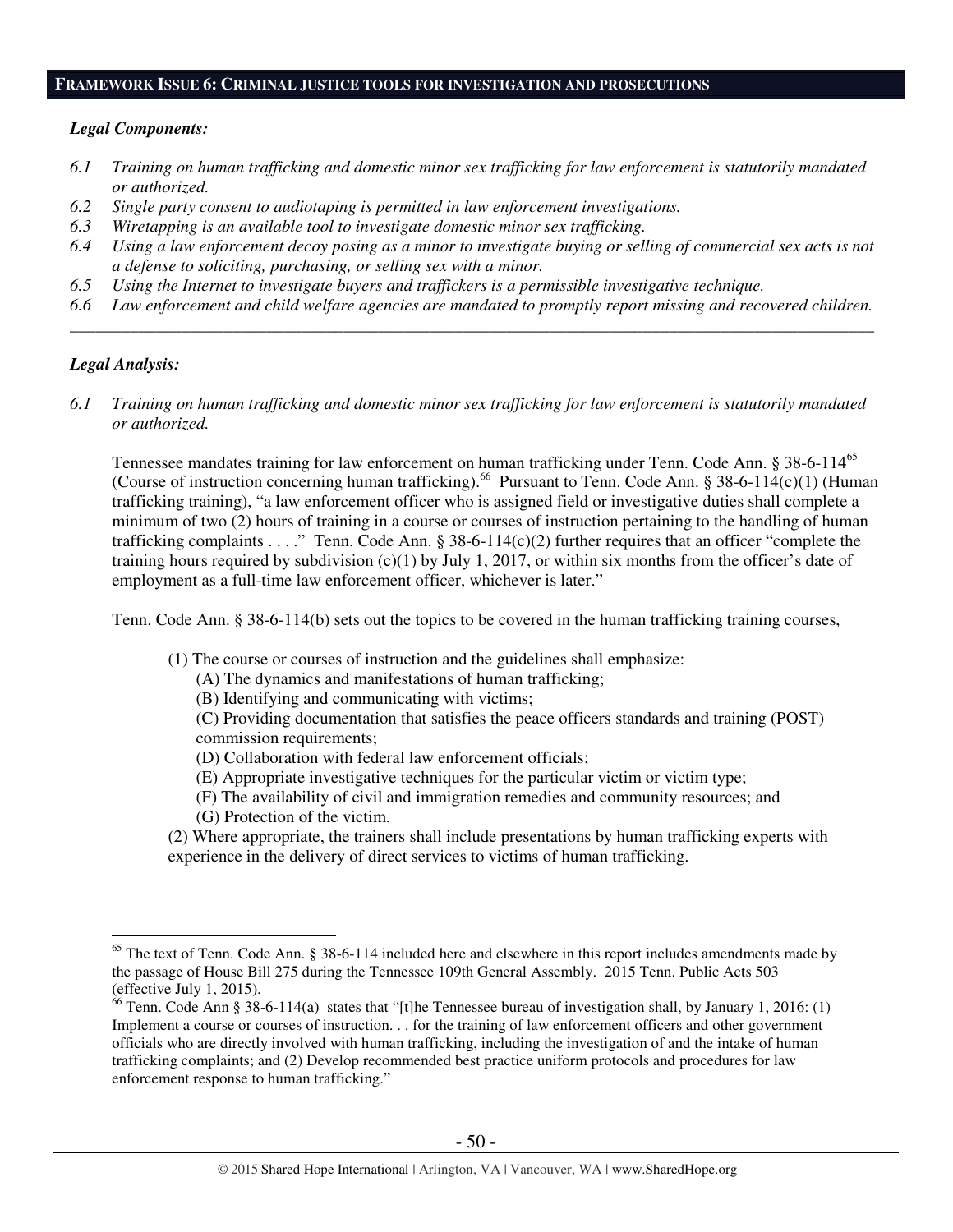In addition to the training mandated for law enforcement officers in Tenn. Code Ann. § 38-6-101(c)(1), pursuant to Tenn. Code Ann.  $\S 38-6-101(e)(1)$ , the Tennessee bureau of investigation will also "develop and deliver a course of instruction designed for various agencies and departments likely to come into contact with human trafficking and human trafficking victims during the course of delivering services."<sup>67</sup>

Tennessee also requires training on child sexual abuse pursuant to Tenn. Code Ann. § 37-1-603(b)(4)(A)(ii) (Comprehensive state plan), which states that "[t]he course of training leading to the basic certificate issued by the Tennessee peace officer standards and training commission shall include adequate instruction in the procedures described in subdivision  $(b)(4)(A)^{68}$  and shall be included as a part of the in-service training requirement to be eligible for the salary supplement authorized in § 38-8-111 [In-service Training—Cash supplements]." Tenn. Code Ann. § 37-1-602(3)(C)(vi) (Part definitions—Harm to child's health or welfare), defines "child sexual abuse" as including "[t]he sexual exploitation of a child, which includes allowing, encouraging, or forcing a child to: (a) Solicit for or engage in prostitution; or (b) Engage in an act prohibited by § 39-17-1003 [Offense of sexual exploitation of a minor]." Therefore, it is possible that the childhood sexual abuse training required by Tenn. Code Ann. § 37-1-603(b)(4)(A)(ii) could include training on domestic minor sex trafficking.

Additionally, some proceeds obtained from asset forfeiture related to human trafficking will be allotted for training on human trafficking. Tenn. Code Ann. § 39-13-312(c). Specifically, after using the proceeds to pay for the cost of the proceedings, 20% of the proceeds from forfeiture will be awarded "to the law enforcement agency conducting the investigation that resulted in the forfeiture for use in training and equipment for the enforcement of human trafficking laws." Tenn. Code Ann. § 39-13-312(c)(1).

# *6.2 Single party consent to audiotaping is permitted in law enforcement investigations.*

Tennessee allows for single-party consent to audio-taping. Pursuant to Tenn. Code Ann. § 39-13-601(b)(5) (Wiretapping and electronic surveillance—Prohibited acts—Exceptions), which regulates the interception of "wire, oral, or electronic communication,"

It is lawful under §§ 39-13-601–39-13-603 [Wiretapping and electronic surveillance—Prohibited acts— Exceptions, Penalty for violations, Civil actions—Injunctive relief—Damages—Defenses—Limitation of actions] and title 40, chapter 6, part 3 [Wiretapping and electronic surveillance] for a person not acting under color of law to intercept a wire, oral, or electronic communication, where the person is a party to the communication or where one of the parties to the communication has given prior consent to the interception, unless the communication is intercepted for the purpose of committing any criminal or tortious act in violation of the constitution or laws of the state of Tennessee.

 $\overline{a}$  $67$  Pursuant to Tenn. Code Ann. § 38-6-114(e)(1), the "Departments, agencies, or associations included in this course of instruction are: (A) Council of juvenile and family court judges; (B) Department of children's services; (C) Department of education; (D) Department of health; (E) Department of human services; (F) Department of mental health and substance abuse services; (G) Department of safety; (H) Department of labor and workforce development; (I) District attorneys general conference; (J) District public defenders conference; (K) Office of the attorney general and reporter; (L) Tennessee association of chiefs of police; (M) Tennessee economic council on women; and (N) Tennessee sheriffs' association."

 $68$  Tenn. Code Ann. § 37-1-603(b)(4)(A) states in part, "(A) The Jerry F. Agee Tennessee Law Enforcement Academy, the Tennessee peace officer standards and training commission, and the department of children's services shall work together in developing ways to inform and instruct appropriate local law enforcement personnel in the detection of child sexual abuse and in the proper action that should be taken in a suspected case of child sexual abuse: (i) Guidelines shall be prepared establishing a standard procedure that may be followed by police agencies in the investigation of cases involving sexual abuse of children, including police response to, and treatment of, victims of such crimes; . . . ."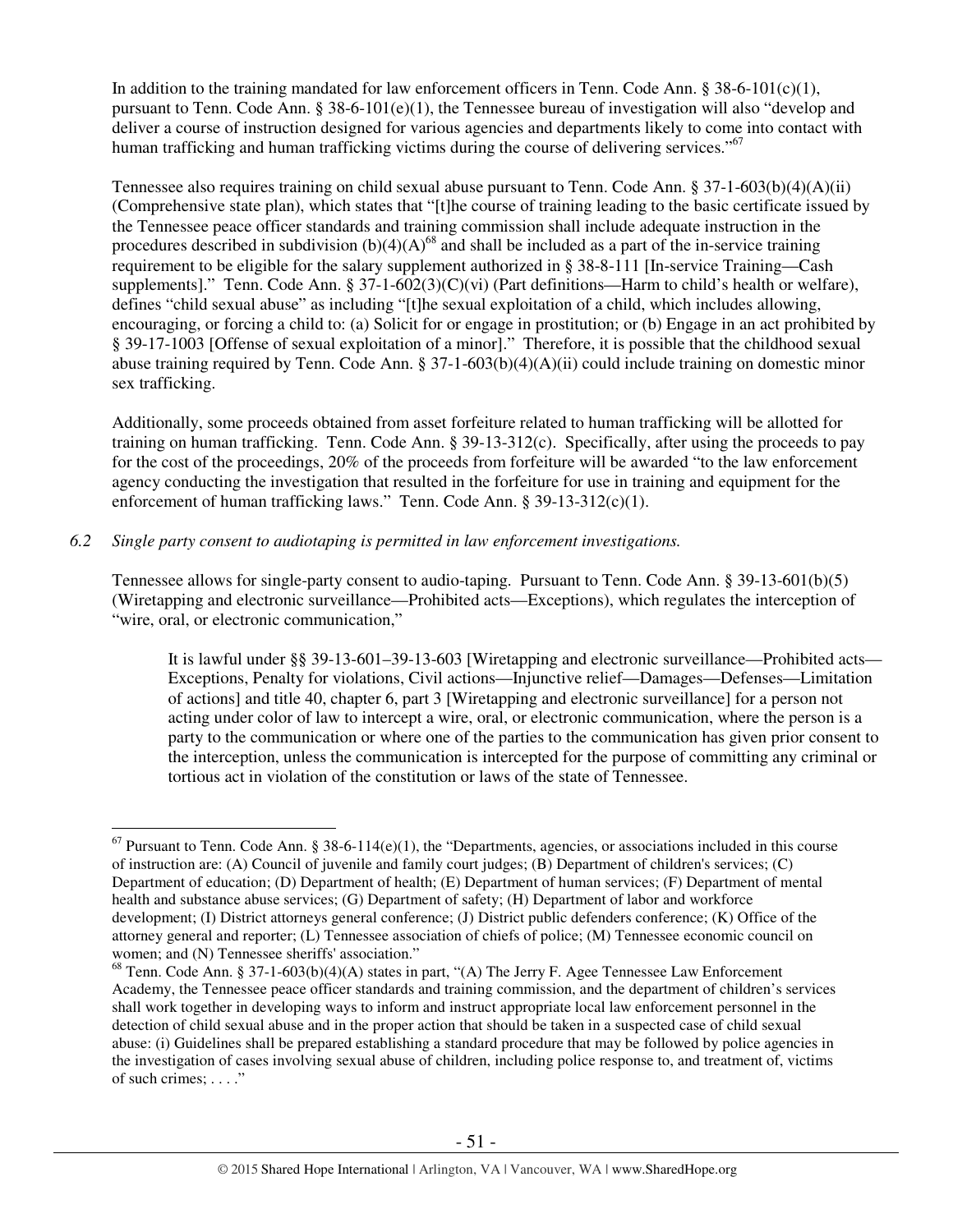Similarly, pursuant to Tenn. Code Ann. § 39-13-604(b)(1) (Interception of cellular or cordless telephone transmissions), single party consent for audio recording is allowed. The statute states that "[a] person commits an offense who, without the consent of at least one (1) party to a communication transmitted between two (2) cellular radio telephones, a cellular radio telephone and a landline telephone, or a cordless telephone and a cellular radio telephone."

*6.3 Wiretapping is an available tool to investigate domestic minor sex trafficking.* 

Wiretapping is permitted in sex trafficking investigations. Under Tenn. Code Ann. § 40-6-305(5)<sup>69</sup> (Interception of communications for evidence of certain crimes),

A district attorney general may apply to a judge of competent jurisdiction for, and the judge may grant, in conformity with § 40-6-304 [Order for electronic surveillance—Application—Required findings— Expiration order—Recordings—Evidence—Motions to suppress], an order authorizing the interception of wire, oral, or electronic communications by investigative or law enforcement officers having responsibility for the investigation of the offense as to which the application is made when interception may provide evidence of . . . The commission of trafficking a person for a commercial sex act, as defined in Tenn. Code Ann. § 39-13-309 [Trafficking for commercial sex acts].

*6.4 Using a law enforcement decoy posing as a minor to investigate buying or selling of commercial sex acts is not a defense to soliciting, purchasing, or selling sex with a minor.* 

Law enforcement is expressly allowed to utilize a decoy to investigate offenses under Tenn. Code Ann. § 39-13- 515 (Promoting prostitution), § 39-13-515 (Patronizing prostitution) and § 39-13-528(a) (Offense of solicitation of a minor).

Pursuant to Tenn. Code Ann. § 39-13-515(d)(1) (Promoting prostitution) and Tenn. Code Ann. § 39-13-  $514(d)(1)$  (Patronizing prostitution), "It is not a defense to a violation of this section that . . . [t]he subject of the offense is a law enforcement officer." Pursuant to Tenn. Code Ann. § 39-13-528(a) (Offense of solicitation of a minor),

It is an offense for a person eighteen (18) years of age or older, by means of oral, written or electronic communication, electronic mail or Internet services, directly or through another, to intentionally command, request, hire, persuade, invite or attempt to induce a person whom the person making the solicitation knows, or should know, is less than eighteen (18) years of age, or solicits a law enforcement officer posing as a minor, and whom the person making the solicitation reasonably believes to be less than eighteen (18) years of age, to engage in conduct that, if completed, would constitute a violation by the soliciting adult of one (1) or more of the following offenses:

- (1) Rape of a child, pursuant to § 39-13-522;
- (2) Aggravated rape, pursuant to § 39-13-502;
- (3) Rape, pursuant to § 39-13-503;

- (4) Aggravated sexual battery, pursuant to § 39-13-504;
- (5) Sexual battery by an authority figure, pursuant to § 39-13-527;
- (6) Sexual battery, pursuant to § 39-13-505;
- (7) Statutory rape, pursuant to § 39-13-506;

 $^{69}$  The text of Tenn. Code Ann. § 40-6-305 included here and elsewhere in this report includes amendments made by the passage of Senate Bill 43 during the Tennessee 109th General Assembly. 2015 Tenn. Public Acts 435 (effective July 1, 2015).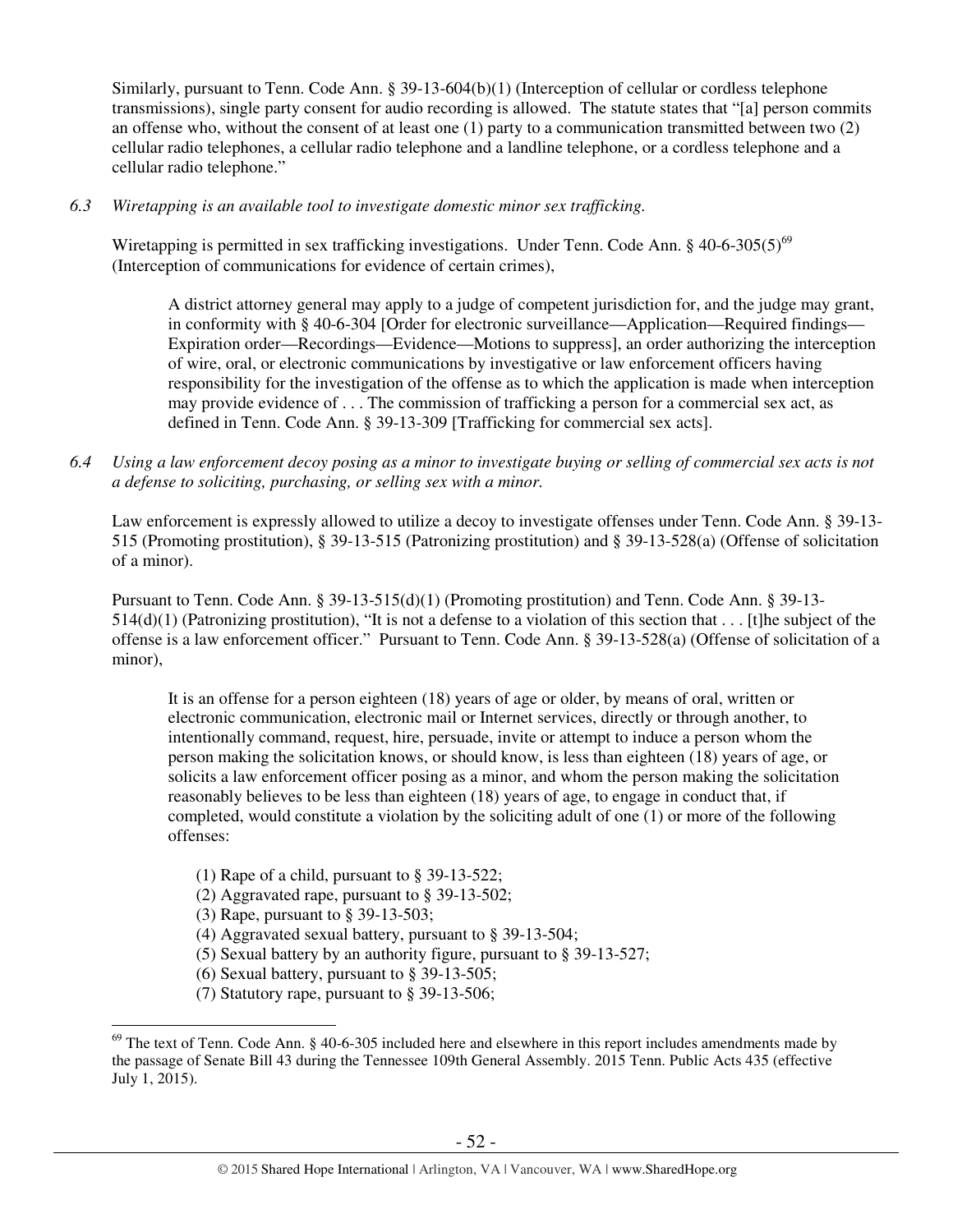- (8) Especially aggravated sexual exploitation of a minor, pursuant to § 39-17-1005; or
- (9) Sexual activity involving a minor, pursuant to § 39-13-529.
- (10) Trafficking for commercial sex acts, pursuant to § 39-13-309;
- (11) Patronizing prostitution, pursuant to § 39-13-514;
- (12) Promoting prostitution, pursuant to § 39-13-515;
- (13) Aggravated sexual exploitation of a minor, pursuant to § 39-17-1004.

Subsection (b) explains that "[i]t is no defense that the solicitation was unsuccessful, that the conduct solicited was not engaged in, or that the law enforcement officer could not engage in the solicited offense." Subsection (d) expands the reach of this statute by providing, "A person is subject to prosecution in this state under this section for any conduct that originates in this state, or for any conduct that originates by a person located outside this state, where the person solicited the conduct of a minor located in this state, or solicited a law enforcement officer posing as a minor located within this state."

*6.5 Using the Internet or electronic communications to investigate buyers and traffickers is a permissible investigative technique.* 

As discussed above in 6.4, pursuant to Tenn. Code Ann. § 39-13-528(a) (Offense of solicitation of a minor), law enforcement may investigate certain cases of CSEC through the Internet or other electronic communication. Tenn. Code Ann. § 39-13-528(a) states,

It is an offense for a person eighteen (18) years of age or older by means of . . . electronic communication, . . . [to] solicit[] a law enforcement officer posing as a minor, and whom the person making the solicitation reasonably believes to be less than eighteen (18) years of age, to engage in conduct that if completed would constitute a violation by the soliciting adult of one of the following offenses:

- (1) Rape of a child, pursuant to § 39-13-522;
- (2) Aggravated rape, pursuant to § 39-13-502;
- (3) Rape, pursuant to § 39-13-503;

 $\overline{a}$ 

- (4) Aggravated sexual battery, pursuant to § 39-13-504;
- (5) Sexual battery by an authority figure, pursuant to § 39-13-527;
- (6) Sexual battery, pursuant to § 39-13-505;
- (7) Statutory rape, pursuant to § 39-13-506;
- (8) Especially aggravated sexual exploitation of a minor, pursuant to § 39-17-1005; or
- (9) Sexual activity involving a minor, pursuant to § 39-13-529.
- (10) Trafficking for commercial sex acts, pursuant to § 39-13-309;
- (11) Patronizing prostitution, pursuant to § 39-13-514;
- (12) Promoting prostitution, pursuant to § 39-13-515;
- (13) Aggravated sexual exploitation of a minor, pursuant to § 39-17-1004.

Subsection (b) provides, "It is no defense that the solicitation was unsuccessful, that the conduct solicited was not engaged in, or that the law enforcement officer could not engage in the solicited offense."

*6.6 Law enforcement and child welfare agencies are mandated to promptly report missing and recovered children.* 

Law enforcement agencies are required to report missing children.<sup>70</sup> Pursuant to Tenn. Code Ann. § 37-10-203 (Formal missing child report—Reports to law enforcement agencies),

 $70$  For the purposes of these statutes, "child" is defined as "any person under twenty-one (21) years of age." Tenn. Code Ann. § 37-10-201(b)(1).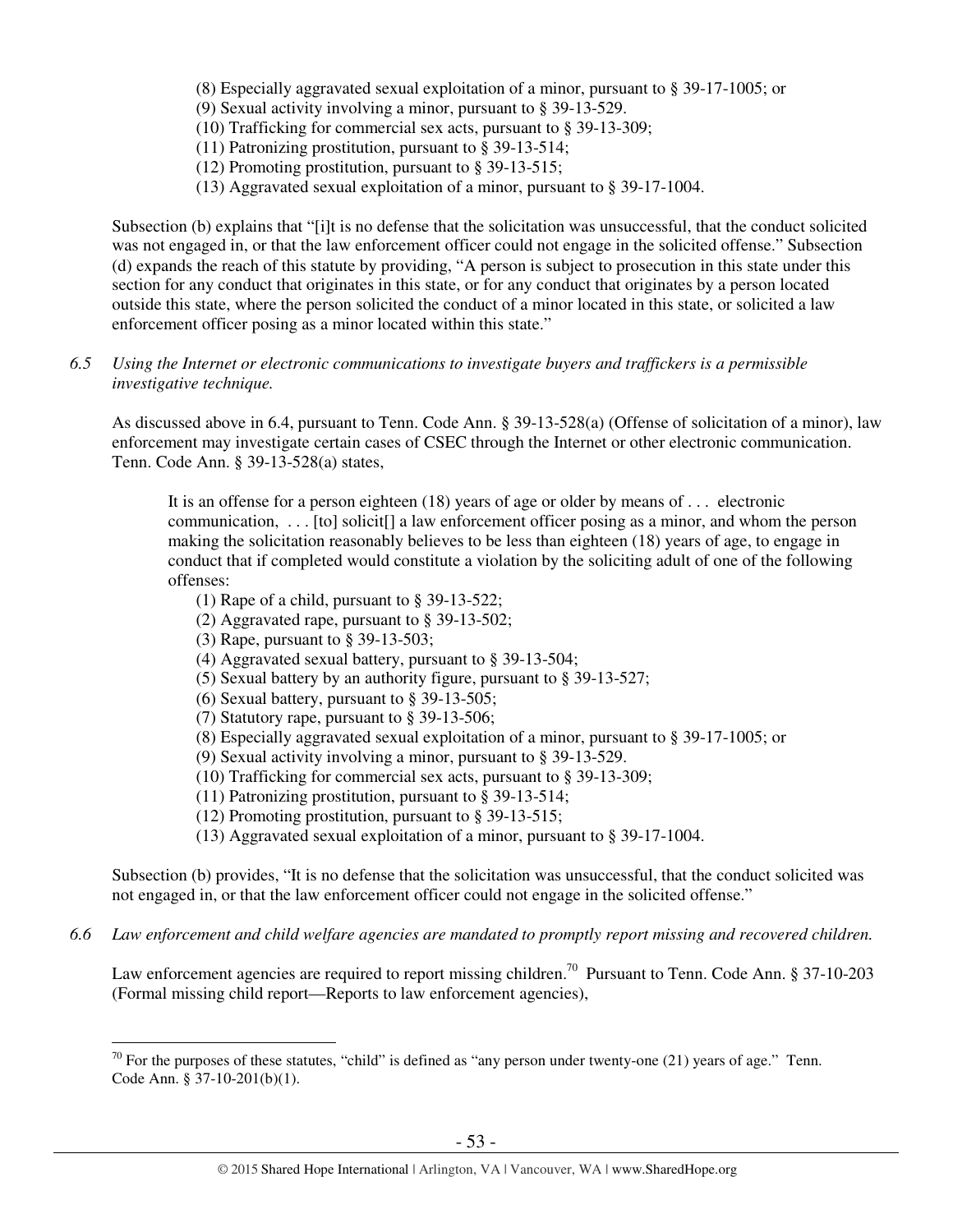Every law enforcement officer receiving information from a parent or any source that it deems creditable shall prepare a formal missing child report. A law enforcement agency reporting a missing child is further required to enter or cause to be entered the report of the missing child into the National Crime Information Center (NCIC) within two (2) hours of the receipt of the initial missing child report.

Additionally, upon taking a report of a missing child, a law enforcement agency must submit the report to a juvenile court for review. Tenn. Code Ann. § 37-10-204. If the judge determines that the child classifies as a "missing child," then "a 'missing child' order shall be issued and delivered to any lawful officer or the Tennessee bureau of investigation authorizing the bureau or any officer holding the order, a true copy thereof or possessing knowledge of the existence thereof, to investigate the circumstances relating to the missing child in compliance with existing constitutional, statutory and case law and upon identification or location of the missing child to take custody of the child, using legal process when necessary, for immediate delivery to a judge of any juvenile or other court of record for appropriate orders and disposition pursuant to law." Tenn. Code Ann. § 37-10-204(c)(1). If the court finds that the child is not a "missing child" then "the missing child report should be cancelled by the bureau, which shall give notice of the cancellation to all appropriate law enforcement agencies." Tenn. Code Ann. § 37-10-204(c)(2). "Missing child" is defined as "a child who is believed to have been removed by force, persuasion, trick, enticement, false pretense, has voluntarily left the custody of such child's parent without permission or is absent for unexplained or unknown reasons." Tenn. Code Ann. § 37-10-  $201(b)(2)$ .

Pursuant to Tenn. Code Ann. § 37-10-205 (Forms—file of missing children—monthly reports of missing children—dissemination of information),

The Tennessee Bureau of Investigation ("TBI") shall specify a uniform form for the missing child report and data, so that the same may be transmitted by computer or mail. TBI shall also establish, maintain and manage a file of 'missing children' and collect any available relevant data concerning the missing child and disseminate the same by computer, mail or any other reliable communication device to any law enforcement agency. The bureau shall publish a monthly report of all missing children and recovery of children and distribute the same to all full-time law enforcement agencies in the state, the general assembly, and executive branches of government, to the news media, and to every director of schools in the state, who shall then distribute the report to the principal of every school within such director's school system . . . .

Information on recovered missing children could appear in the missing children registry. Pursuant to Tenn. Code Ann. § 38-6-117(a) (Missing children registry) "The Tennessee Bureau of Investigation is authorized to create within the bureau a missing children registry. The registry shall contain pertinent information about, a picture of, and the current status of certain children in this state who have been reported missing." Upon recovery of a child, the Tennessee Bureau of Investigation "shall update the missing children's web page to reflect that a missing child has been recovered." Tenn. Code Ann. § 38-6-117(e).

Additionally, pursuant to Tenn. Code Ann. § 37-1-403(c)(3)(A) (Reporting of brutality, abuse, neglect or child sexual abuse—Notification to parents of abuse on school grounds or under supervision—confidentiality of records), "if the department<sup>71</sup> receives information containing references to alleged human trafficking or child pornography which does or does not result in an investigation by the department, the department shall notify the appropriate law enforcement agency immediately upon receipt of such information."

<sup>&</sup>lt;sup>71</sup> Pursuant to Tenn. Code Ann. § 37-1-401(2) (Part definitions) "department" is defined as "the department of children's services."